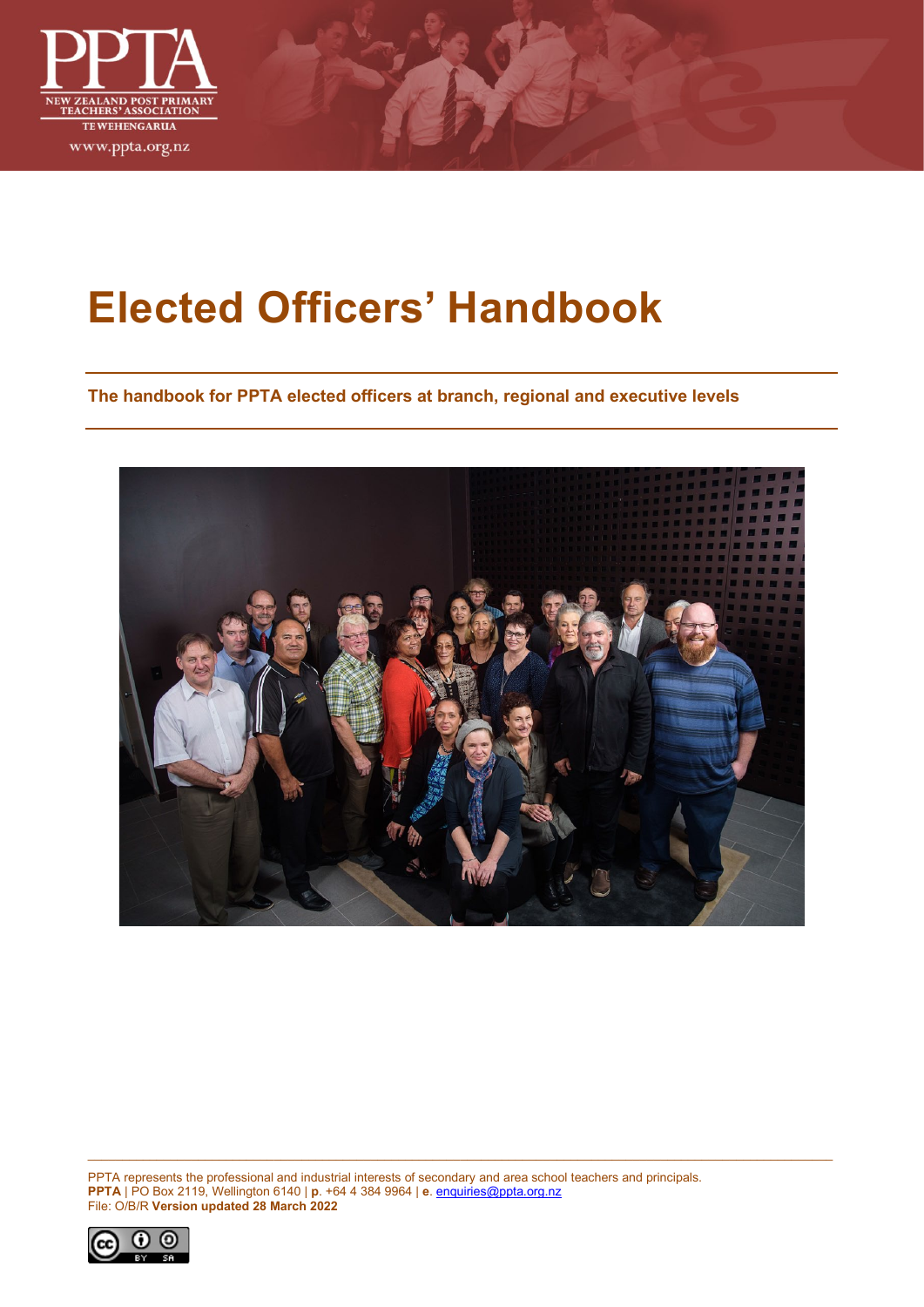### <span id="page-1-0"></span>**Table of contents**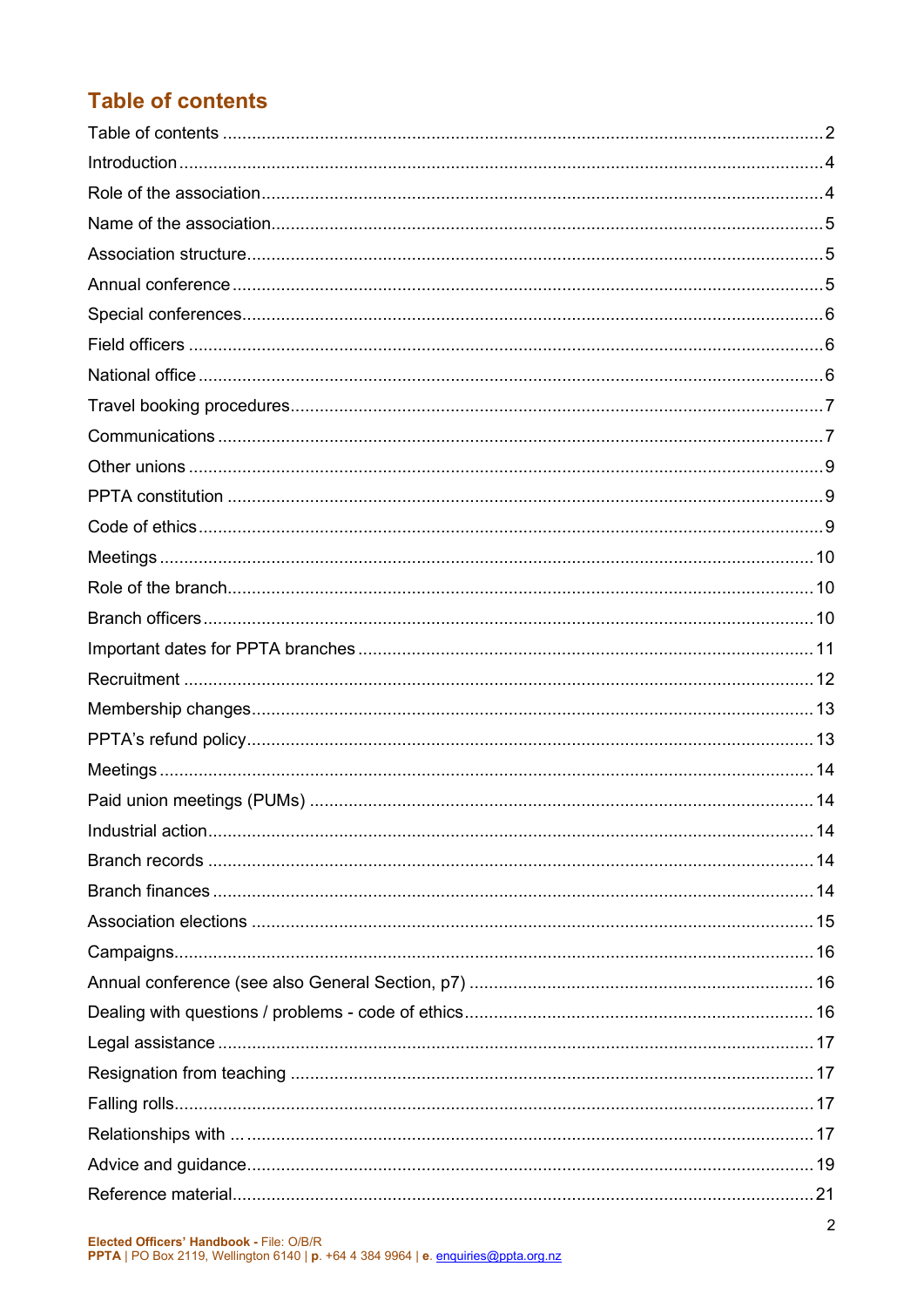| .54 |
|-----|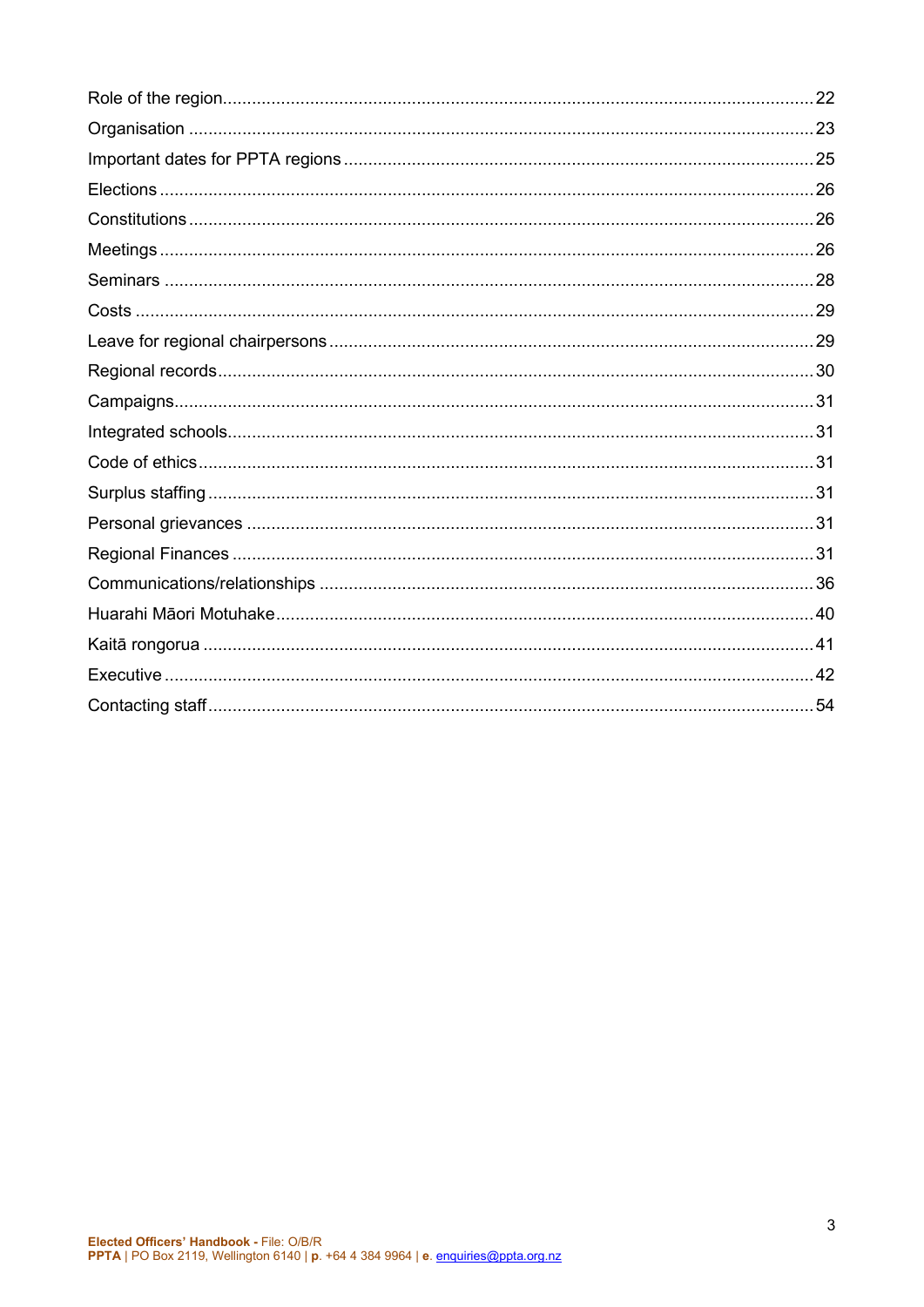### <span id="page-3-0"></span>**Introduction**

This handbook is for the use of PPTA's elected officers at branch, regional and executive levels. It will also enable members thinking of standing for office to see what responsibilities that position will entail.

It is divided into the following sections.

- General containing information relevant to all officers.
- Branch containing information relevant to branch officers.
- Regions containing information relevant to regional officers.
- Te Huarahi containing information relevant to Te Huarahi members.
- Executive containing information relevant to executive members.

It is recommended that office holders make themselves familiar with the handbook, particularly both the general section and the section relating to their office. It would be useful to keep the handbook as a handy reference and update it as advised.

The handbook provides elected officers with the information required to carry out their roles within the association and to explain the actions and functions of the association to members and the public. It is only a starting point. Below is a list of other important references.

- The PPTA constitution and its code of ethics
- The Secondary Teachers' Collective Agreement
- The Area School Teachers' Collective Agreement
- The Adult and Community Education Staff in Schools' Collective Agreement
- The Employment Relations Act 2000
- Regular email communications (including Collective News, Negotiator and newsletters)
- **PPTA News**
- Engaging with the Media booklet
- It's About Time (on school timetable policy)
- Various advice issued on particular topics (eg sexual harassment procedures, teacher discipline and competency procedures, parental leave entitlements, background to campaigns, etc.), available from your nearest PPTA office or the PPTA website www.ppta.org.nz.

### <span id="page-3-1"></span>**Role of the association**

The association exists to represent our members and the interests of education generally. Branch and regional officers and executive members have vital roles in ensuring that the association can do this effectively and in developing the interest, participation, enthusiasm and determination of our members which is the strength of the association.

PPTA's objectives are:

- to advance the cause of education generally and all phases of secondary and technical education in particular.
- to uphold and maintain the just claims of members individually and collectively.
- to affirm and advance Te Tiriti o Waitangi (the Treaty of Waitangi).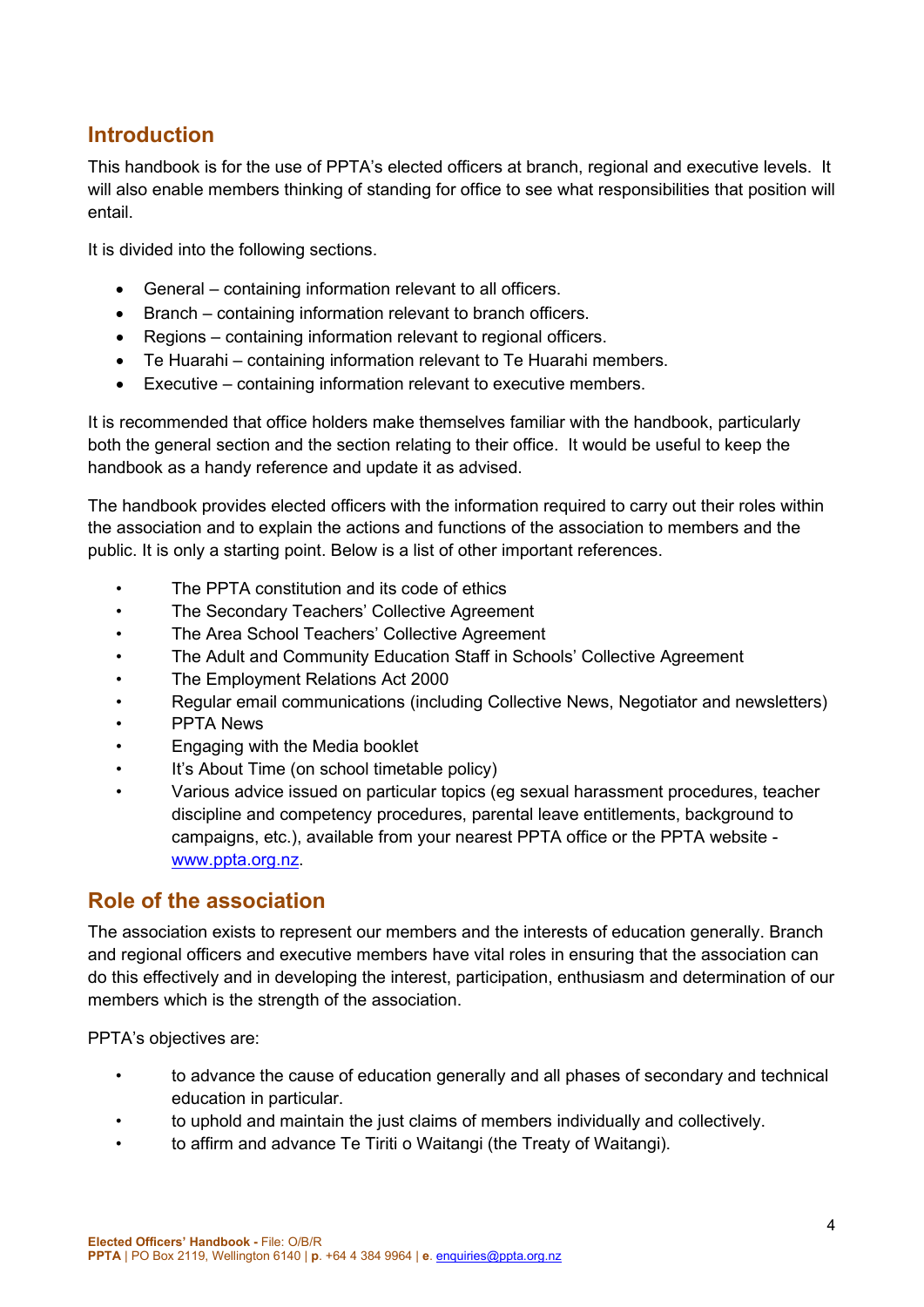### <span id="page-4-0"></span>**Name of the association**

The constitutional name of the association is "The New Zealand Post-Primary Teachers' Association (Incorporated)" to which, since 1995, has been added a Māori descriptor, Te Wehengarua. The meaning of that term was described by former PPTA whāea, Katarina Sarich, as follows:

"In the creation myth the separation, of Ranginui (the Sky Father) from Papatuanuku, (the Earth Mother) allowed their offspring to develop and grow. It alludes to the division of time, giving us night and day, light and darkness."

**Te Wehengarua** identifies secondary schools as separate entities from other sectors, allowing for the growth and development of young people following a variety of pathways.

The vision is for all students to reach for their full potential and equip them for life's journey. Secondary teachers are a necessary part of that vision. The relationship between tangata whenua and tauiwi, between students and teachers, between teachers and parents, when mixed with common goals, should see the establishment of a lasting partnership and a merging of the pathways.

Māori and non-Māori secondary teachers complement each other and PPTA should be richer because of Te Wehengarua.

### <span id="page-4-1"></span>**Association structure**

The association comprises about 19,500 members in more than 570 branches based in secondary schools, area schools, integrated schools and technology centres. Branches are grouped into 24 geographic regions which are represented on its national executive and at its annual conference. There are also networks for women, new and establishing teachers, LGBTIQ+, Māori and Pasifika members, with the latter two groups also represented on the national executive. For details of the branch, regional and executive structures see the relevant sections of this handbook.

### <span id="page-4-2"></span>**Annual conference**

The PPTA annual conference has supreme authority within the association and is the forum in which its major policies are formulated. It is usually held in late September in the break between terms 3 and 4. As the annual meeting of the association it has the power to:

- adopt the annual report, statement of accounts and balance sheet.
- fix the subscriptions.
- amend the constitution.
- appoint the auditors.
- declare the election of the national executive.
- consider regional remits.
- consider any business which may be brought forward and for which special notice is not required.
- set new policy.

It also provides the secondary teaching profession with a major publicity focus.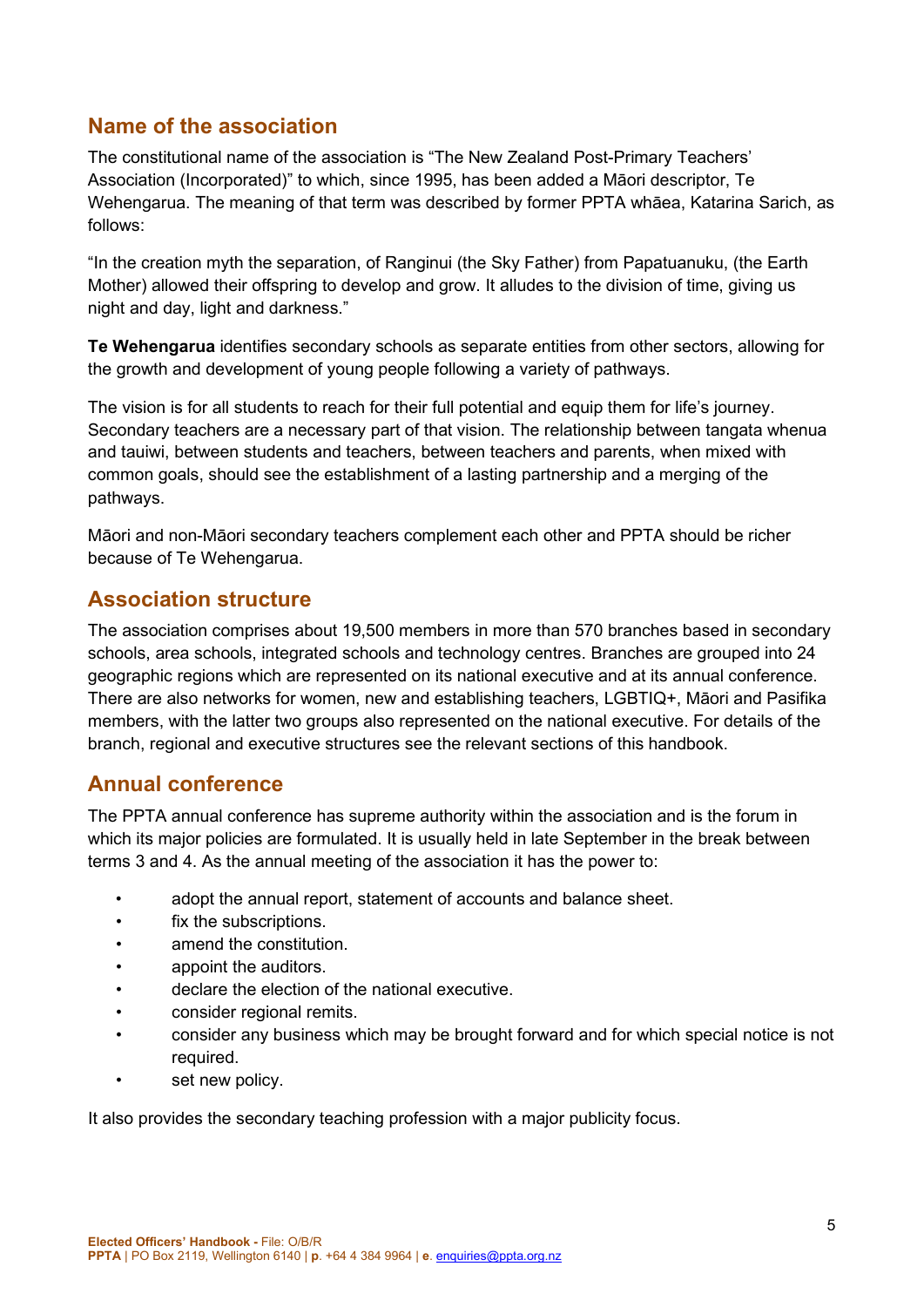The annual conference comprises the following who have voting rights:

- the members of the executive.
- two delegates from each region plus one per each complete 2 percent of the total number of full members of the association within each region.
- the members of Te Huarahi Māori Motuhake.
- the kaumātua and whāea.

Any PPTA member may attend the annual conference and speak but may not vote.

PPTA policy initiatives:

- originate with members in the branches.
- are developed and consolidated by the regions.
- receive approval at the annual conference and become part of the association's policy.
- are further developed and then represented by the executive and staff.
- progress is reported back to a later conference by the executive.

Executive has the power to decide policy on issues which arise between conferences.

### <span id="page-5-0"></span>**Special conferences**

Special conferences may be called by the executive or by notice from 10 regional organisations, or by any group of not less than 200 members providing it is at their expense.

### <span id="page-5-1"></span>**Field officers**

Field officers provide the immediate reference point for members and elected officers. Their functions are:

- to assist individual members with the resolution of problems.
- to assist with branch and regional organisation and activity.
- to deliver membership education courses and seminars.
- to provide information on association activities and policies.
- where necessary, to advocate for members through Education Council processes, Mediation Services, and before the Employment Relations Authority.

### <span id="page-5-2"></span>**National office**

The national office is responsible for the day-to-day running of the association. It attends to a very diverse range of matters which arise from all levels of the association as it endeavours to service (or to advise on) all aspects of the association's activities

The president, who for the term of office is granted leave to attend to association matters, is based in the national office except when visiting regions and branches.

The national office comprises advisory, communications, accounting, information technology and clerical staff working under the direction of the general secretary assisted by three deputy general secretaries. It represents association policy to government and education agencies, and has a direct relationship with members of the executive.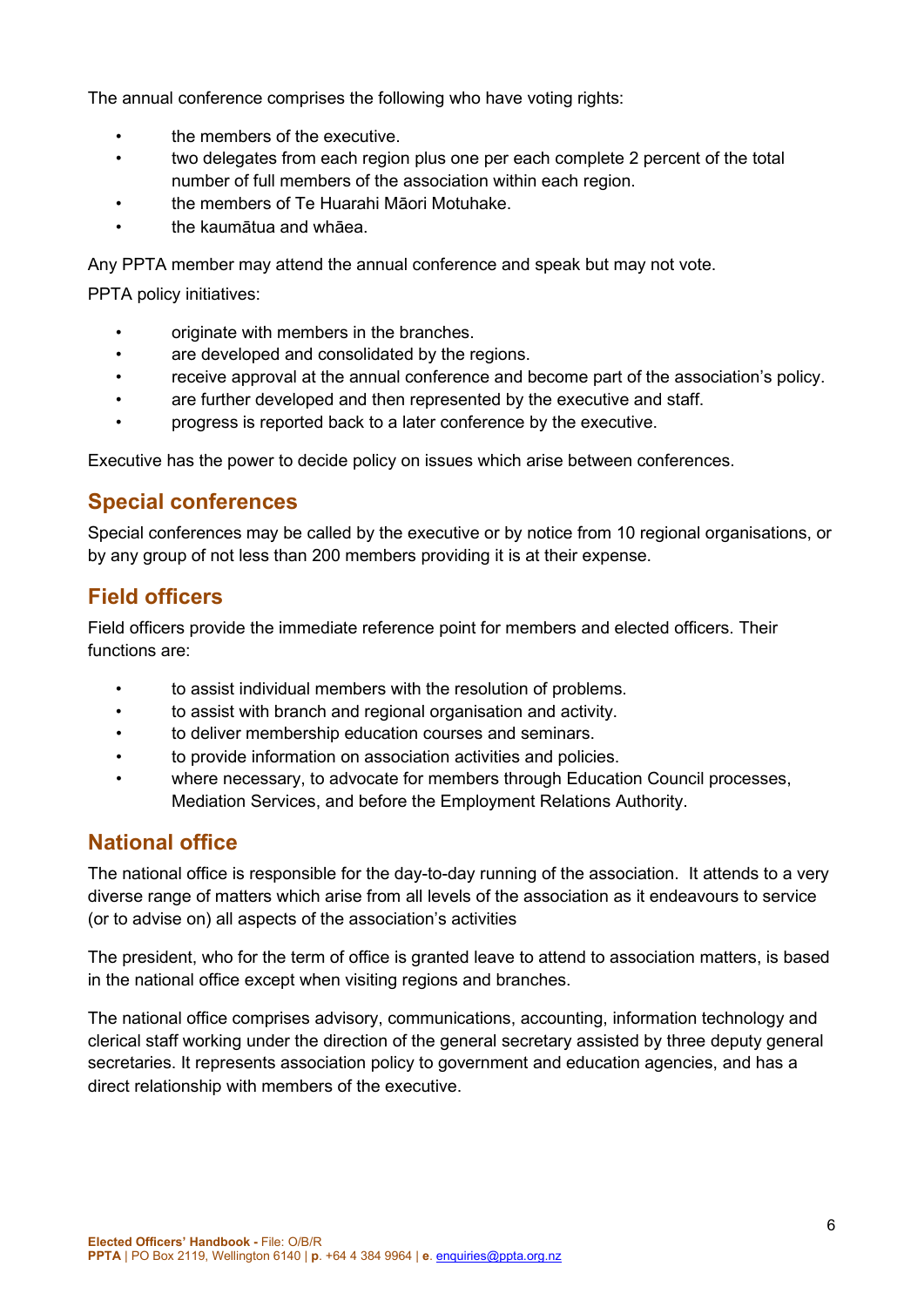### <span id="page-6-0"></span>**Travel booking procedures**

Members needing flights arranged to attend meetings, conferences and seminars will have those flights co-ordinated and booked by national office. The following procedure is used.

#### **For meetings**

Once a meeting is called an email will be sent to each member of the committee or council, requesting members to confirm their attendance and to advise any special travel requests.

#### **For conferences and seminars**

Anyone attending a conference will need to complete a registration form, advising any special travel requests. Bookings will then be made for members, with accommodation and/or other travel arrangements included if necessary.

An itinerary will be emailed to each member. Please ensure this is checked promptly as changes after noon the next day incur fees.

Any changes to bookings are to be notified to national office as soon as possible, so they can be amended with as little further cost as possible. The cost for such changes may be charged back to members in some circumstances.

If a problem arises immediately before departure (especially early in the morning before national office is open), members are to call the travel agency directly. Contact details are on each itinerary.

Members are requested to use shuttles rather than taxis if transport is needed to and from airports.

#### **Driving**

Rental cars are to be used by members when the cost of hiring a car is less than that of using their own car and claiming mileage. As an approximation, if you are intending to travel more than 160km per day, then a rental car is to be used.

Rental cars are to be booked by national office, unless specific, alternative arrangements are approved by the appropriate deputy general secretary.

If a member chooses to use their own car for a journey of more than 160km, the equivalent cost of a rental car or an airfare will be reimbursed if this is less costly than reimbursing the cost of mileage.

### <span id="page-6-1"></span>**Communications**

Timely and accessible communication within PPTA is the key to keeping its members informed, engaged and up-to-date with all the association's activities. The association communicates with its members through a variety of channels.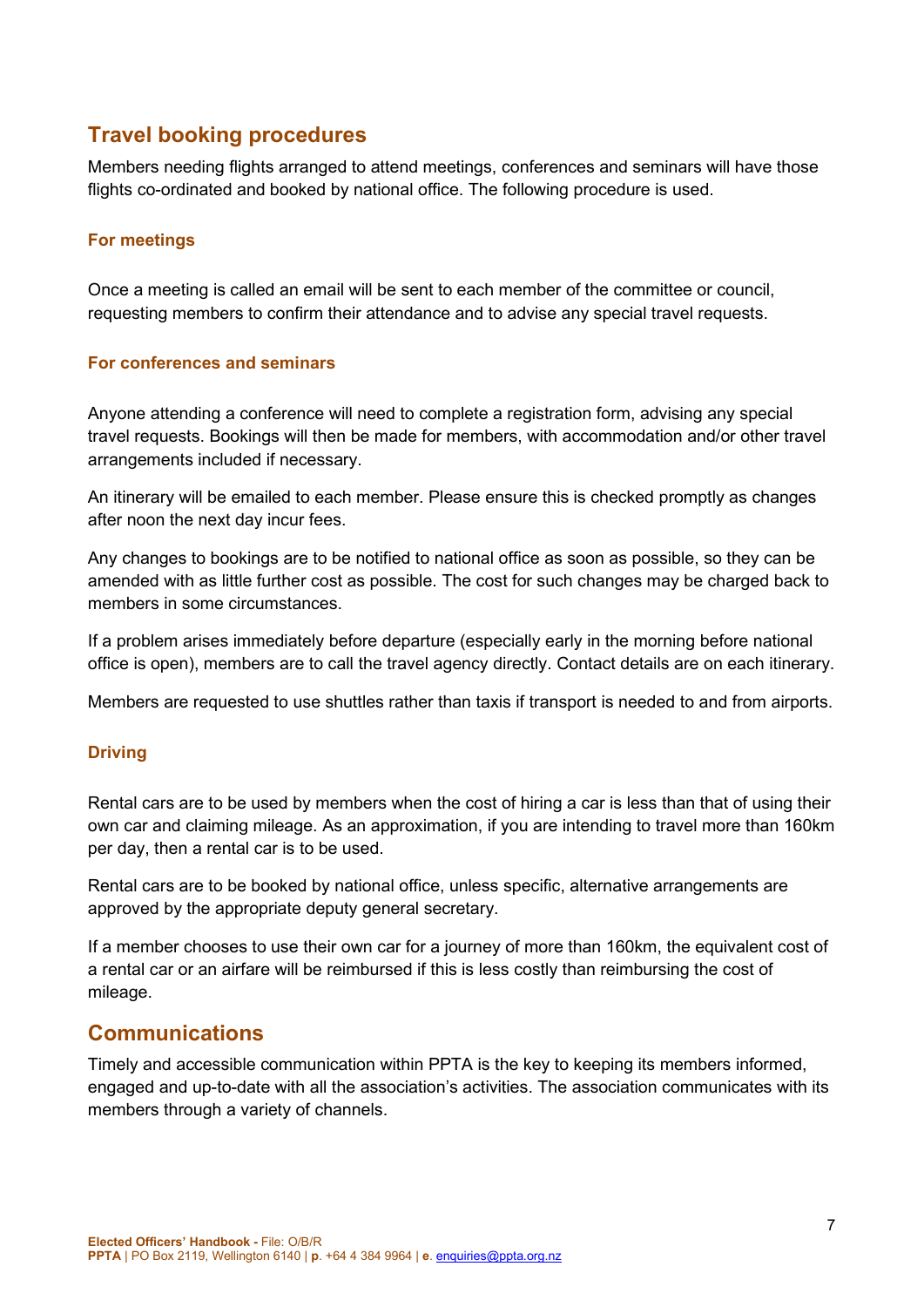#### **PPTA News**

Our magazine focussing on the issues and activities of secondary teachers.

#### **Collective News and Negotiator**

Email newsletters sent to branch chairs and branch secretaries (see branch officer section p10) to distribute among branch members to keep them up to speed with member-specific issues.

#### **PPTA website**

PPTA's website, [ppta.org.nz,](http://www.ppta.org.nz/) allows you to catch up with media releases, topical issues, events, policy information and provide feedback. It has both a public area and a members-only area. The public area includes sections where you can access information about your collective agreement, PPTA's activities and stances on various education and union issues, media releases, publications and information about joining the association. In the members-only section you can access member-specific information about PPTA campaigns and collective agreement negotiations and participate in forums with other members.

To log in to the members-only area of the website, your username is your MoE number (with no zeroes in front) or the preferred email address we have for you on file. Your password is also your MoE number minus the zeroes until you log in and change it.

#### **Circulars**

Papers circulated among the executive and PPTA staff that include agenda information for annual conference or meetings of the executive and its committees (frequently with remits and recommendations), minutes from those meetings, information about specific issues often with recommendations and instructions for procedures such as elections and annual conference business.

Occasionally a specific series of circular may be more widely circulated during bargaining rounds. These contain urgent and vital information.

Sometimes circulars are marked "Confidential" and this must be respected as it is designed to protect the interests of the association and its members. It is used when:

- release of material could embarrass or damage members or schools.
- release of the material could cause political or tactical embarrassment to the association.
- release of information about proposals under negotiation could prejudice the success of the negotiations.
- the subject material has been made available to the association on a privileged basis and its release would be embarrassing to the party making the material available.
- the material is subject to debate within the association and its distribution to nonmembers would be premature.

Confidential circulars are restricted to those on the distribution list at the top of the circular. The burden of confidentiality rests with those to whom the material is circulated. It is imperative that the stated circulation be strictly respected.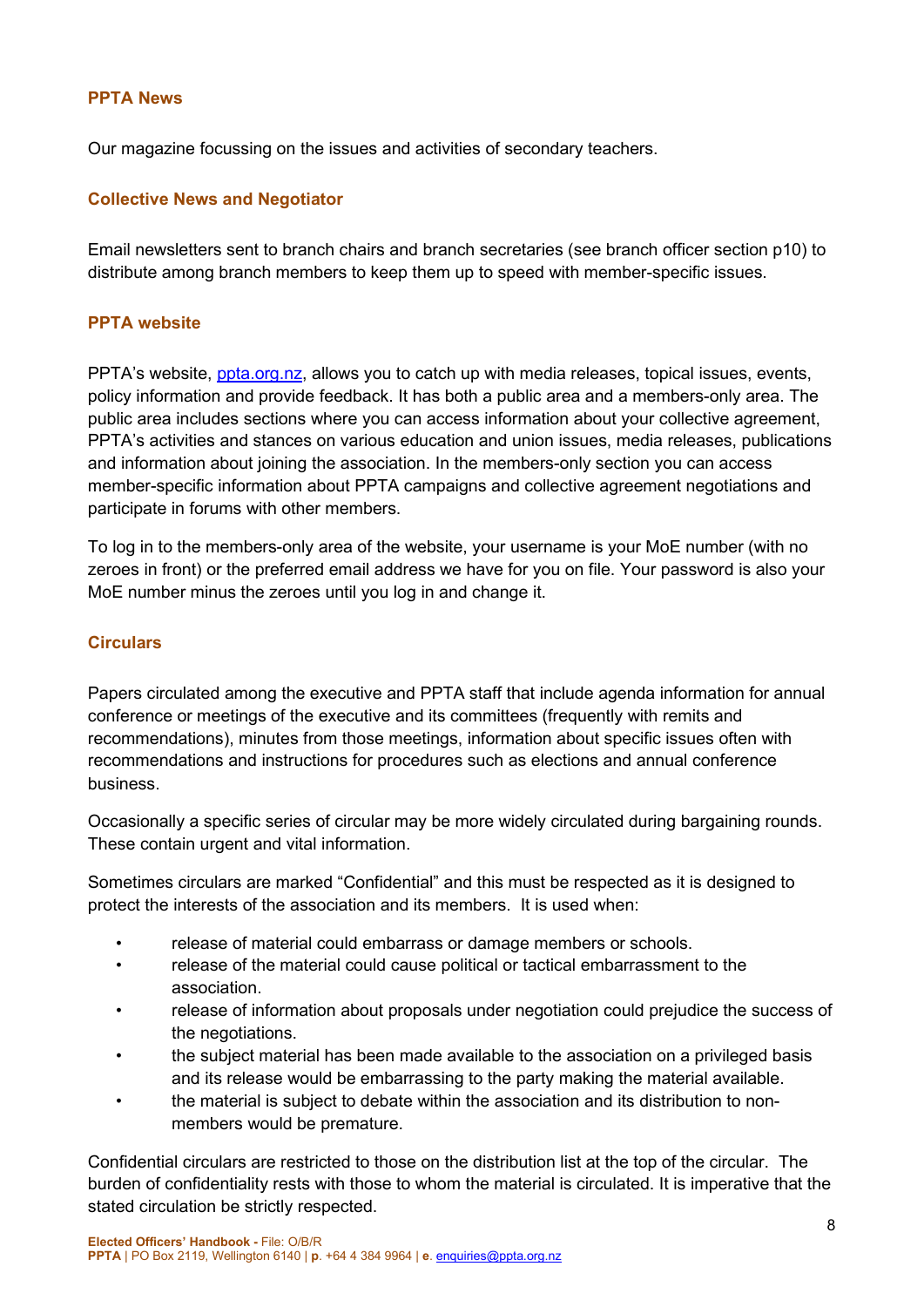Some circulars are classified "Strictly Confidential until (state time or event)". This classification is used when planning is necessary before a public announcement is made (e.g. stopwork meetings to consider a salary offer must sometimes be organised before the offer is actually received to enable the association to respond before the deadline).

#### **Other publications**

PPTA also produces a range of booklets that offer detailed information about collective agreement entitlements and advice and guidance about professional aspects of teaching.

### <span id="page-8-0"></span>**Other unions**

PPTA is affiliated to the New Zealand Council of Trade Unions (NZCTU) and its regional structures in terms of its constitution.

Messages of support from other unions when direct action is being undertaken should be received and acknowledged in an appropriate manner. Messages of support for other unions may be given by regions on their own behalf, provided this is done in accordance with Rule 33 of the PPTA constitution, after full and representative consideration of the issue.

Offers of support by way of "sympathy strikes" from other unions should be referred to the general secretary in the first instance.

Support aimed at preventing strike-breaking, or making it more difficult, should be welcomed where its purpose assists in making more effective any direct action by the association but without, in other respects, "spreading" the strike.

Regions, branches and members should under no circumstances take any action which might undermine, weaken or break any course of direct action by other unions and organisations.

Teachers who also belong to other unions are expected to discharge their obligations properly to the other union. The association will not seek to negotiate dispensations or otherwise weaken the other union's directive.

In any case of doubt or difficulty reference should be made to the field office.

### <span id="page-8-1"></span>**PPTA constitution**

The PPTA constitution, which is available on the website, comprises;

- the rules setting out the basic structure of the association, the functions of its various parts and how they relate to each other and the whole.
- the election rules.
- the first schedule relating to The Treaty of Waitangi.
- the second schedule detailing standing orders procedural rules which govern meetings of the association.
- the third schedule the rules relating to legal assistance to members.
- the fourth schedule  $-$  being the code of ethics.

### <span id="page-8-2"></span>**Code of ethics**

PPTA's code of ethics is published in the same booklet as the constitution and is available on the website. Its purpose is "to encourage ethical conduct by all secondary teachers". This implies a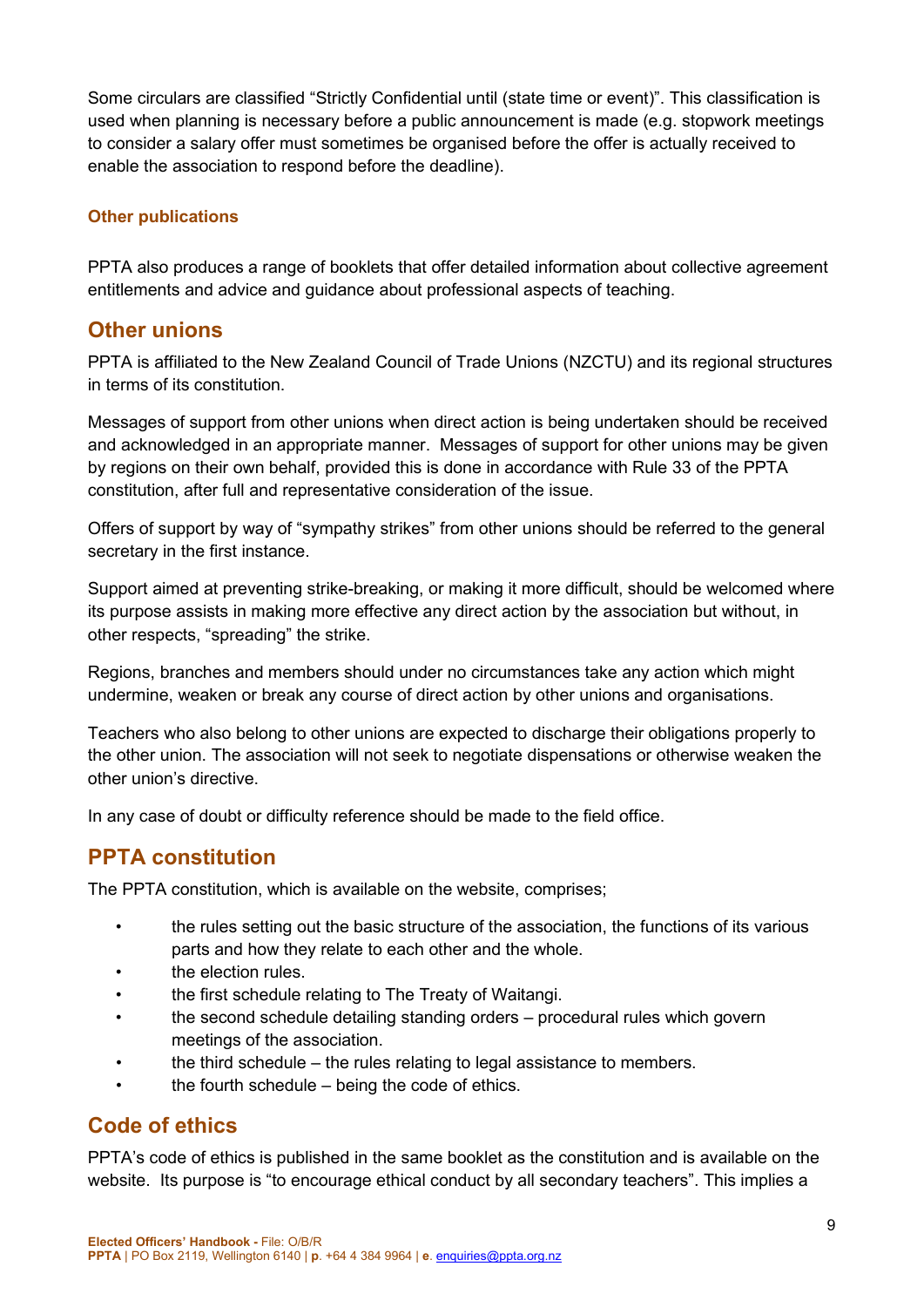positive approach – the emphasis is not on listing what teachers should not do, but on giving guidance in the development of attitudes and standards.

When it is alleged that an infringement of the code has taken place, procedures must follow the pattern set out in the code. The respondent has the right of appeal from the decision at each level. Also, the procedure may be halted at each level by the decision to take no further action.

### <span id="page-9-0"></span>**Meetings**

The second schedule of the constitution (standing orders) sets out in detail the procedures for the conduct of PPTA meetings. It has been proved repeatedly that, if these rules are followed, meetings can be conducted in an efficient and democratic manner.

## <span id="page-9-1"></span>**Role of the branch**

There is a PPTA branch in each school or workplace making the branch the most immediate and significant level of involvement for most members. The effective performance of branch officers is crucial to ensure that the association receives accurate and clear messages about what is happening in schools and what members want, and for members to receive the information and assistance in their working lives to which they are entitled.

Branches have primary responsibility for monitoring conditions of service within the school. Their task is to ensure that members who have problems receive assistance where appropriate, recruit non-members, and implement association policy within the school.

Branches need to express attitudes on policy matters and the executive frequently needs their opinions on specific issues. As the key point of contact for members with the rest of the association, it is important that the branch functions effectively.

This section of the handbook describes the duties of branch officers and the resources and assistance available to help you carry out those duties satisfactorily.

### <span id="page-9-2"></span>**Branch officers**

Many branches are now led by an elected collective of branch officials, among whom tasks are shared out as they arise. The shift in the industrial focus to the individual workplace makes it imperative that branches are well organised and not dependent upon one or two stalwarts. A branch committee ensures that responsibilities are shared and that individuals are not disadvantaged through union involvement. Traditional branch positions include the following.

#### **Branch chairperson**

Normally chairs branch meetings and acts as a focus for branch activity such as leading branch delegations to the board of trustees, meeting with the PTA or local MP, attending regional meetings. The branch chair should be a person in whom branch members have confidence when seeking advice on individual conditions of service matters. This could involve considerable interaction with school administrators.

The professional leadership role of this position within the school is sometimes recognised by the allocation of timetabled non-teaching periods within the school week. There's a separate publication *Branch Chairs' Handbook* which is available to assist members in this role.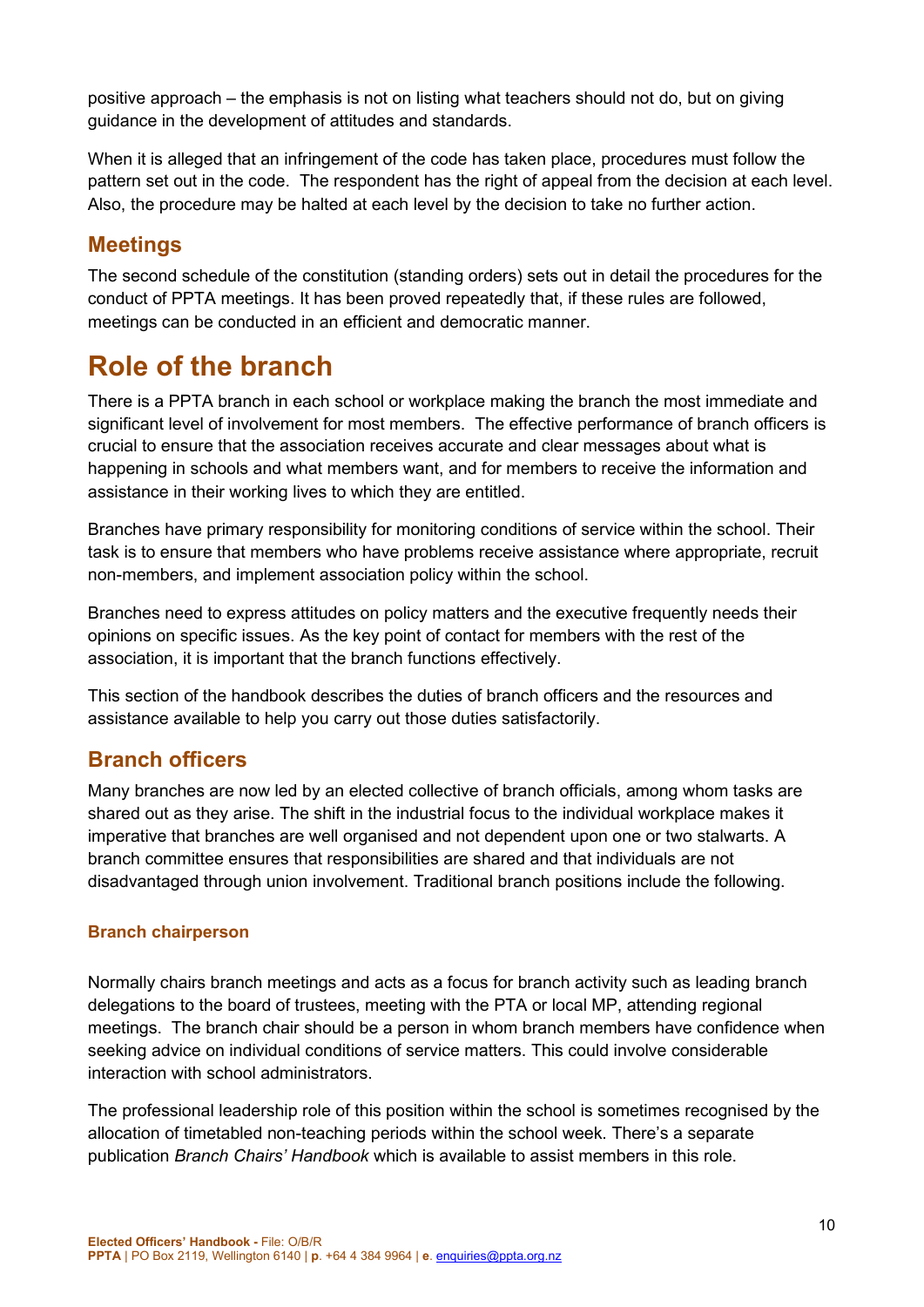#### **Branch secretary**

A crucial role in the efficient running of the branch. Responsibilities include receiving and disseminating inward correspondence, displaying and forwarding the Collective News and the Negotiator prominently, distributing PPTA News to all members, keeping minutes of all branch and committee meetings, writing outward correspondence, completing branch membership returns and notifying changes to membership during the year. The secretary is also the branch returning officer (except for the election of branch secretary) and must ensure that voting procedures for all PPTA elections are carried out impeccably. The branch should also establish an email address and notify the national and field office of this address.

#### **Branch representative**

Branch representatives are an important link in PPTA's networks. These include women's, men's, rainbow, NETs, Pasifika and Te reo a rohe representatives among others.

This person should be the point of contact for teachers in these networks who have questions about conditions of service, and should encourage staff to join, particularly part-timers.

They should distribute information provided by PPTA officers, for example the women's officer and the regional women's co-ordinator, and should ensure that branch members have opportunities to discuss matters of particular relevance to them and a means of expressing their views.

#### **Branch treasurer**

Responsible for accounting for the funds allocated to the branch by the region (see also Branch finances, p14). Some branches have moved to having branch funds managed centrally through their regional committee. This reduces the workload associated with the treasurer's role.

#### **Health and safety officer and health and safety representatives**

Schools should have an official who specialises in safety in the workplace. The Health and Safety at Work Act also requires elected health and safety representatives in every worksite. These representatives are entitled to two days paid leave per annum for training. Representatives should advise their field office when they are elected so that they can be invited to a PPTA Health and Safety course.

A branch collective can include members who take on (or share) the above responsibilities and others who are prepared to be part of a branch executive.

Obviously the size of the branch will determine the number who can be involved in branch leadership.

### <span id="page-10-0"></span>**Union delegate time**

A change to the Employment Relations Act means that union delegates are now entitled to reasonable paid time undertaking union activities. Appropriate time during the normal working hours must now be provided for elected PPTA branch officers or delegates to undertake their union duties.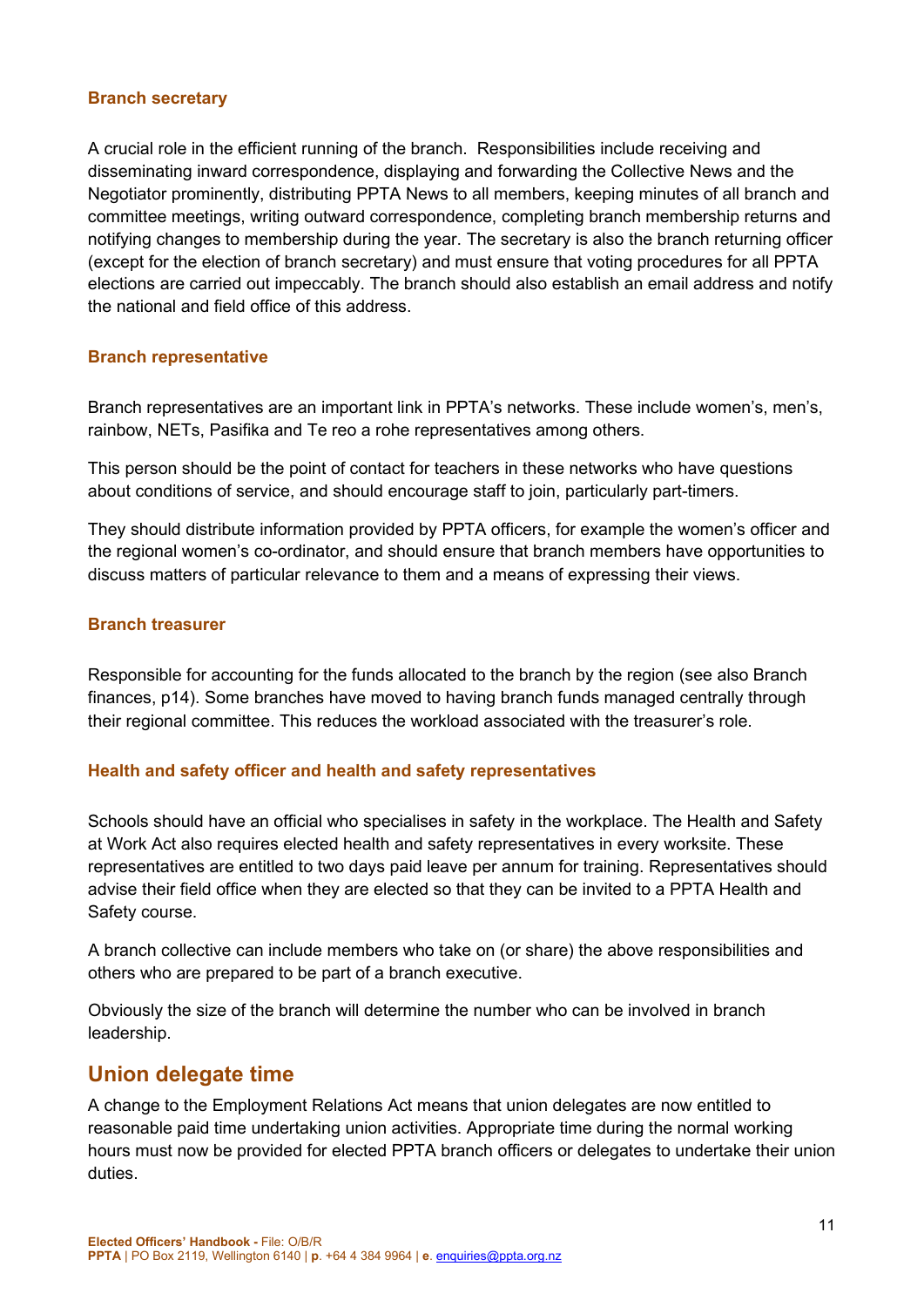Information and guidance for branch delegates about this can be found on the PPTA website under 'Union delegate time.'

### **Important dates for PPTA branches**

| 31 Jan                                                                         | Financial year ends for branches and regions.                   |  |
|--------------------------------------------------------------------------------|-----------------------------------------------------------------|--|
| 1 February                                                                     | Association year begins.                                        |  |
|                                                                                | Branch officers should be in place.                             |  |
| Feb/March                                                                      | Branch officer training.                                        |  |
|                                                                                | Delegate Leadership Development Workshop.                       |  |
|                                                                                | Issues and Organising (I&O) Seminar.                            |  |
| <b>March</b>                                                                   | Work on branch financial statement.                             |  |
| 15 March                                                                       | Last date for sending names of branch officers to field office. |  |
| Branch financial statement should be completed and sent to regional treasurer. |                                                                 |  |
| 31 March                                                                       | Financial year ends for PPTA national office.                   |  |
| <b>Last Monday of term 3</b>                                                   | Closing date for executive nominations.                         |  |
| Week 1 & 2 of term 4                                                           | Voting closes for executive election.                           |  |
| <b>Early December</b>                                                          | Election of regional officers for following year.               |  |
| <b>Early December</b>                                                          | Election of branch officers for following year.                 |  |

### <span id="page-11-0"></span>**Recruitment**

All teachers on the staff should be made aware of the association's role and activities and should be given the opportunity to join. Eligibility for membership is described in Rule 5 of the constitution, but generally all persons employed as secondary teachers are entitled to join.

New staff should be welcomed to the branch. If they have previously joined PPTA, ask them to note changes in their contact details on the Membership Application Or Change Notification form, and to check their payslip to ensure their subscription is still being deducted. If deductions are not being made, email [membership@ppta.org.nz](mailto:membership@ppta.org.nz) or contact your local field office.

Non-members should be invited to join, and the benefits of membership should be explained to them. This is particularly important for beginning teachers and part-time teachers. You may wish to give non-members a copy of the leaflet Join PPTA along with an application form. These can be downloaded from the website or obtained from the local field office. The subscription rate is 1% (GST inclusive) of members' actual annual rate within the base scale (whether full-time or part-time pro rata) to a maximum of 1% (GST inclusive) of the top step of the base scale. There is no need to collect subscriptions as these are deducted from salary at source or paid directly to national office. However, payroll authorities will only process new deduction applications with the correct MoE number on them. If a form without such a number is sent to national office for processing, it will be returned to the member for completion.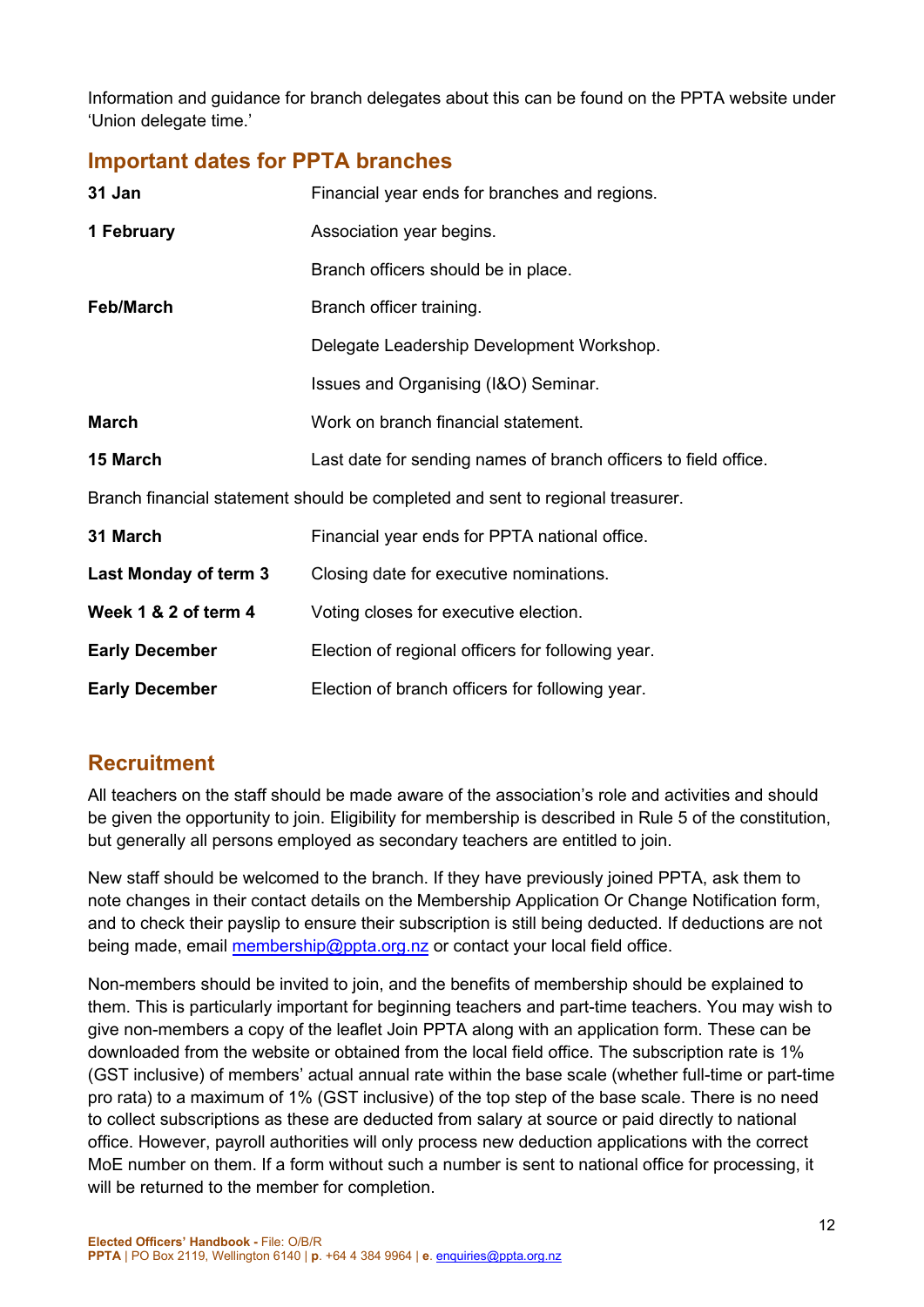Any membership queries can be emailed to membership@ppta.org.nz or phone: 0800-630-400.

### <span id="page-12-0"></span>**Membership changes**

It is important to let us know of changes in membership promptly; especially those resigning or taking leave without pay.

Branch officers can access a membership list from the members' only section of the PPTA website or by contacting their local field office.

To access your branch lists visit ppta.org.nz

To log in:

- Your username is your email address or your MoE number (no zeros in front)
- Your password is your MoE number (no zeros in front), unless you have changed it.

Change your password after you log in if it is still your MoE number

Click on View branch lists

All queries relating to individual members' subscriptions should quote the teacher's personal number (MoE number or PPTA membership number).

The names of the branch officers should be sent to your local PPTA field office by 15 March each year.

Resignations must be made in writing, giving a minimum of two weeks' notice and national office should be notified promptly as it takes time to stop the automatic deductions. The resignation does not become effective until the member has paid all dues required under the association's rules.

**Healthcare plus** – PPTA members are entitled to join Healthcare plus (formerly known as the Education Benevolent Society). The subscription is payable by automatic deduction from salary. Members who retire or leave teaching can continue paying contributions to HealthCarePlus by becoming an Honorary Member of PPTA. The Healthcare plus agent or branch secretary should distribute information brochures and hold a supply of claim forms. Brochures are available from PPTA national office, P O Box 2119, Wellington, from Healthcare plus 0800-268-3763 or from www.healthcareplus.org.nz.

### <span id="page-12-1"></span>**PPTA's refund policy**

Subscription refunds will only be actioned for overpayments made by the Ministry of Education's payroll system, or PPTA error, and supporting evidence is required.

Inappropriate deduction situations occur because the payroll authorities cannot alter deductions (although they may be aware of changes to an individual's employment situation) without authority from a member or the member's agent, PPTA. The association also cannot authorise these changes without being informed of them by the member concerned. PPTA has no access to personal payroll information about members' employment situations. Consequently deduction changes do not occur automatically.

Members are responsible for communicating changes in their employment situation, preferably to PPTA directly, so deductions can be altered promptly. The payroll authorities have a "pay period cut-off date" system which requires two weeks' notice of changes and cancellations.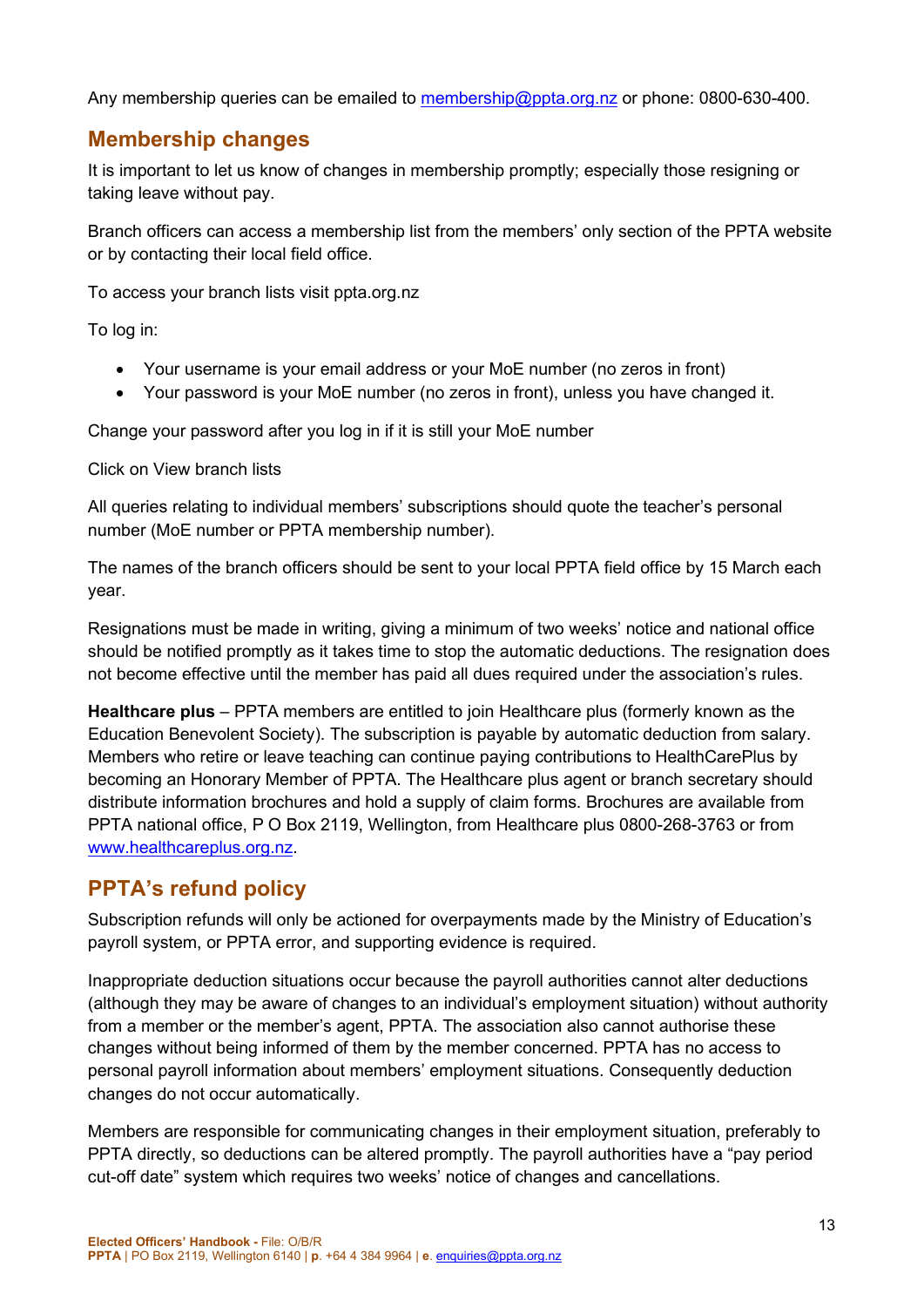Refunds are not paid if the member has not informed PPTA or payroll of a change in employment situation. Copies of correspondence are required in instances of payroll error.

### <span id="page-13-0"></span>**Meetings**

Branch meetings should be held regularly – at least two times a term but as often as needed to discuss PPTA business and allow members to raise and resolve issues. At times of intense activity, such as salary negotiations or a particular campaign, more frequent meetings may be needed.

As far as possible, meetings should be held when as many members can attend as possible. They could be held as part of a regular staff meeting roster. Adequate written notice should be given to avoid any risk of "jack up" allegations.

The branch women's contact may organise meetings of women staff when appropriate – e.g. to discuss EEO programmes. The Second Schedule of the PPTA constitution lists standing orders under which meetings should be conducted.

### <span id="page-13-1"></span>**Paid union meetings (PUMs)**

The right to hold two, two-hour paid union meetings per year derives from section 26 of the Employment Relations Act 2000. All members should attend paid union meetings. The branch chairperson should advise the board of trustees through the principal that members will not be available for teaching duties for the time of the meeting. A minimum 14 days' notice must be given. You may also be asked to inform parents of the reasons for the meeting. Branch officers should note that adequate supervision of students should be made available by members if there are not enough non-members to do it, and that a list of those attending the meeting should be provided to the board.

In exceptional circumstances individual branches may have a need for a PUM. This situation should be discussed with the regional chair/executive member/field officer so that appropriate authority to call the meeting is given.

### <span id="page-13-2"></span>**Industrial action**

Should it be necessary to undertake industrial action on an issue, you will be given full instructions through your region and/or national office.

### <span id="page-13-3"></span>**Branch records**

The branch secretary should keep files and records of branch meeting minutes, correspondence, Collective News, Negotiator and PPTA News.

### <span id="page-13-4"></span>**Branch finances**

Branch treasurers are responsible for ensuring:

- that a simple and accurate record is kept of how money is used.
- that spending is planned.
- that decisions about spending branch funds are made in a democratic way and are recorded in the committee minutes.

Some regions will maintain funds and accounts on behalf of branches.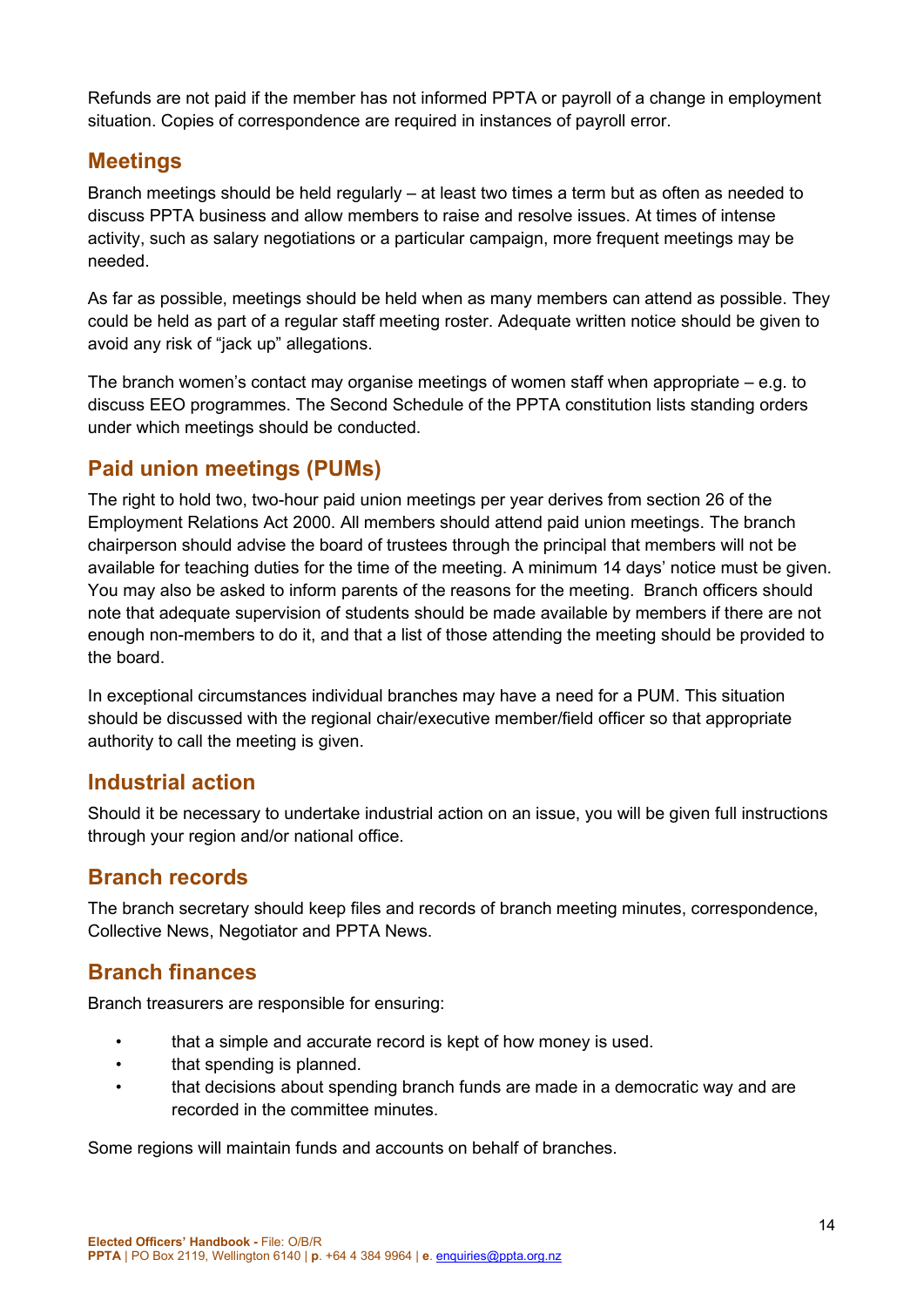PPTA funds should be used only for matters which advance the constitutional objectives of the association.

### <span id="page-14-0"></span>**Association elections**

#### **National**

The president, junior vice president and members of the executive (excepting the Māori and Pasifika representatives) are voted for annually on a national basis – ie each full member of PPTA has a vote. These elections are conducted concurrently. The term of office is 1 February to 31 January. Dates in the annual election cycle are:

• During term 3 Notice to members calling for nominations.

- Last Monday of term 3 Closing date for nominations.
- 
- Annual conference Declaration of nominations and elections required.
	- Weeks 1-3, term 4 Elections held, results declared.

Detailed instructions on the conduct of the elections are sent with the voting papers each year. These instructions should be read carefully by branch secretaries/returning officers. The voting papers are sent by national office to branch secretaries and must be distributed individually to every member entitled to vote. Information about candidates is sent with the papers.

Members must be made aware of the closing date set by the branch returning officer for the ballot within the branch so that their votes can be counted before the result is notified to the returning officer at national office. Members may send their sealed vote direct to national office by the due date rather than have it counted in the branch return.

It is very important that elections are conducted properly and that the results are returned by the due date. Because late returns are not counted, failure to send in branch voting returns by the closing date effectively disenfranchises all members of the branch.

#### **Regional**

Regional officers are also elected by secret ballot of members in branches. Each region will have its own rules for these elections in its constitution. Regional officers will normally be elected in term 4 to take office on 1 February the following year.

#### **Referenda**

When referenda are conducted, the voting papers are also distributed to branch secretaries. Voting should be conducted in a similar manner to that for the election of the executive.

#### **Branch**

Branch officers should be elected at the end of each year so that the branch is ready to go on 7 February. The names of the branch officers should be communicated to your local field office and the regional organisation.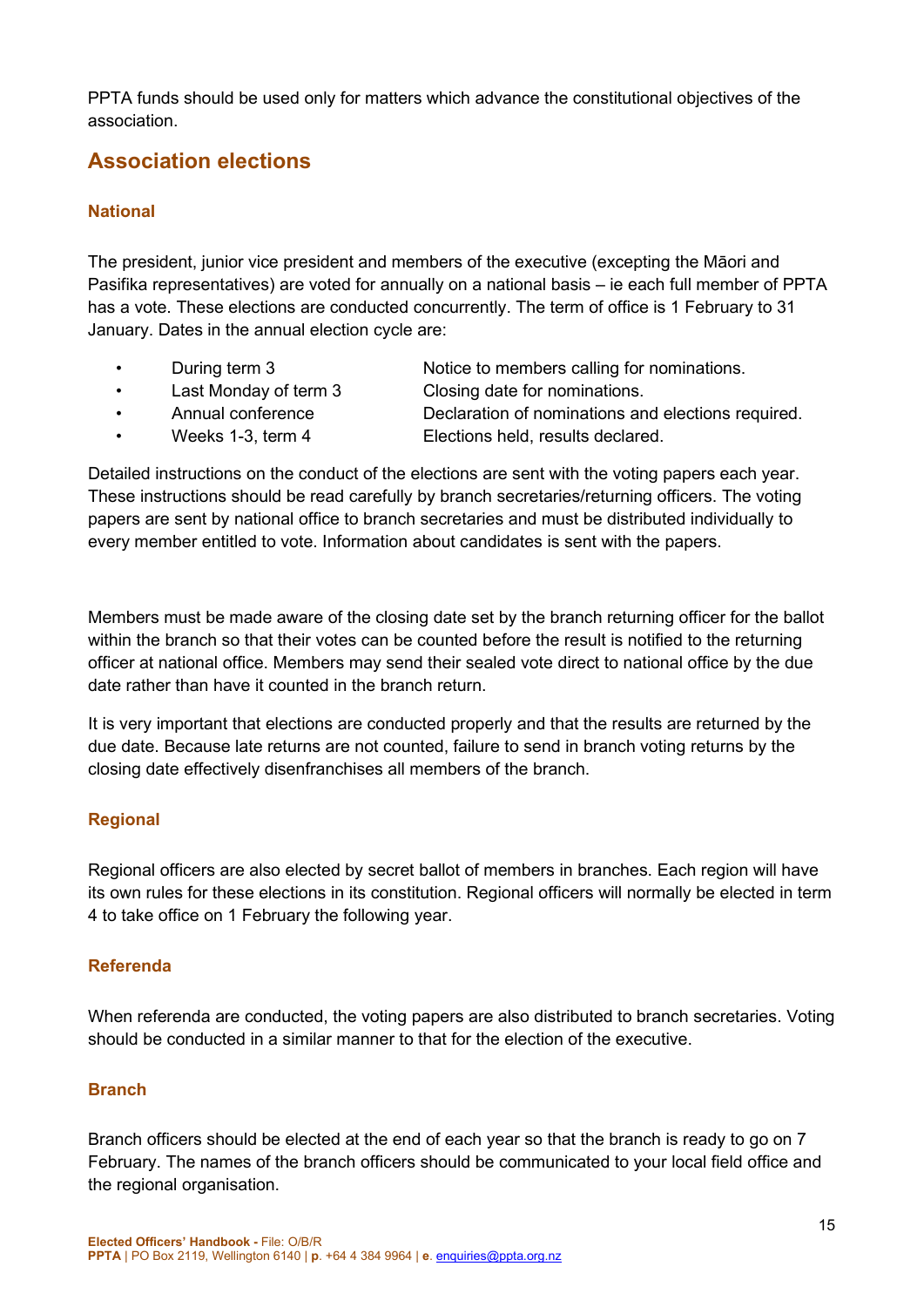### <span id="page-15-0"></span>**Campaigns**

Each year seems to bring its own crisis. PPTA's action is most effective when it originates in its branches and pervades local communities. Keep your regional officials and executive member informed of initiatives that your branch is taking. Seek additional funding from your region if necessary. When executive directs a campaign, full information and instructions will be sent either directly to branches or communicated through the regional structure. These often require branch officers to take on a membership education role – it is very important that this is carried out as effectively as possible.

#### <span id="page-15-1"></span>**Annual conference (see also General Section, p5)**

It is important that members are aware that PPTA's annual conference is the avenue through which they can seek to have policy established or amended. It is usually held in late September in the break between terms 3 and 4.

Nominations for regional representation will be sought from all branches (see the Regional officers' section, p22).

The annual report and conference papers, remits and reports are distributed about the beginning of July. Ensure members have access to them. Branch meetings need to be held to discuss the branch position on matters raised. That view should then be conveyed to the region which will coordinate a regional response and instruct its delegates accordingly. This is members' chance to formulate policy – it is important that they are given that chance.

Members can initiate policy by suggesting conference remits and papers. Branches should work through the structures to do this. Branches should submit policy remits to regional meetings. If approved at that level they may either become the region's remit for annual conference or between conferences, be submitted to the executive for consideration. Policy remits should not repeat existing policy and should be supported by factual evidence and sound argument attached as notes.

### <span id="page-15-2"></span>**Dealing with questions / problems - code of ethics**

The code of ethics is printed in the PPTA constitution. Members are expected to abide by the code and there are procedures which can be taken where there are breaches of it. (Refer to the fourth schedule of the PPTA constitution.)

#### **Personal cases / personal grievances**

A personal case is any problem relating to an individual member of the association. Other members may be involved, particularly if the case is one of personal relationships within a staff or school.

Some problems may require a "personal grievance" action in which case you should contact your field officer. A personal grievance arises when a member feels she or he has been treated unjustifiably. Full details on personal grievance procedures are in Part 9 of the Secondary Teachers' Collective Agreement (STCA) and Part 8 of the Area School Teachers' Collective Agreement (ASTCA). If a member in your branch wants the association to represent her or him in a personal grievance, put them in contact with your local field officer.

If you are unsure how to deal with any problem arising in the branch, ask your field officer for advice.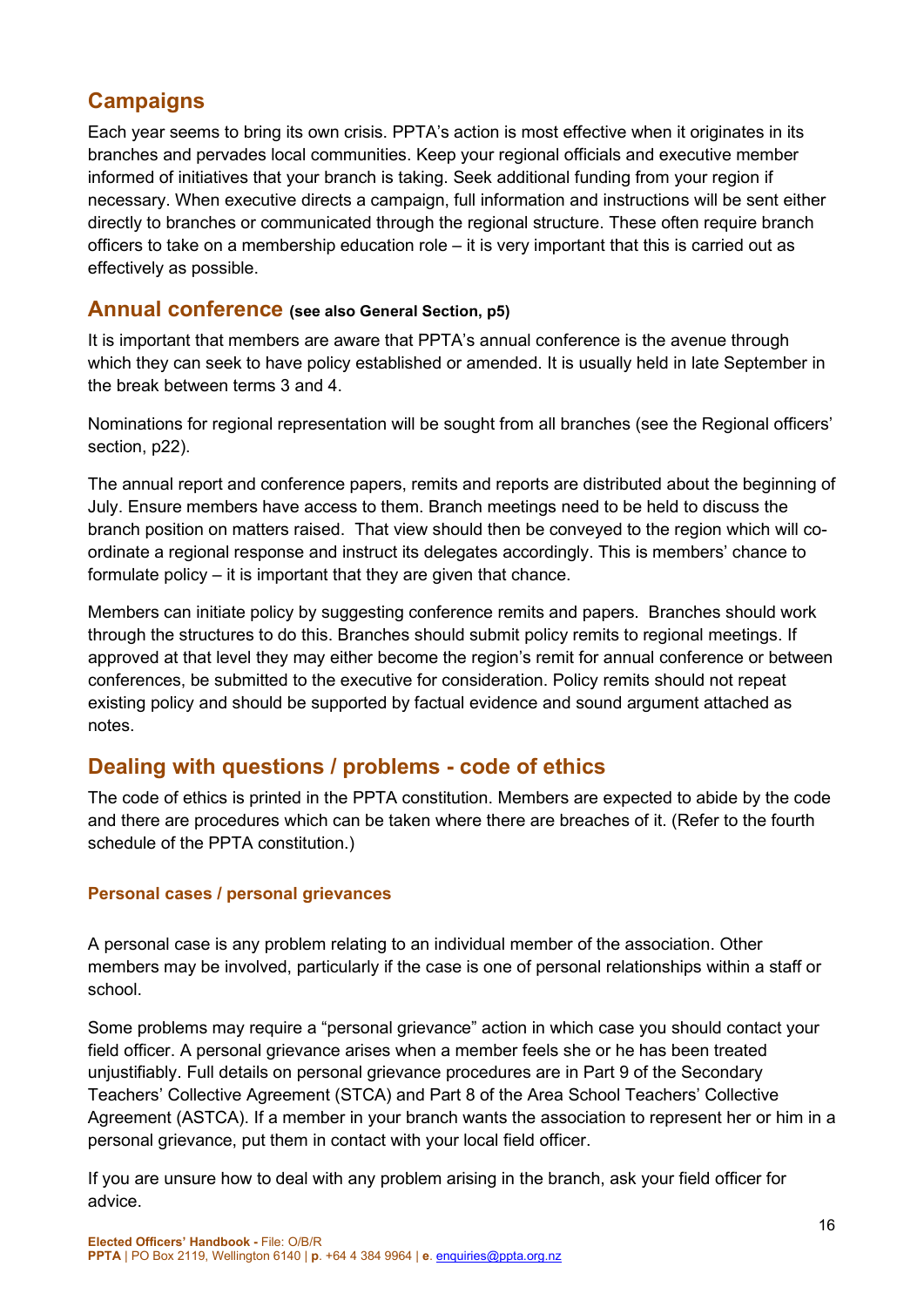Differences between members should be resolved at branch level if possible. Where the dispute is a matter relating to the code of ethics, the procedures set out in the code should be followed closely. If the matter becomes one which cannot be handled at branch level, refer to the region or executive member. An association support volunteer can be asked to assist, if all parties agree.

### <span id="page-16-0"></span>**Legal assistance**

Situations threatening legal action, or a member's tenure of position, require immediate action.

PPTA provides legal assistance for members but this does not involve unlimited liability. Members who believe they need legal assistance arising from a situation to do with their work should contact their field officer in the first instance. Members cannot go to a lawyer of their own choosing and simply send in the bill to PPTA. Legal assistance will not be provided retrospectively – members must apply to the association first as often the association's own staff can provide the advice needed.

Details of the association's legal assistance provisions are set out in the third schedule of the PPTA constitution. The legal assistance policy is available by contacting PPTA national office.

### <span id="page-16-1"></span>**Resignation from teaching**

Resignation is an action which has very important and far-reaching consequences for a teacher. It is irrevocable and strips a teacher of virtually every employment right he or she possesses. To resign is sometimes a first reaction of a teacher who gets into difficulties. Members should be counselled against such action, and should seek advice from their field officer first.

### <span id="page-16-2"></span>**Falling rolls**

If your branch is worried about a fall in roll and the possibility of some teaching positions being terminated, contact your regional and field officers. PPTA has trained surplus staffing specialists in each region.

### <span id="page-16-3"></span>**Relationships with ...**

#### **Principal**

Most principals are members of PPTA. As members of your branch they are bound by branch decisions. A co-operative working relationship between the branch chairperson and the principal should be sought but it is important to remember that in the branch all members are equal. The branch structure is non-hierarchical and should not be confused with the school structure.

#### **Board of trustees**

Again, co-operation is better than confrontation. Make yourself known to the board chairperson, establish a roster of branch members to attend board meetings, write to the board regularly advising them of current PPTA concerns. The board is your employer and the harmony of the workplace will derive largely from the board/branch relationship.

The staff representative on the board may be a PPTA member, though does not have to be. However, it is appropriate for the branch to ensure that the staff representative reports to all staff regularly.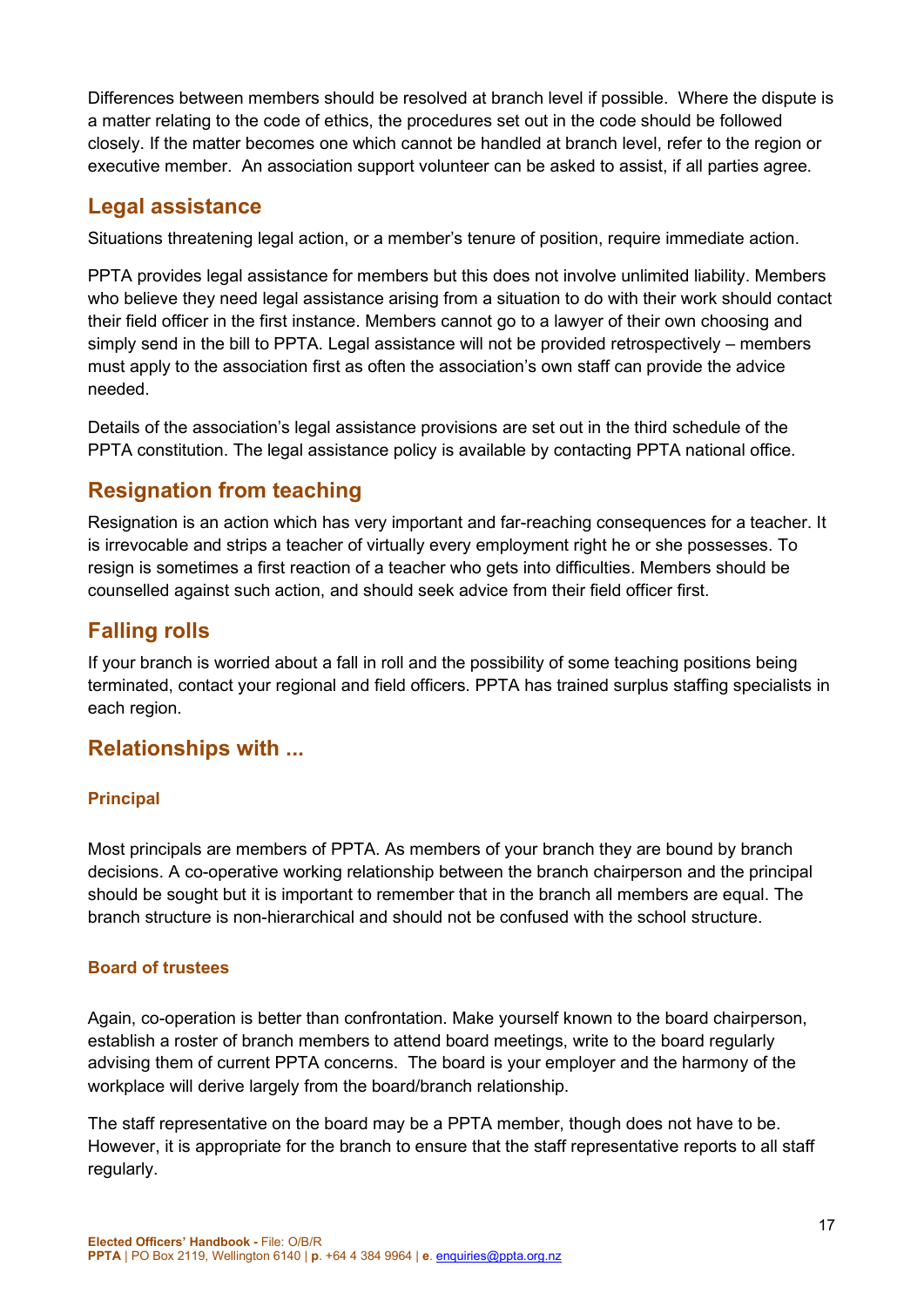#### **Regions**

Branch officers and in particular the branch chairperson and branch treasurer should establish close and regular contacts with their regional counterparts. Branches should always be represented at regional meetings. The agenda should be discussed at branch level beforehand and the branch's representative should report back to the branch after the meeting.

It is vital that at least one branch officer (but preferably more) from each branch attends the branch officers' seminar run by the region each year. Those who do attend should brief those unable to attend, as the seminar trains officers in how to run their branch and establishes the plan of activity for the year. In addition, branch officers should all complete the three stages of the Mahi tika programme.

The regional women's co-ordinator will communicate with and organise meetings and seminars for branch women's contacts and te reo ā rohe will liaise with Māori members.

#### **Executive**

Invite your executive member to visit your branch. Make sure members know who their representative is. Make sure you know how to contact your executive member for advice.

#### **Field officer**

Your field officer is your first line of enquiry for all conditions of service matters. Make sure all members know who their field officer is and how to contact them.

#### **National office**

Branches should generally not need to contact PPTA's national office as most problems or enquiries should either be directed through the regional organisation or the field officer. Information is most easily obtained from PPTA's website www.ppta.org.nz.

#### **Other unions**

PPTA is a member of the New Zealand Council of Trade Unions (NZCTU) and works through both its national and districts structures. (See General Section, p9.)

Most secondary schools have members of the New Zealand Educational Institute (NZEI), which includes support staff in secondary schools, on their site. Some school employees are also members of the Public Service Association (PSA) and E tū. The aim should be to work in with these other unions and not to take any action which undermines their work.

#### **Ministry of Education**

Generally, national office will be the liaison point for raising matters with the ministry. However, if ministry officials visit your school, it is appropriate to make yourselves known as PPTA branch officers.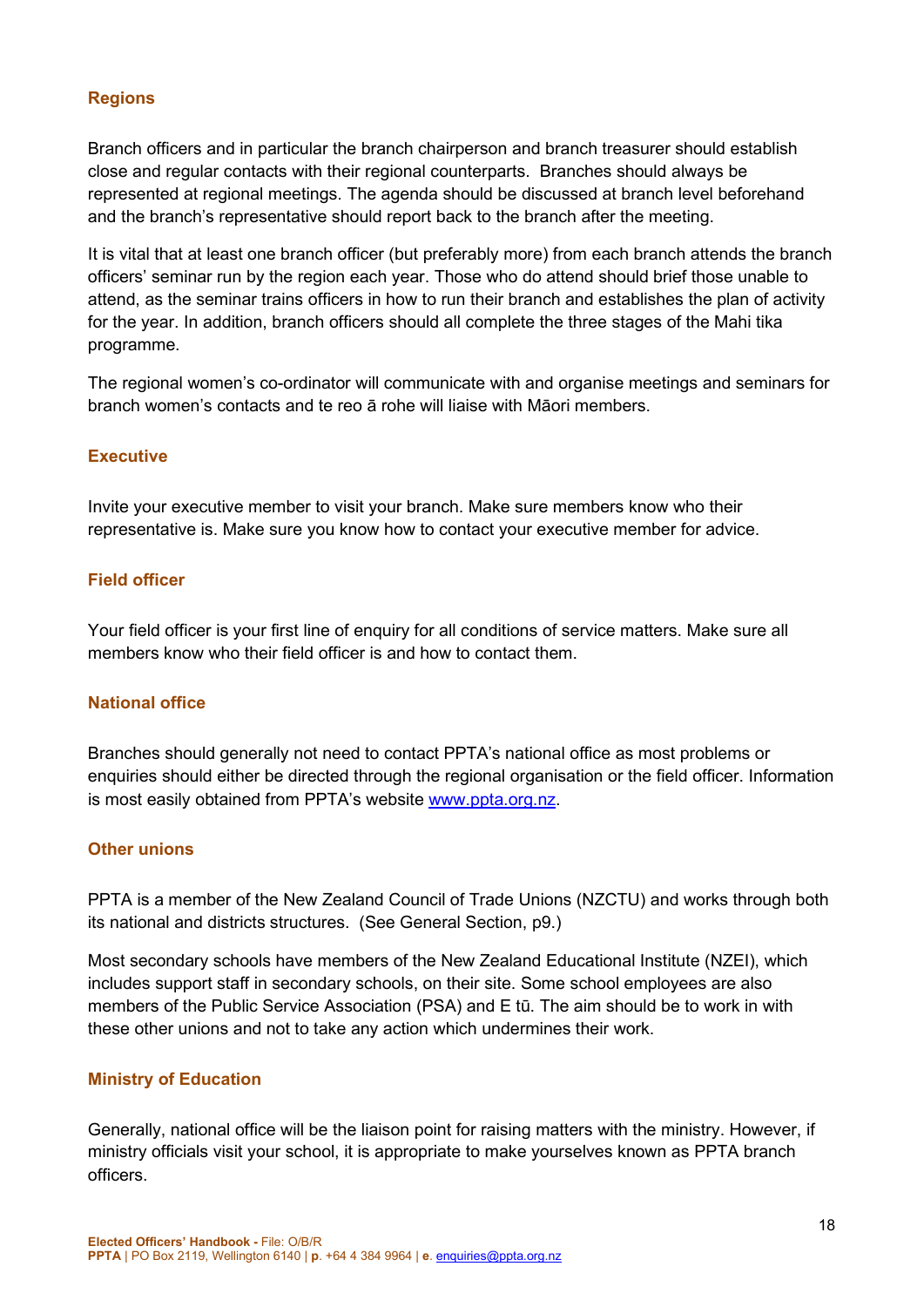#### **School payroll officer**

These people have the responsibility for working with Novopay and seeing that you get paid. It is useful to identify the person responsible in your school so you know who to contact if members ask. Again, co-operation pays dividends.

#### **Media**

The regional organisation has the role of representing PPTA policies at the local level. If there is a matter in your school which you wish to publicise, seek the advice of your regional chairperson who has been provided with a guide entitled Working with the Media. If you are approached by a member of the media for comment on a particular situation, it is advisable to check with your regional chairperson. If you wish to comment, then make it very clear on whose behalf you are speaking. Remember, under the constitution, no branch can make a statement purporting to be on behalf of PPTA without the authority of an executive member.

### <span id="page-18-0"></span>**Advice and guidance**

Many members' queries will be able to be answered by referring them to the PPTA website, collective agreements, the constitution or other material supplied to branches. Further advice and guidance is available from the following people.

#### **Regional officers**

A first point of contact, especially if the region is one which does not have a resident executive member or field officer. If you are new to the job of branch officer or a new branch and you are unsure what region you belong to, check with your field office. The following is a brief breakdown of what each regional officer is responsible for.

**Regional chairperson -** For code of ethics matters, conference remits, preparation of conference papers, details of local industrial action, stopwork meetings, etc

**Regional secretary -** For information about regional meetings, programmes, paid education leave.

**Regional treasurer** – For management/use of branch funds, PPTA expense claims.

**Regional women's co-ordinator** – For advice on matters relating to women teachers and girls in education.

**Regional te reo ā rohe** – For advice on matters relating to Māori teachers and Māori students.

Regions may also have roles for representatives for Pasifika, men, Network of Establishing Teachers, Rainbow Network, and other roles it sees fit.

#### **Women's network**

Support is available for women teachers through PPTA's women's network and from the women's officer. The national women's network is made up of regional women co-ordinators elected in each PPTA region, together with representative members from both Te Huarahi and Komiti Pasifika. The women's officer acts in an advisory position to the network which is convened by a woman member of the executive.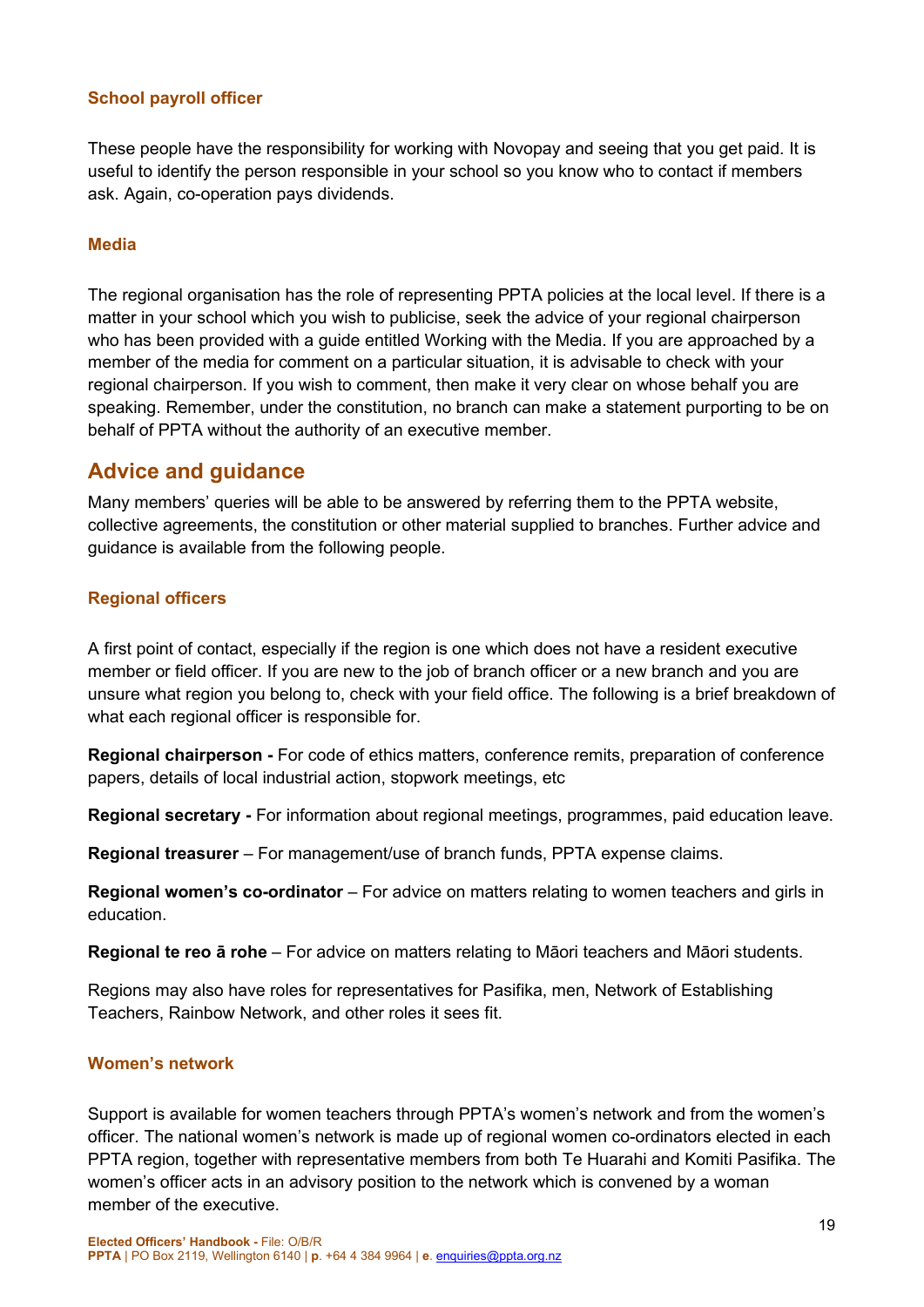The women's network is responsible for the overall co-ordination of women members' issues and activities, oversees particular initiatives and campaigns and conveys issues of concern to the executive.

Regional women co-ordinators also continue their own regional roles of co-ordinating women's issues, activities, and education throughout their regions.

Branch women's officers are the first port of call for women members in branches.

Women members can also access the women's officer at PPTA national office for advice or support on specific issues.

#### **Māori network**

Māori teachers should be advised of the name of the regional te reo ā rohe who will link them up with other Māori teachers in the region.

#### **Komiti Pasifika**

Komiti Pasifika is an advisory committee to the PPTA executive. It has established a register of Pasifika teachers. Branch officers should contact their executive member for the name of the local Komiti Pasifika member.

#### **Network of establishing teachers (NET)**

This network comprises teachers in their first 10 years in the profession. Each region has a NET representative and nationally the network has a co-ordinator. Branches should be advised of the name and contact details of the regional NET representative so they can be part of the network.

#### **Executive members**

The national executive is elected on a regional basis. Representation is based on membership numbers so some smaller regions share an executive member while some larger regions are entitled to more than one executive member. Executive members represent their regions in matters considered by the national executive and act as a two-way channel keeping branches informed about national policy and action while gathering opinion from members through the branch and regional network. Contact them on matters of national policy and action.

#### **Field officers**

There are 18 field officers around New Zealand. PPTA employs them full-time to assist with branch and regional organisation and activity and to assist individual members with employment related queries and disputes.

Contact them on matters of conditions of service and personal cases. Their addresses are on the back cover of this handbook.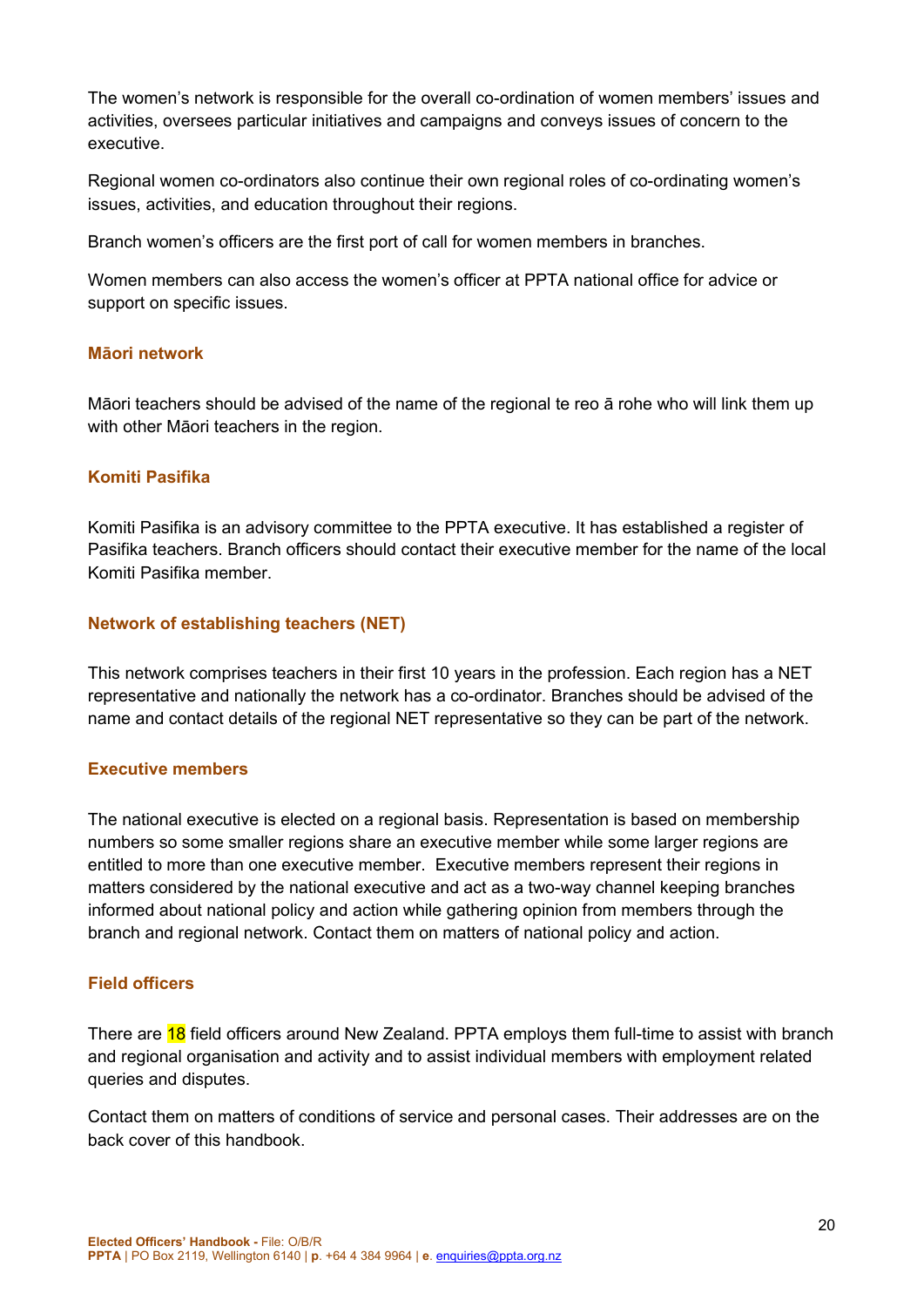#### **National office**

Address all correspondence to the general secretary, NZPPTA, PO Box 2119, Wellington, or email to [enquiries@ppta.org.nz](mailto:enquiries@ppta.org.nz) Membership administration matters can be directed to [membership@ppta.org.nz](mailto:membership@ppta.org.nz) or phone: 0800 630 400.

Try your regional chairperson or executive member first on matters of policy, or your field officer on a conditions of employment matter.

### <span id="page-20-0"></span>**Reference material**

All members receive a copy of PPTA News but other material is supplied to be held in branches for reference by members. It is difficult to estimate how much any particular publication or resource will be used so notify national office if you receive too few or too many copies for your needs.

The material includes regular publications listed below as well as leaflets and kits designed for specific purposes such as election campaigns, the introduction of major changes in education or industrial areas, etc.

#### **PPTA constitution**

Copies of the association's constitution are supplied to branches to be held in the branch for reference by members. The constitution is accessible on our website [www.ppta.org.nz.](http://www.ppta.org.nz/)

Branch officers should have a reasonable understanding of the rules and procedures in the constitution. Although all parts of the constitution are relevant, four parts of special importance to branch officers are:

- rules 5-20 relating to membership and branches.
- rules 21-35 relating to regions.
- rule 70 relating to voting and eligibility to vote in PPTA elections.
- the code of ethics.

#### **Regional constitution**

Each region has a constitution. Branch officers should be familiar with their region's constitution and each branch should hold a copy.

#### **Collective agreements**

These are the legal documents containing details of salaries and conditions of employment for secondary and area school teachers and community education personnel. Copies are supplied to branches and they must be available to members for reference but retained in the branch. These documents are also accessible on the PPTA website [www.ppta.org.nz](http://www.ppta.org.nz/)

#### **Collective News**

*Collective News* is usually published fortnightly. Each branch secretary is emailed a copy that he or she should then promptly forward to all branch members. Any matters requiring action (such as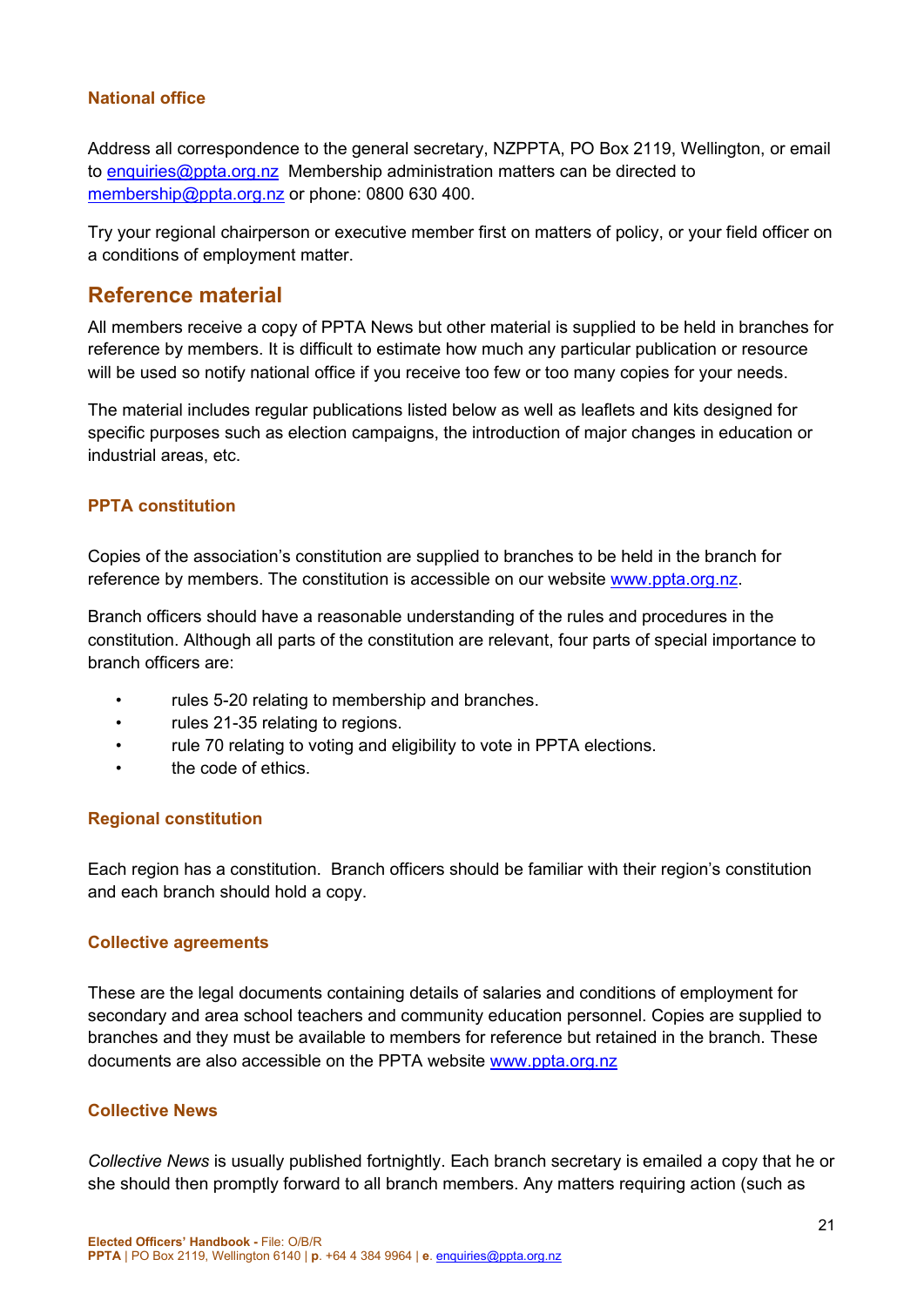supplying information to national office, completing questionnaires or notifying names) should be dealt with as soon as possible with particular regard for deadlines.

#### Negotiator

The *Negotiator* is issued during collective agreement rounds when negotiations are taking place between PPTA and the MoE. It aims to keep members up to speed with developments and offers advice, support and information to branches in regard to any industrial activity the association requires them to undertake. Like *Collective News* it is emailed to branches for distribution to all branch members and is often emailed with links to supporting information.

#### **PPTA News**

Our magazine, *PPTA News,* is published during term time. Sufficient copies are sent to each branch for each member to receive one. Copies should be placed in the pigeonhole of each member. This is the only regular communication each member receives, so make sure they each get their copies.

PPTA News is also available as an e-magazine for members who may not wish to receive a paper copy. It can be signed up to via the PPTA Newsletters tab on our website. If a branch wishes to receive fewer print copies they need to let national office know via [news@ppta.org.nz](mailto:news@ppta.org.nz) so the numbers posted to their school can be adjusted.

#### **Booklets, pamphlets, and advice**

PPTA publishes various documents to assist members and elected officers in their work. The advice documents are available on the website and you can download copies or request them from your local field office.

### <span id="page-21-0"></span>**Role of the region**

The region is a geographical grouping of branches working collectively to supervise PPTA activities and safeguard the interests of all members and branches within its boundaries. Note that all branches includes manual, intermediate, integrated and area school branches, as well as secondary school branches.

Regions are responsible for organising campaigns, expressing opinion and making representations to politicians and others at the local level. They also formulate and represent policies to PPTA's annual conference and executive. The enthusiasm of members and branches depends on how effectively a region can link them with annual conference and the executive.

PPTA has 24 regions each of which is required to:

- form links between the branches in its area and links between its branches and the executive.
- discuss matters referred to it by the executive.
- consider remits from its branches and forward such remits to the executive if approved by the regional organisation.
- appoint representatives to attend annual and special conferences.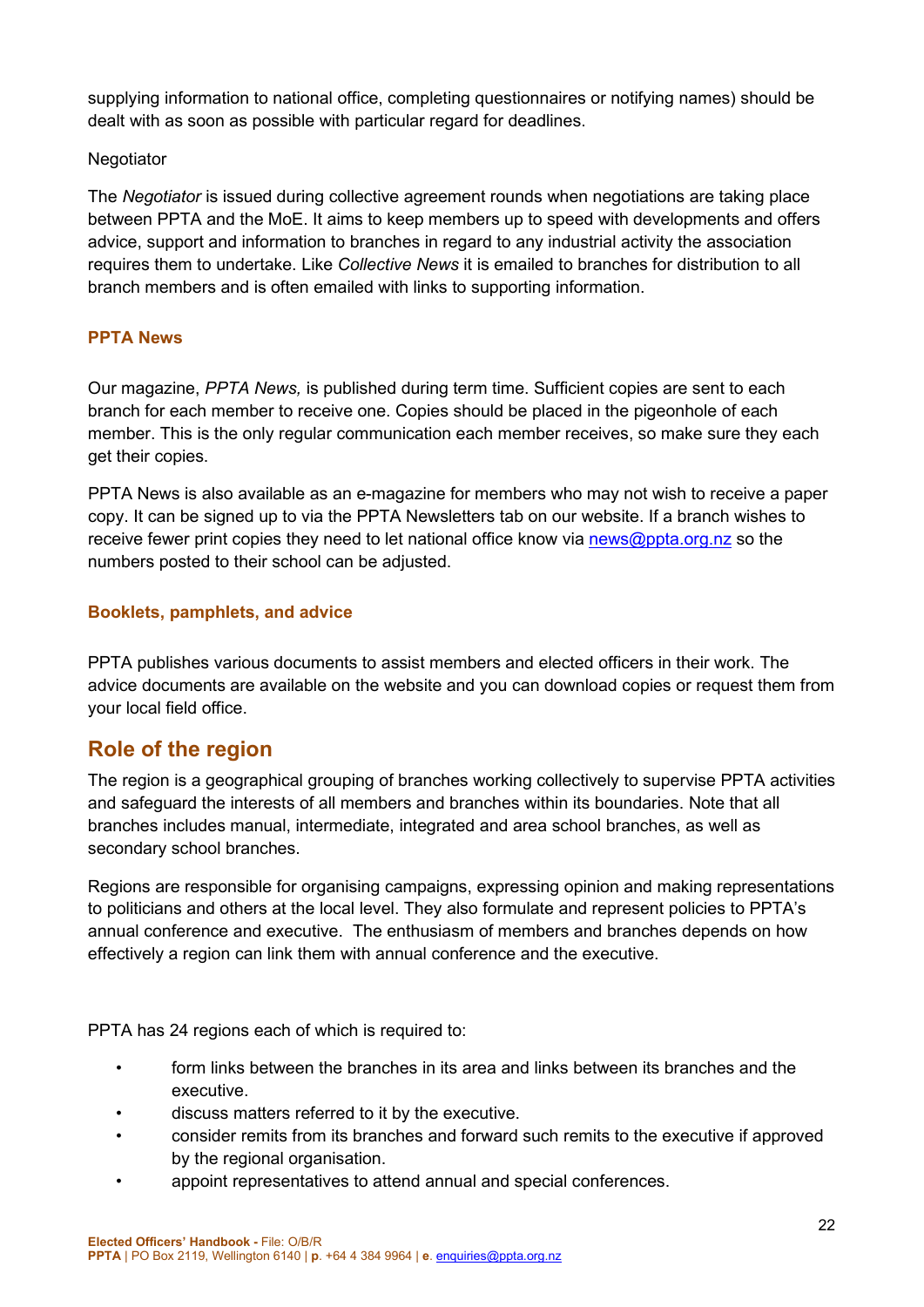- initiate discussion on matters concerned with education in general and with secondary education in particular.
- control regional finances.
- supply to the executive before 31 May each year a report on its activities for the previous year.

### <span id="page-22-0"></span>**Organisation**

#### **Regional committee**

The regional committee should comprise a chairperson, secretary, treasurer, women's co-ordinator (who shall be a woman), te reo ā rohe, network of establishing teachers (NET) representative, members of the executive representing the region (who are regional vice chairpersons by right of office) and, where there is a Pasifika network in the region, a Pasifika co-ordinator (who shall be of Pasifika decent). The regional organisation may create and elect additional offices at its discretion. The responsibilities of the regional officers are as follows.

#### **Chairperson**

- Organises and directs PPTA activity within the region.
- Chairs all regional meetings.
- Is the regional spokesperson to the media.
- Recommends suitable candidates to serve on special committees.
- Supplements and interprets information sent to branches and members from national office.

#### **Secretary**

- Keeps the records of the region and the minutes of all meetings.
- Handles all incoming and outgoing correspondence, including the Collective News.
- Ensures that the region has a returning officer for elections. (The returning officer shall not be a member of PPTA: usually the local field officer is asked to do this task.)

### **Treasurer**

The role of the treasurer is to identify, measure and communicate the region's financial information to the regional committee, branches and national office.

The treasurer is responsible for ensuring that:

- complete and accurate financial records are kept for all regional activity.
- the above records are reported at regional meetings.
- financial statements are completed and submitted to national office by 15 April.
- with the help of the budget committee, budgets are prepared before the beginning of the financial year.
- training of branch treasurers takes place.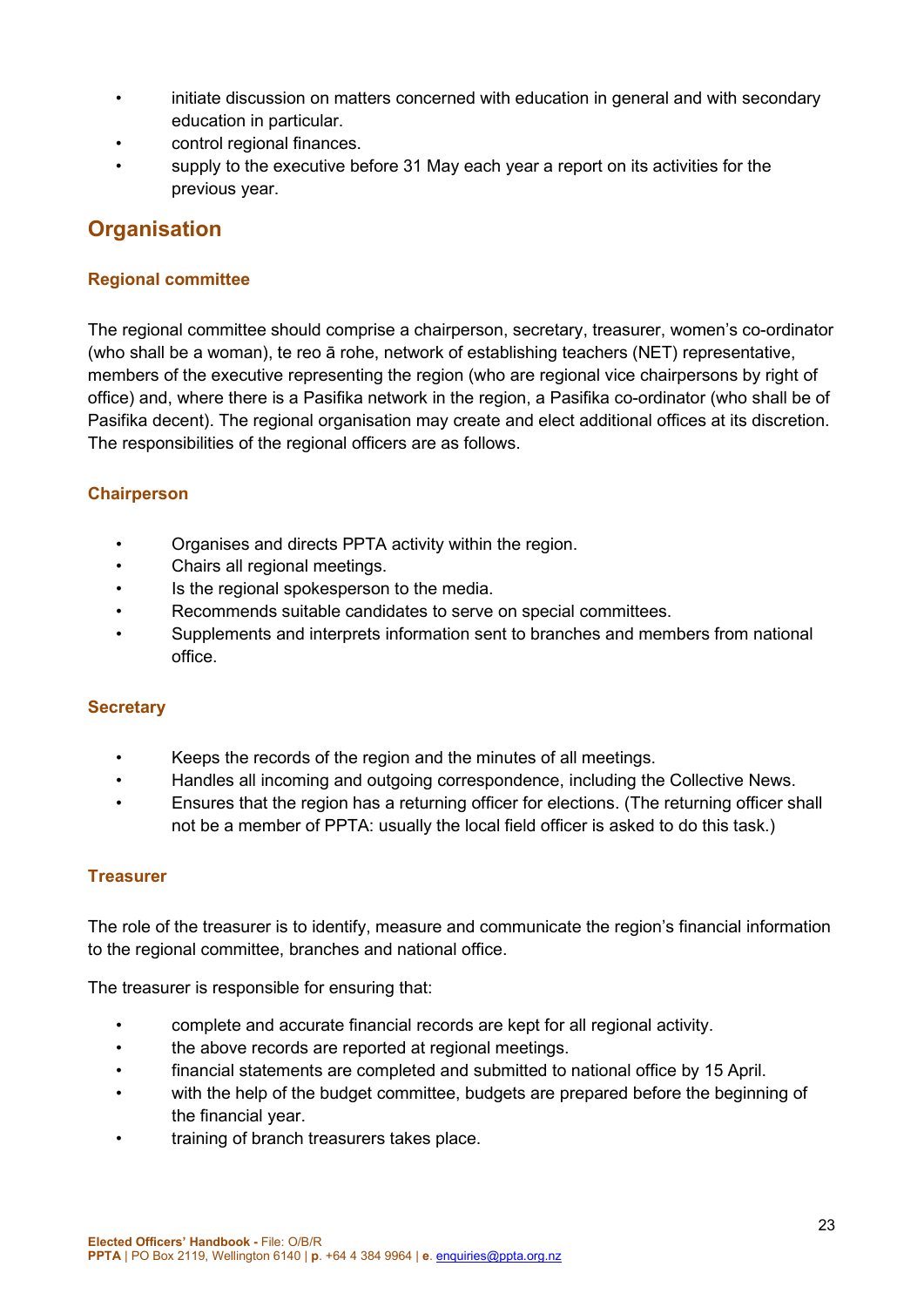#### **Women's co-ordinator**

- Must be a woman.
- Should be fully involved in all regional organisation.
- Organises specific regional activities for women as decided on within the region or as requested by PPTA's women's officer.
- Supports branch women's contacts.
- Reports to the region and the women's officer on women's opinions and concerns.
- Disseminates information of relevance to women.
- Collects information when requested by the women's officer.
- Reports annually to the women's officer on activities for women in the region.

The above four positions must be elected annually (by 31 January each year for the coming association year) by secret ballot of all members of the region, conducted in branches.

#### **Te reo ā rohe (regional officer)**

- Must be Māori.
- Is chosen annually by those members in the region who are on the PPTA Māori electoral roll.
- Identifies Māori membership and establishes appropriate lines of communication within it.
- Promotes Māori education and furthers the interests of Māori teachers, pupils and parents.
- Liaises with the āpiha Māori and with Te Huarahi Māori Motuhake.

#### **Network of establishing teachers (NET) representative**

- Must be in their first 10 years in the profession.
- Is chosen annually by those members in the region who are on the NET database.
- Identifies regional NET membership and establishes appropriate lines of communication within it.
- Promotes and furthers the interests of local establishing teachers.
- Liaises with the local executive member(s) and national NET co-ordinator.

#### **Pasifika co-ordinator**

- In regions where there is a Pasifika network.
- Must be of Pasifika decent.

#### **Surplus staffing specialist**

- PPTA-trained specialists who ensure that the processes as per the agreement are carried out fairly and correctly.
- Appointed to each region by the executive and co-ordinated by the local surplus staffing co-ordinator (who will be a field officer).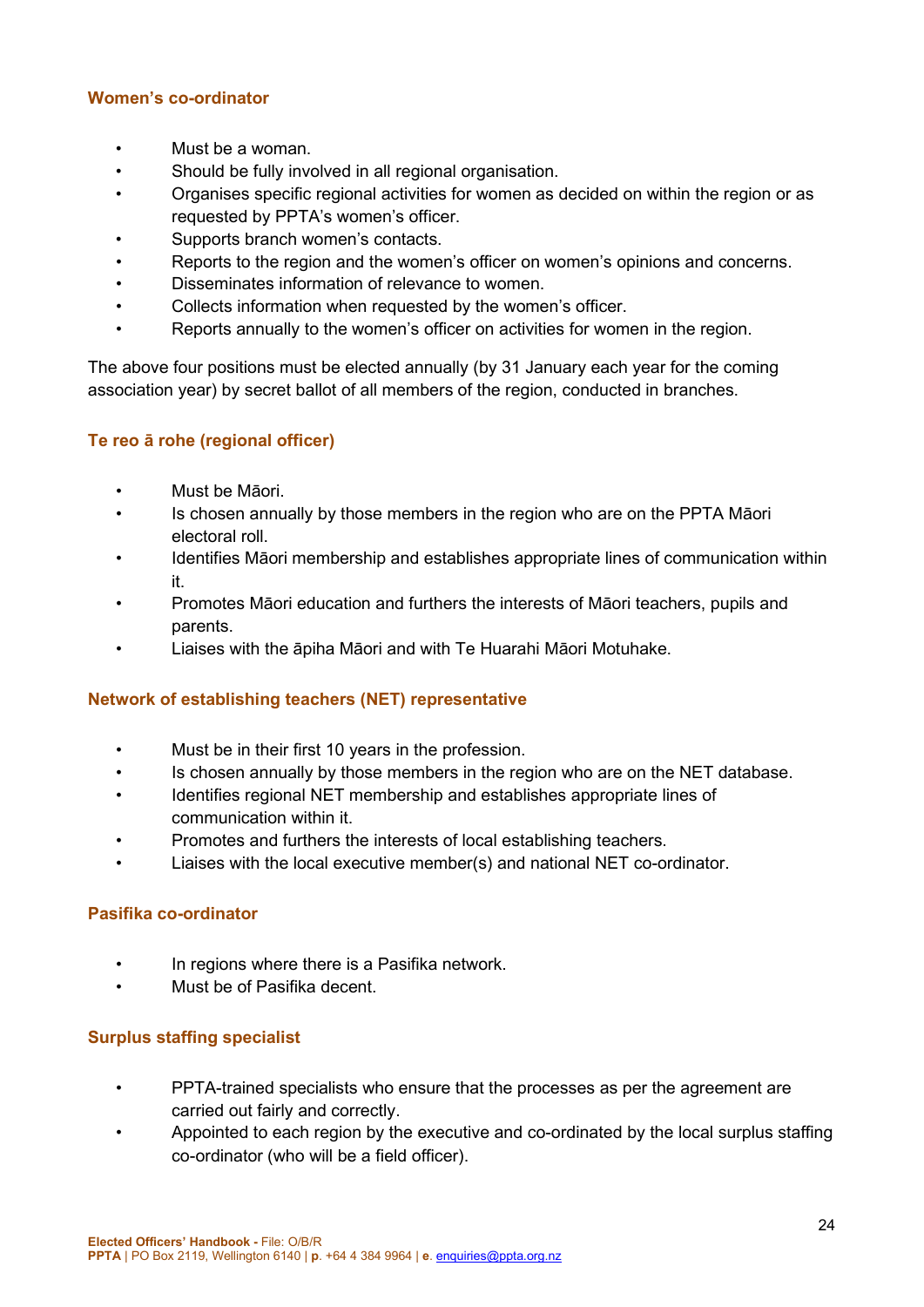#### **Finance/budget committee**

- Appointed by the regional organisation with regard to fair representation of men and women, Māori and other cultural groups.
- Works under the direction of the regional treasurer.
- Sets the regional budget.

#### **Regional ethics committee**

- Investigates code of ethics complaints.
- Is established at each annual general meeting under clause 12 of the code of ethics.
- Comprises five members, at least three of which investigate each complaint.
- Adheres to the principles of natural justice.

#### **Field officers**

- Are paid staff employed by PPTA and assigned to service particular regions.
- Must be involved in regional activities.
- Should be the first point of reference for members and branches on PPTA policy, personal cases and individual problems.
- Should be informed of all regional activities and meetings as early as possible. Field officers service more than one region so liaison is essential to avoid clashes of dates.

### <span id="page-24-0"></span>**Important dates for PPTA regions**

| 31 January            | Elections for regional officers for the following year must be<br>complete. Regional financial year finishes. |
|-----------------------|---------------------------------------------------------------------------------------------------------------|
| 1 February            | Association year begins. Advise national office of attendees to Issues<br>and Organising (I&O) Seminar.       |
| <b>15 February</b>    | Names of regional officers due at national office.                                                            |
| <b>Late February</b>  | Delegate Leadership Development Workshop and I&O Seminar.                                                     |
| <b>February-March</b> | Branch officers' seminars to be held.                                                                         |
| 15 March              | AGM of regions to be held by this date.                                                                       |
| 31 March              | Association financial year ends.                                                                              |
| 1 April               | Association financial year begins.                                                                            |
| 15 April              | Last date for audited statement of accounts and regional budget to<br>reach national office.                  |
| 31 May                | Copies of annual report of regions due at national office.                                                    |
| 31 July               | Names of regional delegates to annual conference due.                                                         |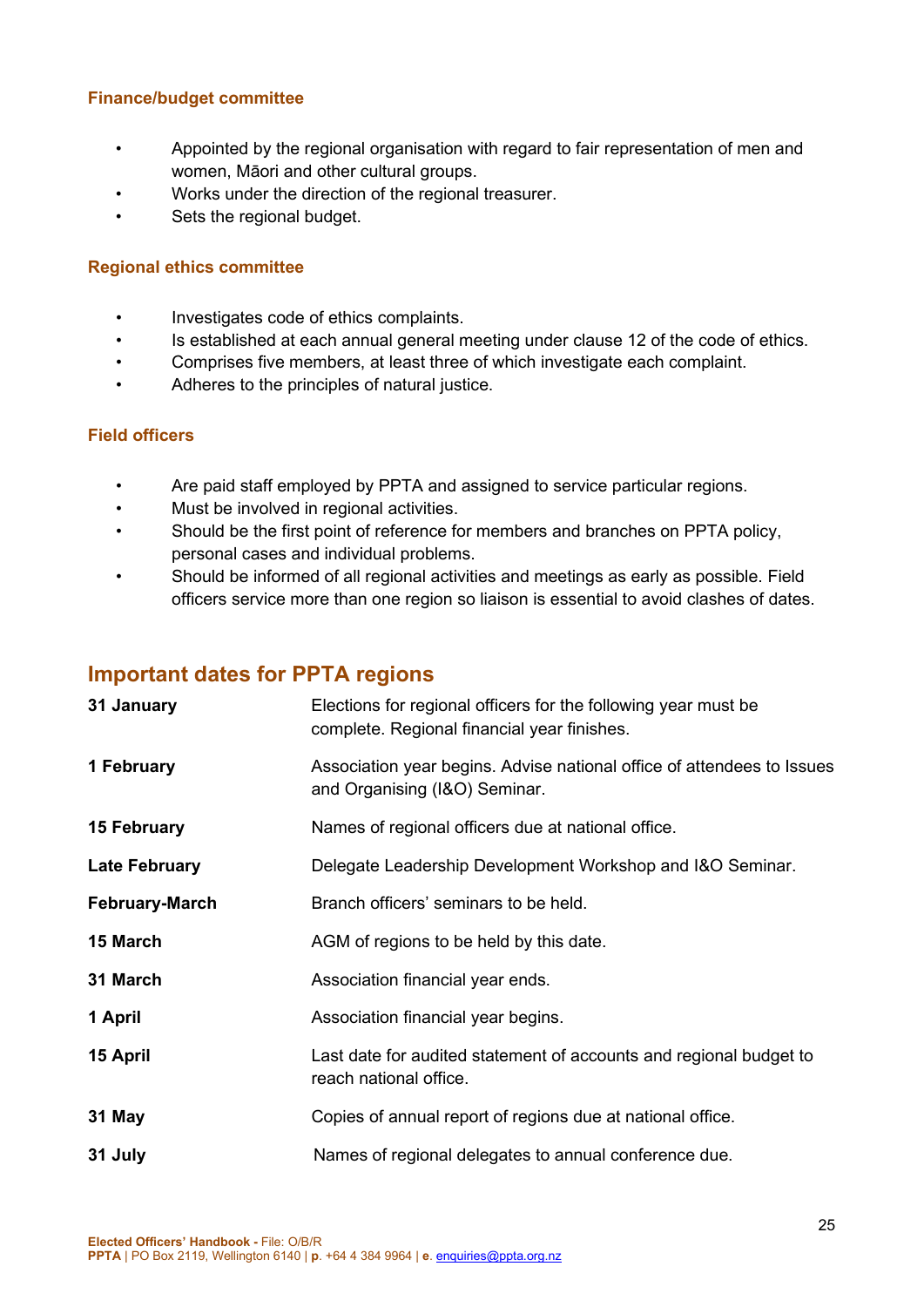**Last Monday of term 3** Closing date for nominations for president, junior vice president and executive members.

**1 November** Start of budget process for next year.

Some of these dates may be subject to change to take account of the term dates and are currently under review.

### <span id="page-25-0"></span>**Elections**

Regional elections must be held by 31 January. It is recommended that they are held before the end of the preceding school year. Elections for regional officers must be conducted in accordance with rules 26 and 60-74 of the PPTA constitution

Each region shall appoint a returning officer who shall not be a member of PPTA. Typically, regions ask an administration staff member from their local field office to act as returning officer.

Nominations for regional officer positions for the forthcoming year must be forwarded to national office by 15 February at the latest but it is helpful if they can be forwarded before the end of the preceding school year so that an accurate directory can be issued promptly.

Regions should make sure they let their branches know who all of their regional officers are, including support persons, and how to contact them both at school and home.

### <span id="page-25-1"></span>**Constitutions**

Regional officers should study rules 21-35 of the PPTA constitution which apply to regional organisations.

Each region has a constitution which may be the standard one provided by the association or adapted to suit the particular region. No regional constitution can conflict with the PPTA constitution.

### <span id="page-25-2"></span>**Meetings**

Regional officers should be familiar with the second schedule of the PPTA constitution which details the procedures for conducting association meetings in an efficient and democratic manner. See also PPTA's booklet Meeting Procedure.

### **Regional**

General regional meetings must be held at least once per term.

Before each regional meeting check that each branch will be represented. Remember branch officers change and mail can be delayed.

Executive members should have a time slot on the agenda of each regional meeting to report on national activity.

Circulate the minutes or meeting highlights after each meeting of the region or of the regional executive. There could be a place for a chairperson's newsletter between meetings.

It is easier for people to remember a fixed meeting place but a shift of meeting site could encourage new links with regional activity for the branch members hosting the meeting.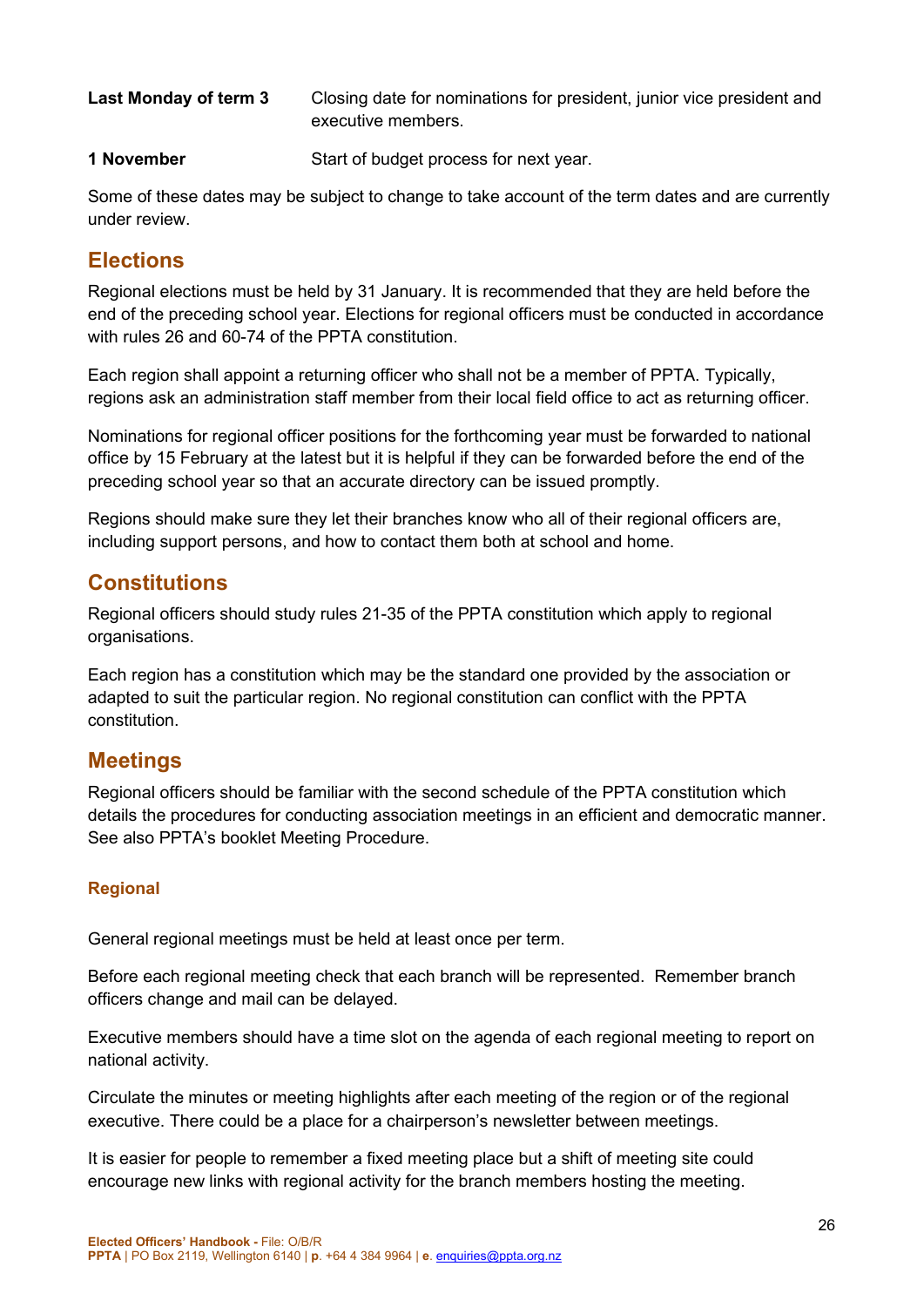Advise your field office of meeting times as early as possible.

The region's annual general meeting must be held before 15 March.

Special meetings may be called as deemed necessary by the region or the executive.

#### **Video conference**

Telephone or video conference calls may be an option for rural regions where meetings are difficult and costly to arrange, particularly for meetings of the regional committee or budget committee. The conference should be set up a day or two in advance. The cost is charged to the convenor's toll account. A video conference works well when agendas are clearly set beforehand, all participants are warned when the conference is to take place and there is a time limit on the call.

#### **Industrial action**

Part 8 of the Employment Relations Act 2000 recognises that a union and an employer must deal with each other in good faith but does not preclude certain strikes and lockouts being lawful.

Decisions on nation-wide industrial action will be made by the executive and communicated directly to the regional officers. This could include a directive for regionally based stopwork meetings of members to:

- register strong public protest or to draw public and government attention to the feelings of secondary teachers on the issue.
- provide all members with an equal opportunity to hear and consider the matters at issue.

Regional officers should share the responsibility for organising stopwork meetings (it should not be done by one person). Although full instructions are issued each time. The following general points will help.

- Notice: Meetings may be called at short notice. Where possible, school authorities should have time to give two days' (48 hours) written notice to parents of any change in the school day.
- Timing: Preferably, stopwork meetings should be held during the first or the last hour of the school day.
- Venue: Convenient venues should be chosen and booked promptly. In regions where members are scattered it might be better to arrange more than one meeting.
- Closure of schools: Members cannot order schools to be closed. Instead, branch chairpersons should advise boards of trustees through principals that members will not be available for teaching duties for the time of the meeting (including reasonable travel time).
- Attendance of members: Stopwork meetings are open to all members and generally all members are expected to attend. Invariably, a few members will refuse to participate on conscientious or other grounds. Such members should be informed of their democratic rights and obligations but should not be victimised, harassed or bullied into attending. (Very often, the effect of a good meeting is lost because of publicity alleging the harassment of "principled" non-attenders.)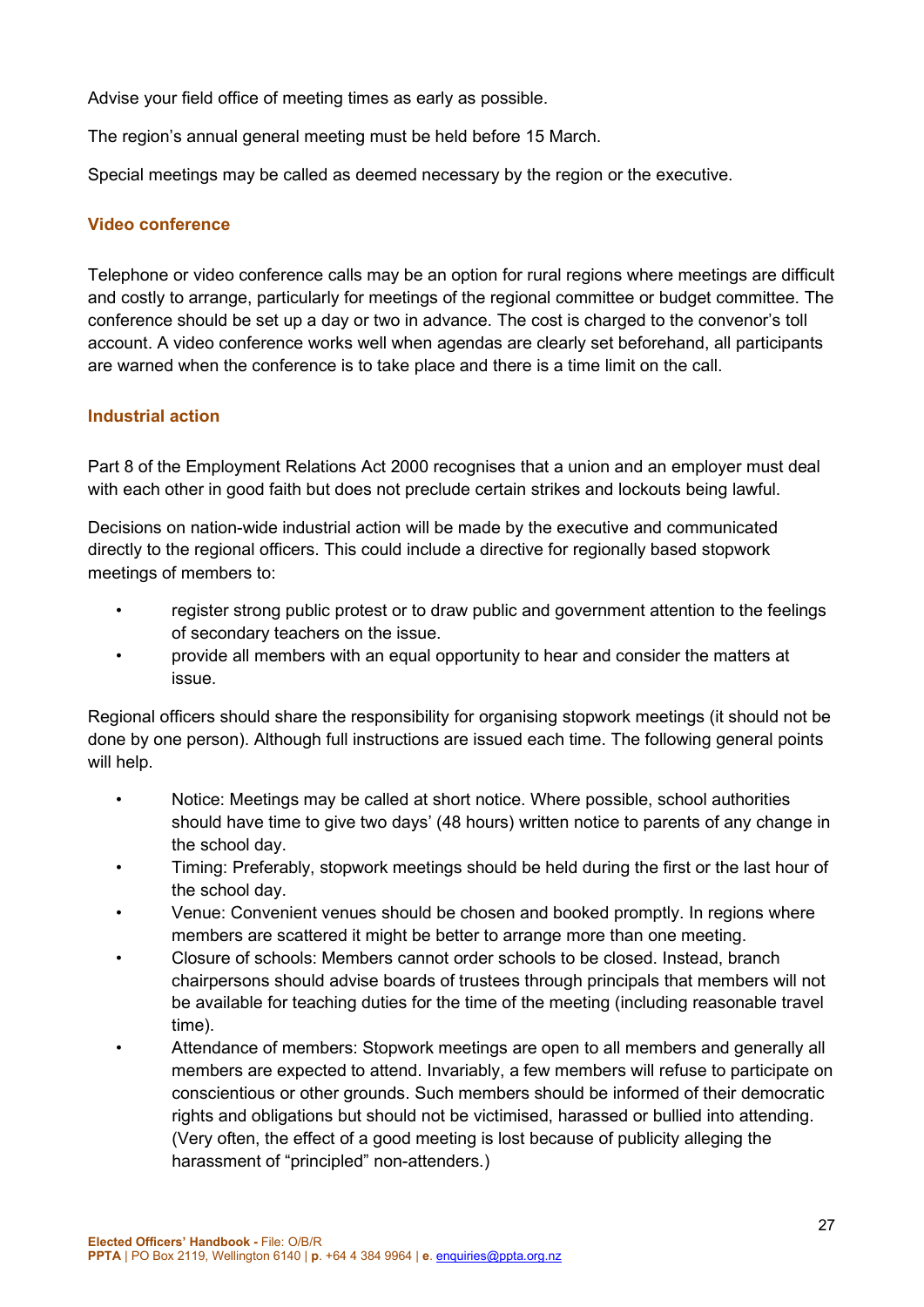- Liaison: Because of the national character of most stopwork meetings, close liaison is necessary between branches, regions, executive members and PPTA staff. Branch officers particularly will need to be briefed and assisted fully.
	- Cost: The question of funding for stopwork meetings is usually decided by the executive on a case by case basis. Detailed instructions for claiming expenses should be followed precisely.

#### **Paid union meetings (PUMs)**

The act provides for two, two-hour paid union meetings a year. These are not strikes. Branches may call PUMs, but see note on page 13.

#### **Minutes of meetings**

The regional secretary must keep minutes of all meetings of the region and the regional committee. Secretaries should refer to Rules 82-84 of the association's constitution for guidance on how the minutes are to be kept, though it is not necessary to keep two sets of minutes.

#### <span id="page-27-0"></span>**Seminars**

#### **Issues and Organising (I&O) Seminar**

The I&O is a national seminar held annually in late February or early March. The attendance of all regional officers is funded centrally but regions may, at their expense, send as many participants as they wish. The seminar is a forum for defining major issues facing the union for the year ahead and establishing ways in which members, branches and regions can best prepare for these within an organising framework.

#### **Delegate Leadership Development Workshop**

This is held the day before the I&O seminar, usually using employment relations education leave. All regional office-holders should aim to attend both the training day and the seminar.

#### **Branch officers' seminars**

Unless all branches are effectively organised, PPTA's foremost point of contact will be lost. The branch officers' seminar is the main means of ensuring that branch officers have the knowledge, understanding and enthusiasm needed to give positive leadership to their branches and to ensure that they are aware of the supports and resources available to branches and members.

The training seminar for branch officers should be held early in the year – as soon as possible after the regional officers' seminar.

The aim of the seminar is to:

- establish lines of regional communication.
- outline the year's programme.
- ensure branches are effectively organised.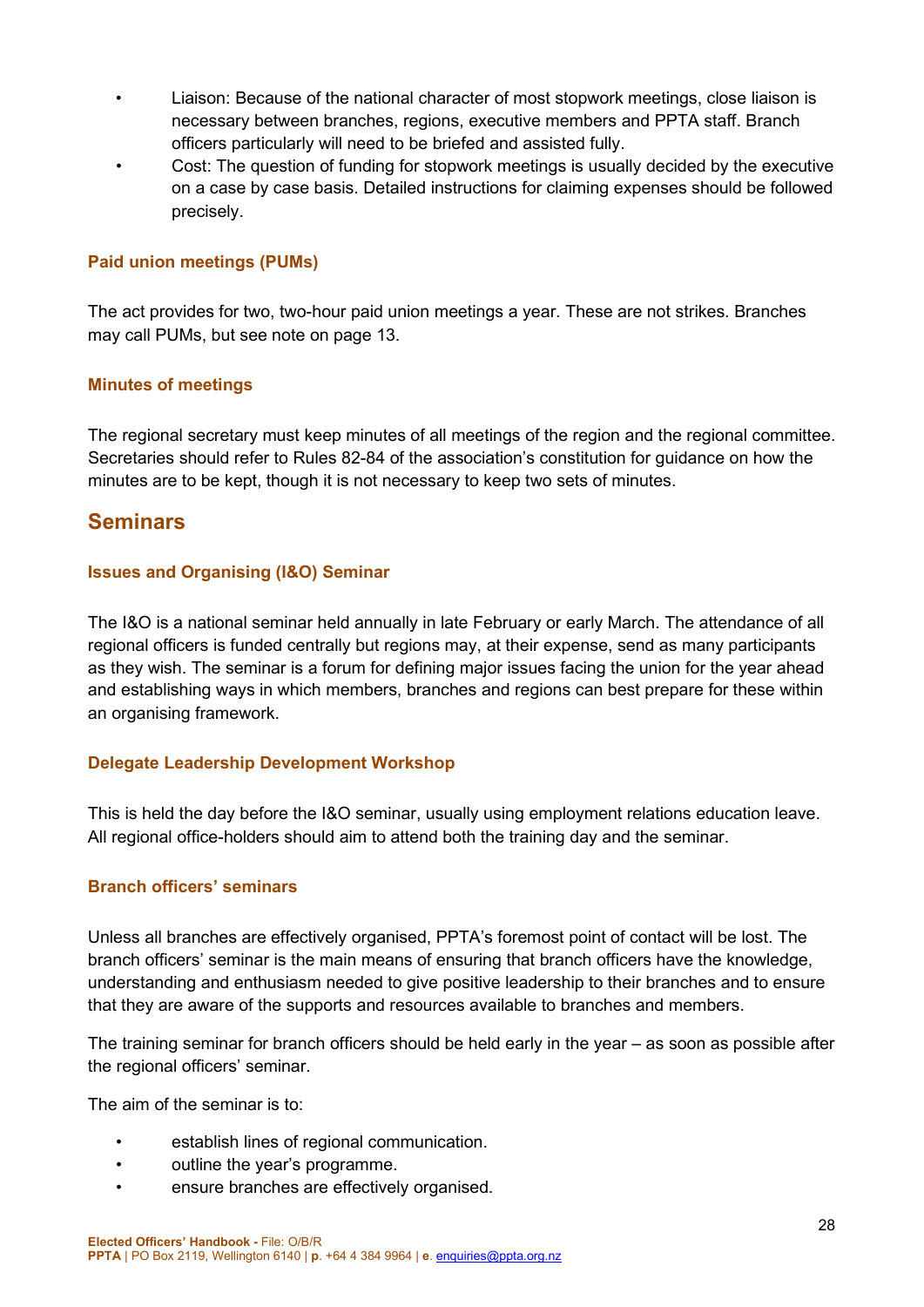• ensure officers understand how PPTA works, understand the functions of the branch and how it should operate, and know how to use the channels through which assistance can be obtained for the individual member or the branch if needed.

The seminar should be held in a central location to save time, petrol and travel costs. If it can be arranged in conjunction with a scheduled regional meeting so much the better but ensure that sufficient time is allocated for the seminar programme.

The regional chairperson and regional secretary are responsible for running the seminar with the help of the field officer and others on the regional team. Any other member who can help should be co-opted to the team (ie a branch officer from an intermediate school or technology centre branch who can advise on the needs of small branches). The executive members for the region should form part of the team and should be asked to attend the seminar. Field Officers should be approached at an early stage of planning the seminar and will provide guidance and assistance to the regional team.

Any branch officer may attend but at least one officer from each branch should attend (don't forget technology centre, intermediate school, integrated and area school branches, RTLB, as well as itinerant teachers of music). Branches must be urged to participate.

The detailed programme for these seminars is the responsibility of the regional planning team. The manner of presentation will vary with the people making it and the material needs to be adapted so that it is compatible with the region's organisation. Material should be prepared beforehand.

Spend some time on the problems raised by the branch officers – they will have useful ideas on how to deal with them too.

Remember that officers of small branches such as those at technology centres have special needs so ensure that the seminar is relevant to them.

Keep the meeting informal – encourage all to participate.

### <span id="page-28-0"></span>**Costs**

Since the branch officers' training day is an activity which is additional to regional programmes, the actual and reasonable costs incurred will be reimbursed by national office. Claims should be made as soon as possible. Venue, mileage and catering are the only costs PPTA national office will reimburse.

- Venue: A suitable venue at a reasonable cost may be booked and the hireage refunded by national office.
- Mileage: Actual mileage may be refunded at the approved rate (see Treasurer's Manual). Ensure that people from the same locality share a car.
- Catering: If the meeting spans a meal hour, ie morning-afternoon or afternoon-evening, a subsidy for a meal can be claimed up to a maximum of \$15 per head excluding GST.

Please note ― PPTA national office does not pay teacher relief days (TRDs) for any person attending a branch officers training day.

### <span id="page-28-1"></span>**Leave for regional chairpersons**

PPTA's executive has approved the reimbursement of up to three days' leave with pay per annum for each regional chairperson.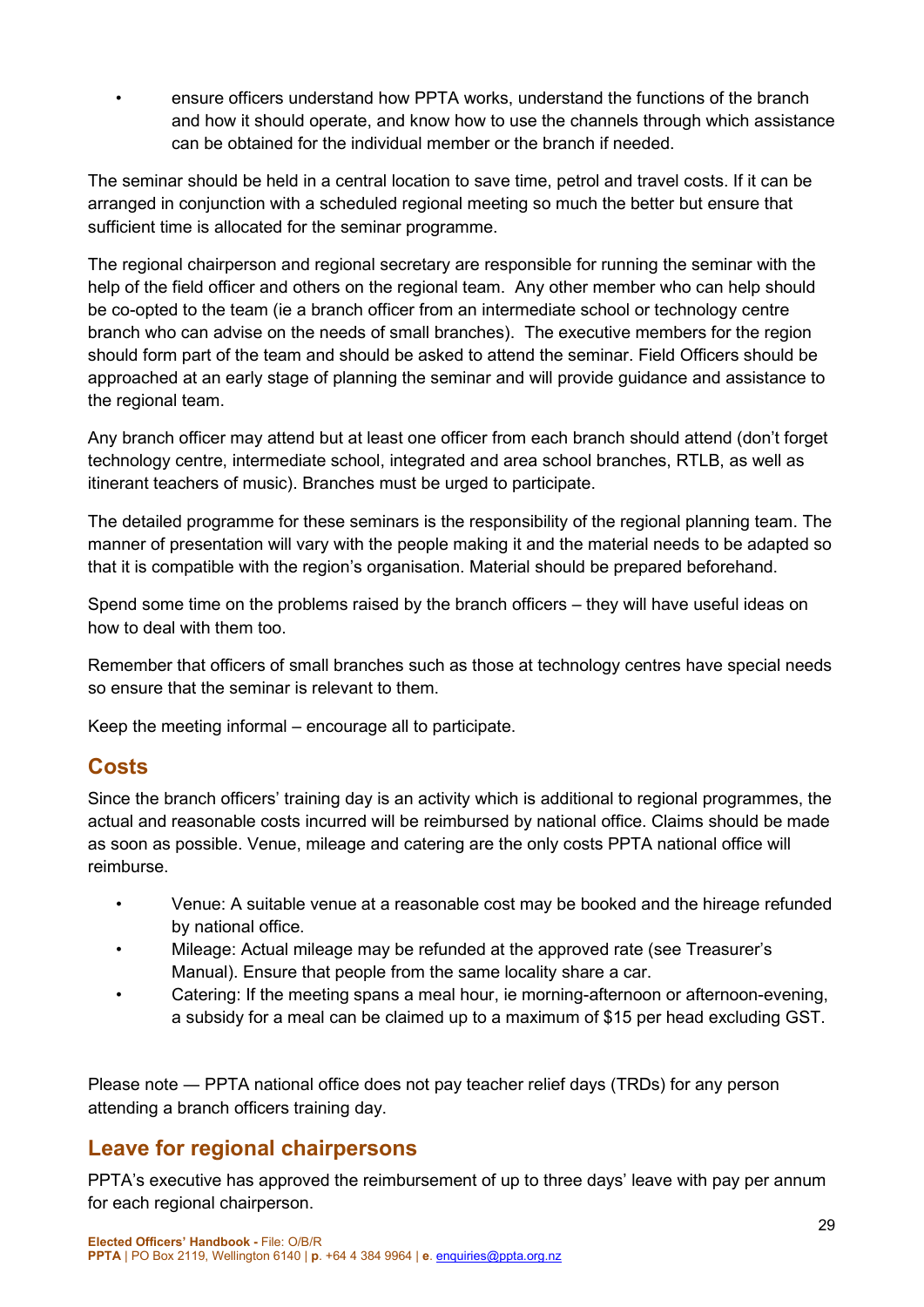Before an application is made to the chairperson's board, the plans should be discussed with your local executive member to ensure that there is no unnecessary duplication of visits to branches and the activities are co-ordinated.

The process of claiming any Teacher Release Day (TRD) (up to 3 days) taken to conduct work or attend meetings on behalf of the PPTA region is as follows:

- TRDs must be applied for and permission from PPTA national office must be given before the days can be taken. To apply for TRDs just email PPTA deputy general secretary Kirsty Farrant at kfarrant@ppta.org.nz. Kirsty will reply by return email.
- PPTA will then send a letter to your school asking that you be granted the days required and that the school employ a reliever for the time approved and that the school then invoice PPTA for the cost of the reliever.

### <span id="page-29-0"></span>**Regional records**

The regional secretary is responsible for keeping the records of the region. These will include minute books, copies of correspondence, circulars, PPTA News, handbooks and other PPTA publications. These should be available to other regional officers for reference and for use as a resource when giving advice to branch officers or other members.

### **Annual conference / establishing policy (see also General section, p5)**

Each region is entitled to a minimum of two representatives at annual conference plus one extra for each complete two percent of the total number of full members of the association within that region. The regional representatives must be elected by secret ballot conducted in the branches of the region.

Copies of the association's annual report are distributed towards the end of July and copies of conference papers, remits and reports are distributed to branches about the middle of August. Branches should discuss this material and decide their response. The branch responses should be discussed at a regional meeting which then issues delegates with instructions on how to respond/vote upon the matters being raised at conference.

After annual conference delegates report back to branches via a regional meeting.

Although branch remits, endorsed by the region, may be forwarded to the executive for consideration at any time, each year development of policy at regional level will focus on branch and regional discussion of conference papers and remits.

Regions may submit remits or papers for annual conference whenever they choose, although cutoff dates for each conference will be advised. When preparing remits or conference papers, regions should ensure that:

- they are consistent with an understanding of PPTA's overall policy priorities.
- they are well thought out and developed.
- they establish general principles rather than detail.
- conference papers are supported by factual evidence and sound argument and remits are supported by brief but clear notes. Conference delegates are more likely to endorse papers that have a small number of broad recommendations and are well presented.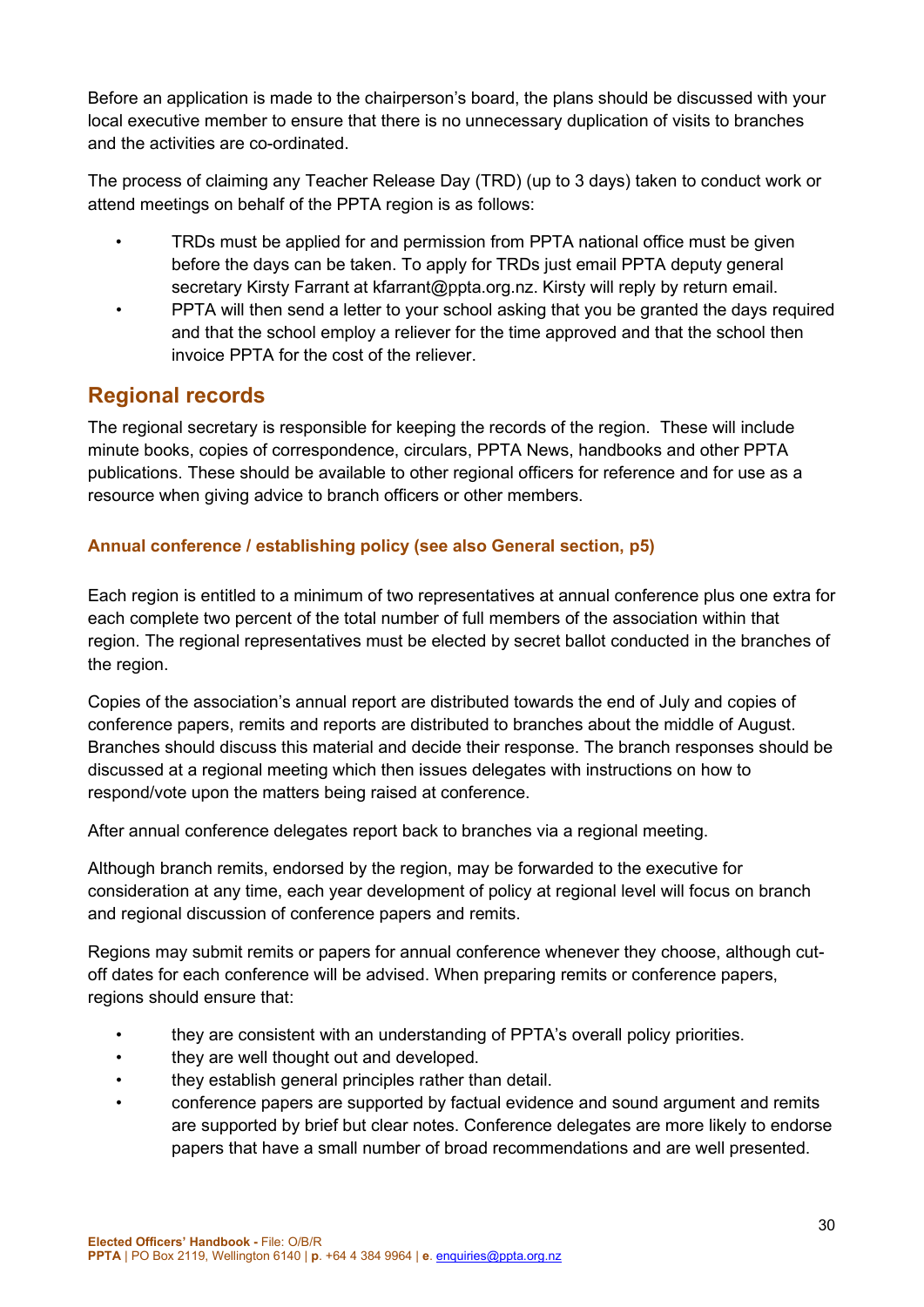### <span id="page-30-0"></span>**Campaigns**

As well as pursuing its aims and policies generally, PPTA often finds it needs to run a particular campaign on an issue. This may be associated with collective agreement negotiations, political events such as a general election, and changes to industrial law such as the former Employment Contracts Act. Such campaigns require the full support of regions and branches.

The association spends considerable time and money planning the strategy and producing material and resources to assist in the campaign. Regions should follow the associated instructions carefully. The tasks involved should be shared around and not left to one or two people.

### <span id="page-30-1"></span>**Integrated schools**

If teachers in a newly integrated school wish to establish a PPTA branch, the local executive member and field officer are asked to liaise with the regional chairperson to arrange a visit to the school to explain the aims of the association, its policies and operation. A supply of application forms and other material relating to membership is available from the field officer for distribution at this time. Once national office has received the official branch membership return, the school should be included in the regional mailing lists.

### <span id="page-30-2"></span>**Code of ethics**

The code of ethics details procedures for handling breaches of the code.

### <span id="page-30-3"></span>**Surplus staffing**

PPTA trains experienced members as surplus staffing specialists to assist in situations where schools have to shed staff because of falling rolls and to see that the procedures are fairly and properly carried out.

### <span id="page-30-4"></span>**Personal grievances**

Members have recourse to the personal grievance/disputes provisions of the Employment Relations Act. Regional officers whose advice is sought on such matters should check with field officers.

### <span id="page-30-5"></span>**Regional finances**

PPTA is a non-profit organisation and is registered under the Incorporated Societies Act 1908. There are certain legal requirements that the association is required to comply with so there needs to be effective and reliable accounting systems at branch, regional and national level.

PPTA is required to produce audited financial statements at both regional and national level. At branch level it is required in respect of its activities to have certification of accounts as outlined in the PPTA booklet Information for branch treasurers.

The main responsibility for regional finances lies with the regional treasurer. Treasurers receive full training from national office accounts staff. All regional officers are responsible for ensuring that regular financial reports are delivered to each regional meeting and that an annual budget is prepared.

At regional meetings treasurers should:

- itemise receipts and payments for the period.
- gain approval and signatures for invoices to be paid.
- write up the cheques and get two of the signatories to sign.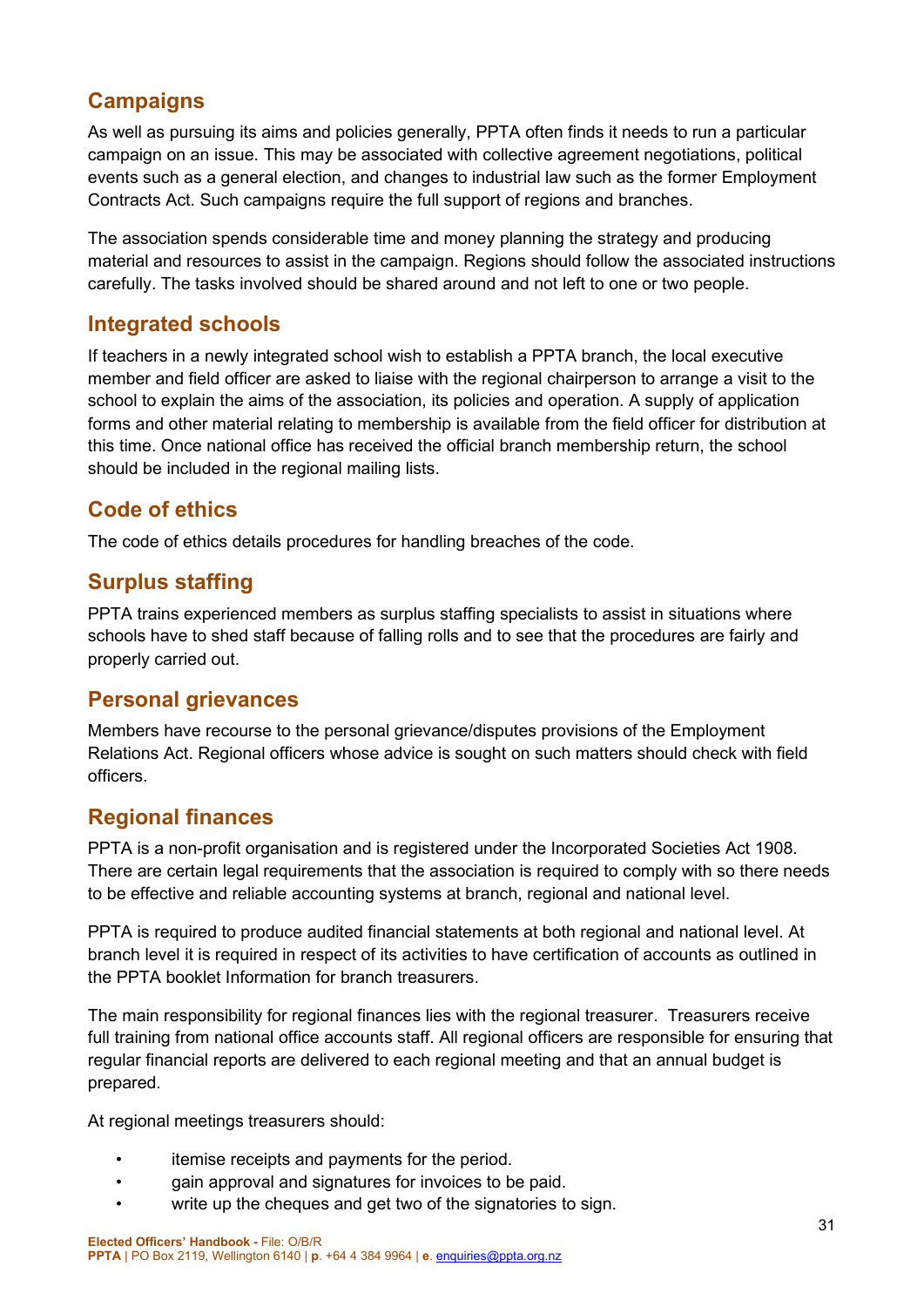- present the monthly financial report and the year to date budget report.
- present a copy of the bank reconciliation and include balances of all bank accounts.

Please note that the association financial year is 1 April to 31 March. The regional and branch financial year is 1 February to 31 January. Regional statements of accounts must be sent to national office by 15 April.

#### **Income**

Each year a proportion of the association's annual subscription income is allocated to regions. Each region's capitation grant is based on the membership figures published in the previous year's annual report. The grant is paid out in four instalments – 40% in the first term, 20% in the second, third and fourth terms.

Exactly \$2.50 per member per annum is maintained in a nationally co-ordinated travel equalisation fund for attendance by members at Mahi Tika employment relations courses.

Supplementary grants can be made by the executive's management committee in special circumstances where, despite good financial management, regions experience difficulties. Extraordinary circumstances need to prevail for this grant to be approved. Mismanagement of regional funds is not acceptable grounds for a grant. Supplementary grants must be applied for on the application form given to the treasurer. Applications can take up to eight weeks to be finally assessed.

Special grants may be made for emergency campaigns/stopworks, preparation of conference papers, special action approved by the executive and branch officers seminars. A special form is distributed whenever members are asked to take extraordinary action for which additional funds are provided. Receipts and/or invoices must be attached to this form.

In all campaign situations where the costs are a charge to national office, regions must not undertake any expenditure without prior approval from national office.

#### **Budgets**

A major step in managing regional accounts is setting the budget for the financial year. A budget (or finance) committee should prepare the budget under the guidance of the regional treasurer.

When setting the budget regions should establish a regional plan of activities. National funding will be provided for some activities such as the collective agreement round and branch officers' seminars. However, regions should budget funds for complementary activity in such areas, as well as for entirely local initiatives.

The membership should be involved in the planning so that expenditure decisions genuinely reflect the region's priorities.

A recommended budget cycle is as follows.

- A brainstorming session late in term 2 on ideas for spending in the following year.
- Using the checklist below, making sure provision is made for essentials.
- All budget items falling within the objectives and policy goals of the association.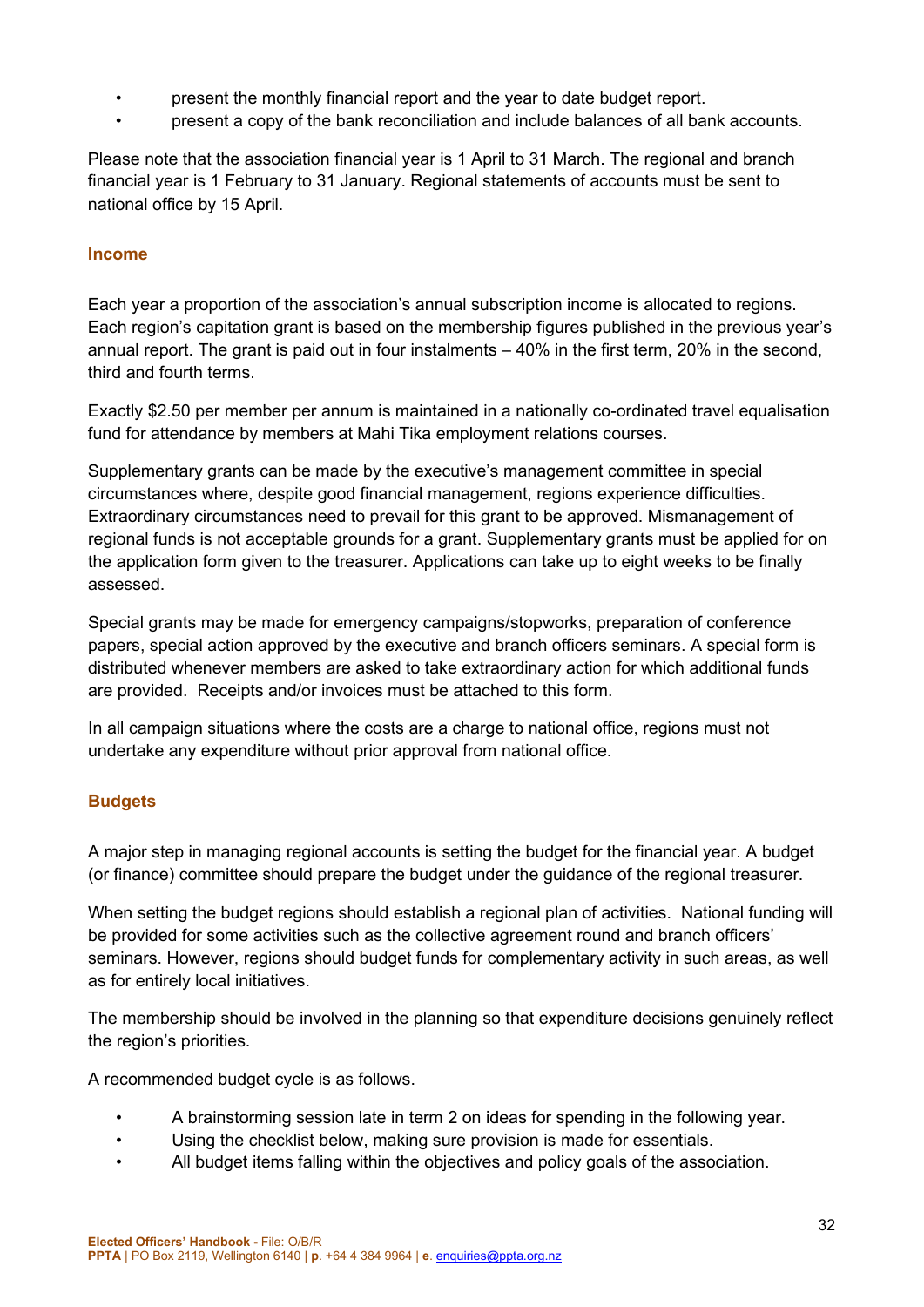- Advising branches and networks that the budget process has started and inviting them to submit ideas.
- The budget committee then draws together the range of bids. The treasurer should advise the committees of known cost obligations the region must budget for before other ideas are considered. Once the obligatory costs are recorded the budget committee, in consultation with members, should seek to cost the range of programmes the region wishes to fund and build them into a budget recommendation. The budget committee will find the task of preparing the budget easier if the region has made a declaration of its goals and objectives for the following year.
- The budget is set before the end of the school year and a draft copy sent to branches and networks.
- The budget is approved at the first meeting of the school year.

### **Budget checklist**

#### Essential items:

- Administration of region
- Regional meetings
- **Branch grants**
- Audit fees
- Women's network
- Māori network
- Network of Establishing Teachers (NET)
- Manual teachers network
- Area schools
- Staff representatives on boards
- Collective agreement activity
- Sending members to the I&O Seminar

#### Likely items:

- Pastoral care
- CTU meetings
- Release for regional officers to meet and plan
- Delegates to special conferences
- Regional committees (ie ethics committee)
- Contingency funds for the unforeseen
- Membership education courses

Other possible items:

- Inter-union activity
- Redeployment training
- Liaison with PPTA bodies (ie local NZ Secondary Principals' Council)
- Liaison with outside bodies (ie School Trustees' Association)
- Other networks
- Other regionally-initiated activities falling within the objects and policies of the association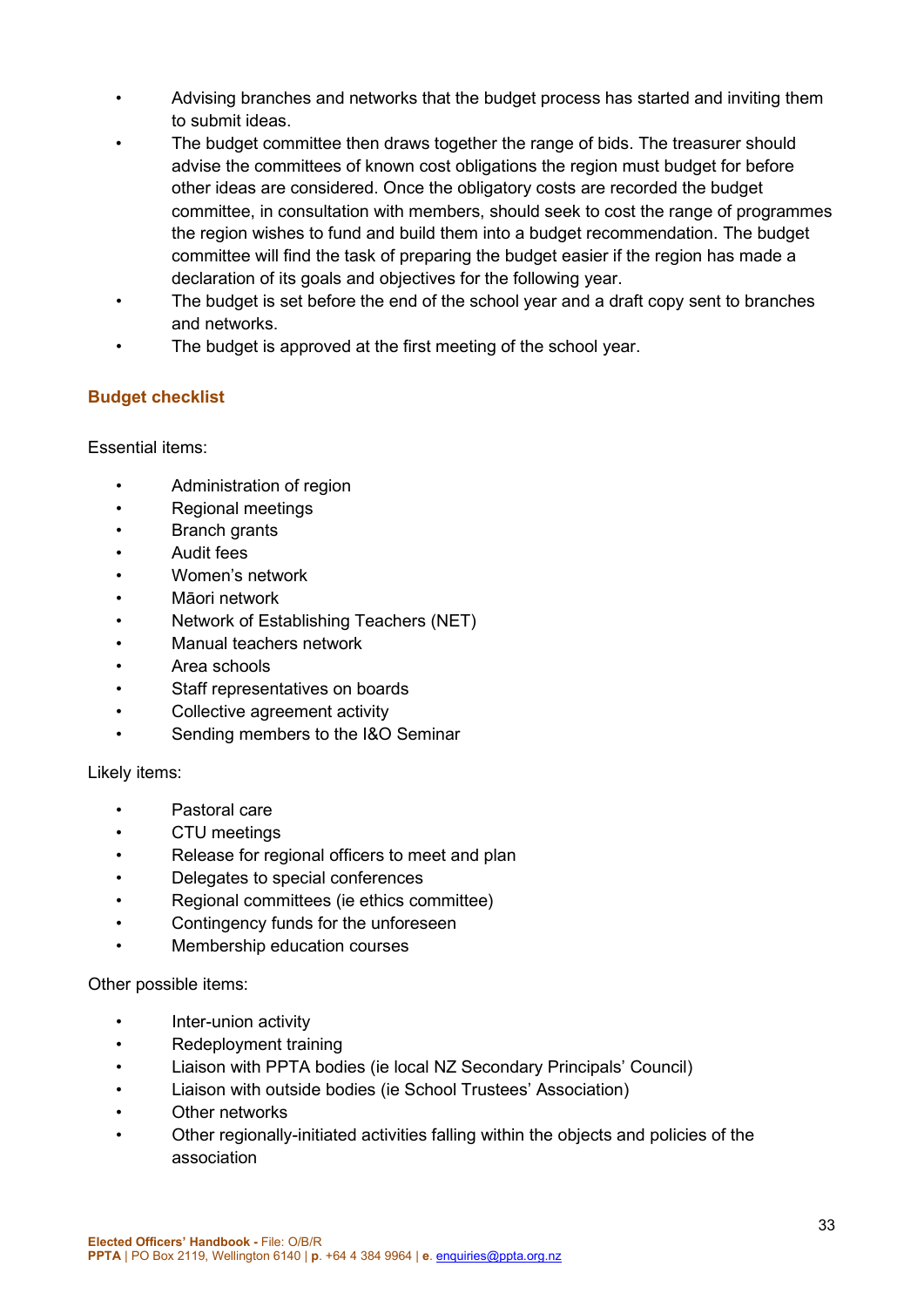Accurate budgeting of the association's finances is vitally important. Regions are urged to ensure that all activities are carried out as economically as possible. The treasurer is responsible for reporting to the regional organisation at regional meetings on actual expenditure levels and highlighting any areas of overspending. Where there is overspending, the budget committee must reduce spending to within income. Treasurers should report to members at least once a term.

#### **Donations**

As a guideline, the recommended maximum regions and branches should set for funds they may choose to spend on donations, grants or sponsorship arrangements should be one percent of their annual grant.

#### **Honoraria**

Regional funds are not to be used for the payment of honoraria.

#### **Investment**

All regional funds should be banked or invested with one of the main trading banks. Large amounts of cash should be placed in interest-bearing accounts either on call or short term deposit. All new or roll-over investments should be approved at regional meetings and minuted.

#### **Assets**

Generally the only assets regions are likely to acquire are filing cabinets and computer hardware/software. All computer purchases need to conform to the standard specifications.

#### **Annual accounts**

Each region is required by rule 29(i) of the PPTA constitution to forward a statement of accounts for the previous financial year, an auditor's bank confirmation report and a copy of the budget for the new financial year to national office each year. The latest possible date these can be at national office is 15 April but it is strongly recommended that regions complete this task much earlier as the national accounts cannot be cleared until the auditors have seen the regional statements of accounts and incorporated them into the consolidated accounts of the association.

It is unlikely that regions or branches will need to incur further expenditure after the end of the school year. Accounts could therefore be closed off as the school year finishes. The branch accounts should be confirmed as correct and sent to the regional treasurer who should then complete the regional accounts and have them audited.

#### **Branch accounts**

Regions are responsible for allocating annual grants to branches. Branches are entitled to a minimum grant of \$3.00 per member but more can be allocated. Grants should be allocated only to those branches which have a branch treasurer.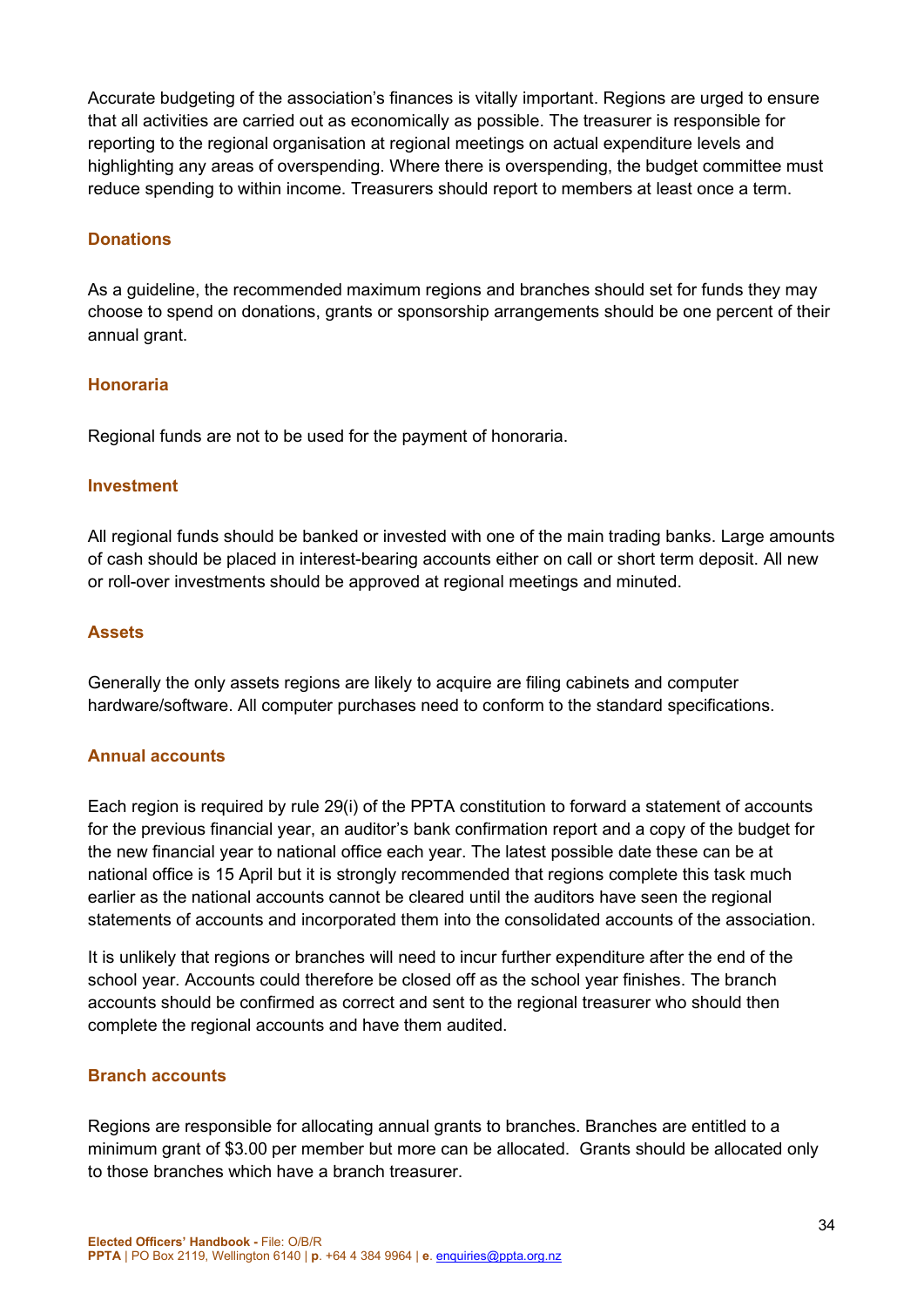Regional treasurers are responsible for ensuring branch treasurers record all transactions in a cashbook (available from national office). The region's branches must submit certified financial statements to their regional treasurers to support the regional accounts.

#### **Auditing**

Auditing of regional (and branch) accounts is not required. From time to time PPTA national office will internally review regional finances.

#### **Travel claims**

A grant is available from national office for travel expenses. This can be used by treasurers to reimburse members at the time of a regional meeting. The rates of reimbursement and rules governing travel claims are outlined in the treasurers training booklet.

#### **Teacher relief day (TRD) claims**

- Relief days incurred as a result of PPTA national office business are paid by national office, who must authorise it first. An example of this would be various meetings held during the year such as PIAC meetings or a Komiti Pasifika fono. However, meetings or business initiated by national office, such as the training of regional officers on the Friday prior to the February Issues and Organising Seminar, are designated as employment relations education leave (EREL) days.
- Relief days incurred as a result of regional business, such as branch officer training, are paid by the region.

How to claim TRDs:

- 1. Apply through PPTA national office.
- 2. If this is for an approved TRD meeting or business then PPTA national office will send a letter to your school asking that you be released for the day and that a reliever be employed to cover your classes for the time approved. The school will then invoice PPTA for the cost of the reliever.
- 3. If the TRD is to be paid by the region then the region will be invoiced for the cost of the relieving teacher.

DO NOT pay TRD reimbursements directly to members.

#### **Regional treasurers' TRDs**

Every regional treasurer is entitled to three days' leave each year for the preparation of year-end accounts.

Leave must be applied for and permission from national office must be given before it can be taken. To apply for leave just email Lianne Davies at Idavies@ppta.org.nz. Lianne will reply by return email.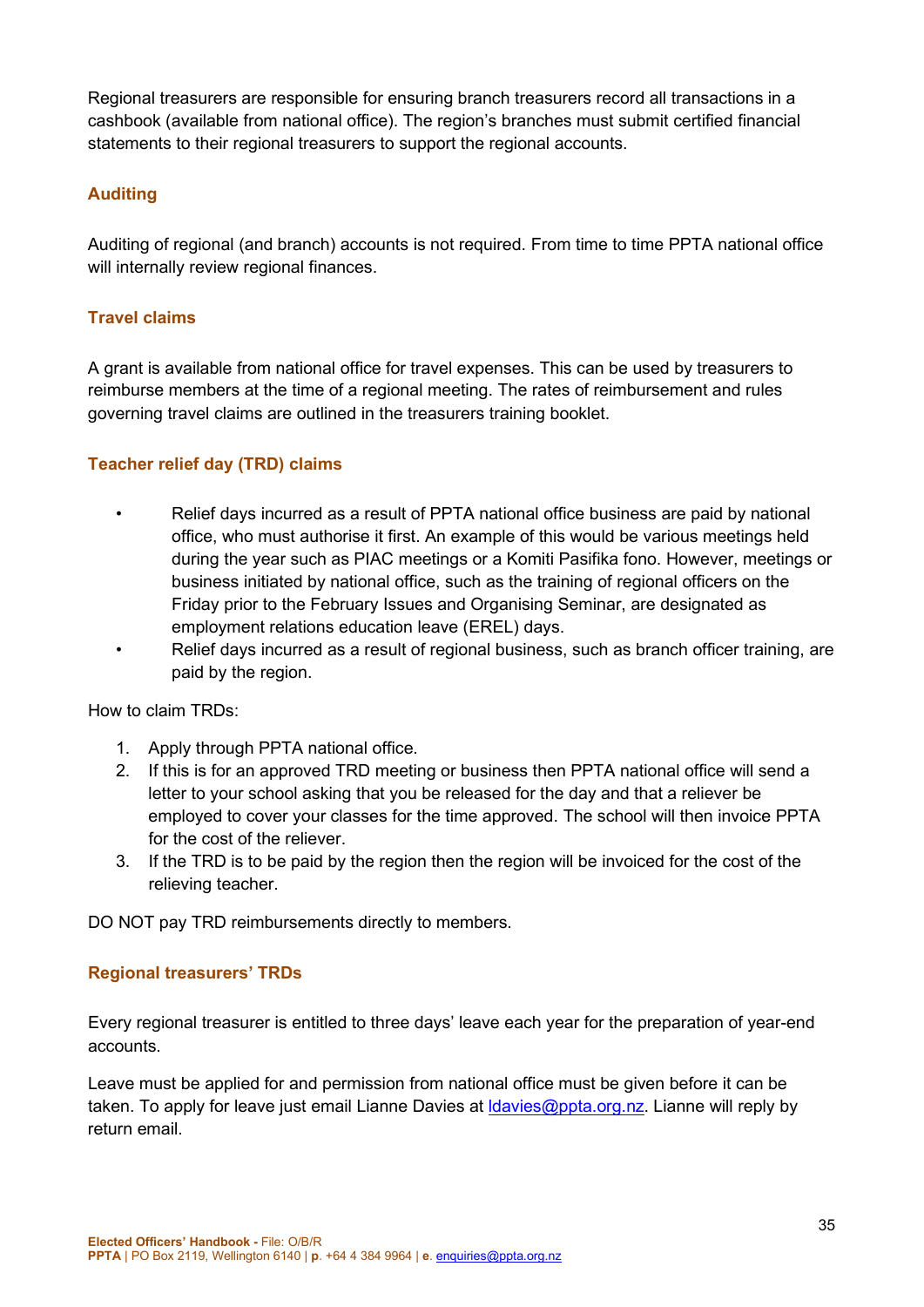#### **Liability**

Rule 34 of the PPTA constitution states that the association is not responsible for any liabilities contracted or incurred by a regional organisation without the authority in writing of the general secretary in accordance with an executive resolution. Regional officers incurring such liabilities without authority will be held responsible for them. If the region plans any extraordinary activities, the committee must seek the prior approval of the executive before incurring additional expenses.

#### **Help**

Regional treasurers should get to know their nearest regional counterpart as a contact person to help solve difficulties. Treasurers can always ring national office at any time and ask for assistance from the accounts section.

### <span id="page-35-0"></span>**Communications/relationships**

#### **Within the region**

Establish regular contacts with branch officers via phone, email, newsletter and personal contact. A telephone tree using the regional organisation and then branch chairpersons is a useful way of passing on urgent information.

Personal contact is the vital extra ingredient in communication, and the regional chairperson is the key to this contact with local executive members, branch chairpersons and field officers before and after each regional meeting.

Other communication channels are the seminars for branch officers and via field officers' programmes.

#### **Between regions**

Establishing contact with the officers in adjacent regions can be useful in terms of support, advice and co-ordinating activities where that is appropriate. Email contact is particularly effective.

#### **Executive members**

The executive member for the region is the major link between the region and the implementation of policy at the national level. The region should work closely with its executive member and keep them fully informed of regional activities, developments and views on issues and policy. Remember that while executive members have a responsibility to represent your view at executive meetings, they are bound by the majority vote of executive and decisions may not always coincide with your region's views.

Some executive members have responsibility for more than one region and should be consulted about meeting times so they can avoid a clash of commitments.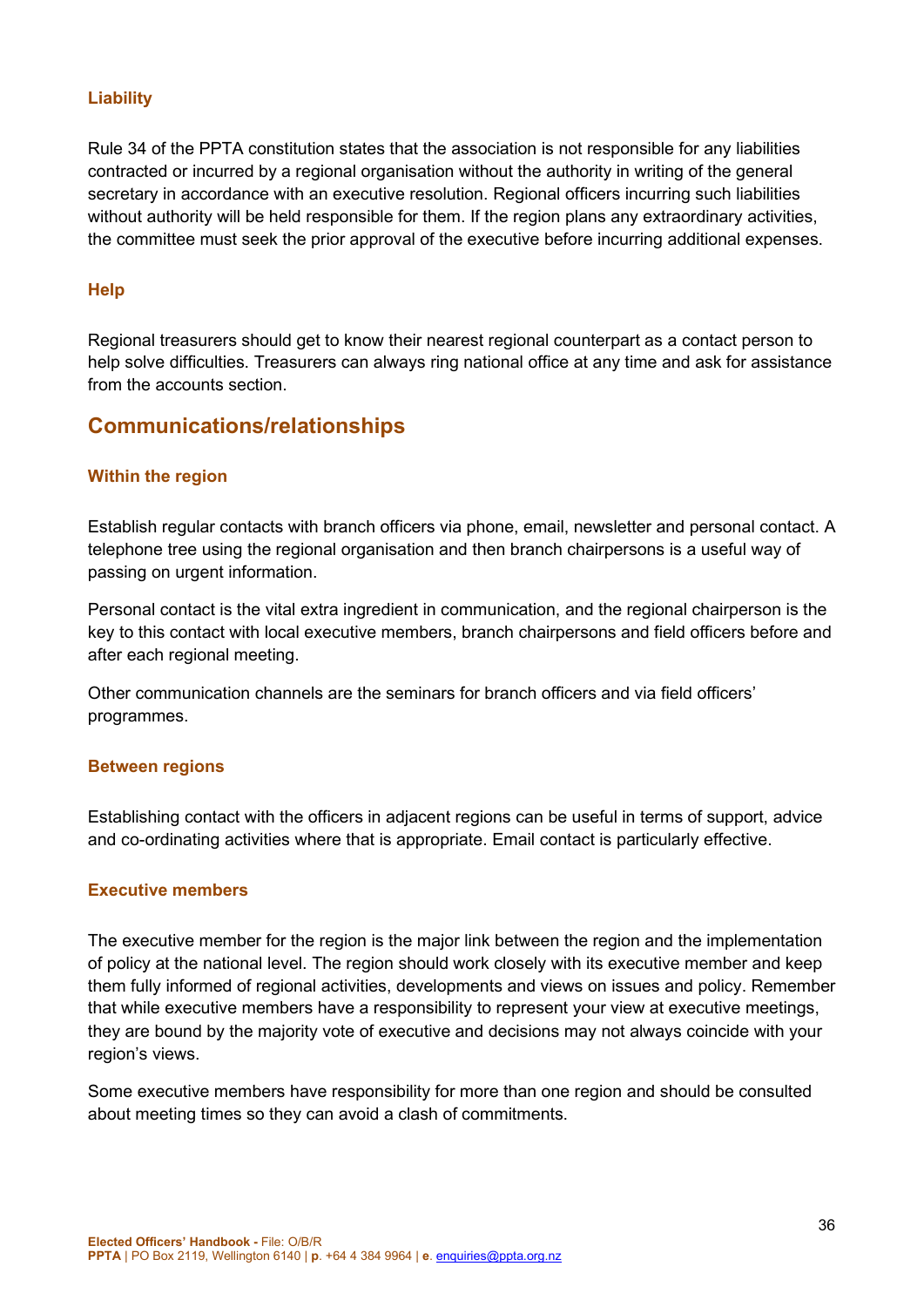#### **Field officers**

Regional officers should develop close contacts with the field officer responsible for their region as the field officer is the first port of call for inquiries. Your field officer should be informed of all regional activities and meetings at the earliest possible date. Remember that field officers service more than one region so early liaison is essential to avoid clashes of dates.

#### **Boards of trustees**

There may be times, especially during campaigns, when regional officers are called on to support branches and members who come under pressure. In their relationships with boards, regional officers should bear in mind that the objective is to win support.

Conflicts within schools must be handled with tact, especially where boards are involved. Where attitudes are fixed and immoderate, the matter should be referred to the local executive member.

#### **National office**

The national office and field officers appreciate receiving a courtesy copy of minutes/reports of general regional meetings.

Recommendations from regions which need to be referred to the executive for action should be forwarded to national office in a letter from the regional secretary, together with supporting notes and background information.

When writing to national office, ensure that you submit one letter for each topic so that each letter can go directly to the national office staff member responsible for the matter. If you need to raise several topics with national office, write several letters.

When replying to national office correspondence, quote the relevant file reference and date.

#### **Media**

The regional chairperson is the spokesperson for the region and should actively publicise the interests and concerns of the association and secondary teachers, both as a whole but particularly with a focus on their own region.

Regional chairpersons should establish good working relationships with the media. PPTA has published a guide, entitled Engaging with the Media. The guide advises on establishing contacts, drafting media releases and creating news opportunities. Outgoing officers should introduce incoming officers to their media contacts.

Regional chairpersons cannot make statements purporting to be on behalf of the association nationally without the authority of the executive but may issue press statements on behalf of their own region. The local executive member should be consulted on the timing and emphasis of pronouncements on national issues.

Regional meetings can be used to create news either by inviting reporters to attend (use of the incommittee procedures will need to be considered in this case) or making a verbal or written report after the meeting on matters of interest.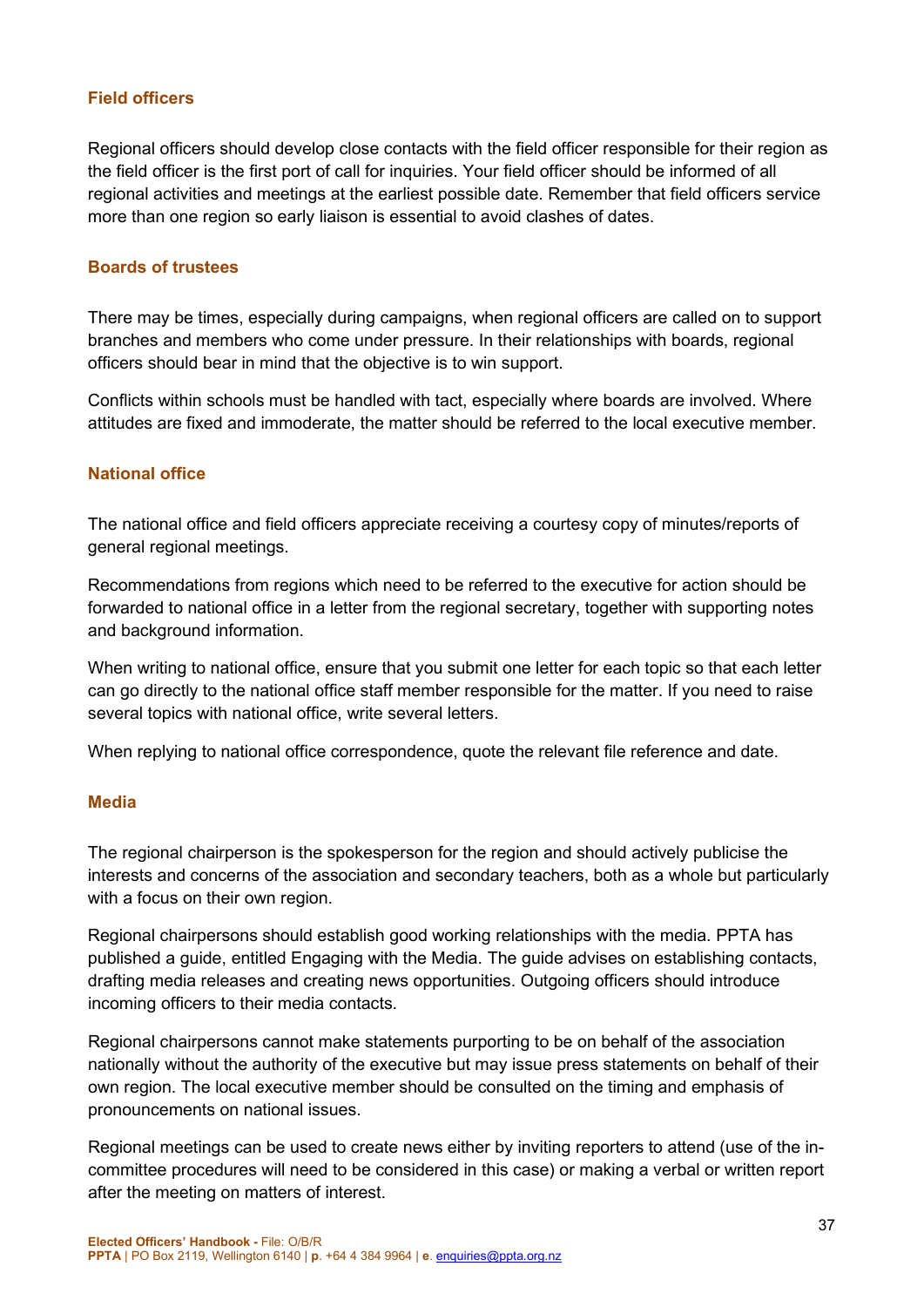If any regional officer is contacted by a member of the media and asked for a comment, they should not feel pressured to speak. Ask the reporter if you can phone back, check when their deadline is, then take a few minutes to think out what you want to say (if necessary, contacting an executive member or field officer for further information), then phone back.

#### **MPs and lobbying**

PPTA often needs to lobby MPs about issues concerning education, particularly during election year. Regions are asked to establish and maintain lobby groups who can undertake this work. Guidelines will be issued for each particular lobby action.

However, it is advisable to establish regular contact with MPs from all parties and not attempt to use them just in times of crisis. Regional organisations should make a practice of using MP constituent sessions to establish contact and keep their MPs up to date with what is happening in the region's schools. See local papers for advertisements of times when MPs are meeting constituents.

Each PPTA regional committee should allocate responsibility for lobbying MPs in its region to members who live in the MP's electorate (three or four preferably, if possible of mixed political leaning, and including both genders).

Establishing and maintaining these practices and links has become more important with the introduction of MMP, and much more complex, because of the mixture of electorate MPs and list MPs. National office will indicate to regions which MPs they are responsible for.

Lobbyists should use the following guidelines when there is an issue to discuss with MPs.

- Arrange to meet the MP probably most conveniently at a weekend.
- At least 30 minutes should be available for the interview, and one person should keep a record of the meeting (with the MP's permission).
- Background material will be provided. This should be handed to the MP and supplemented with relevant local facts where appropriate.
- Questions should require specific answers and commitments to action. The group should request written replies to the questions and a follow-up meeting if necessary.
- The group should report back to the regional committee after the initial meeting and when any follow-up occurs, ie written replies from the MP and/or subsequent meetings.

The regional committee should report to national office when all its group reports are in. Expenses incurred in travel on such exercises can be claimed from the region at the normal regional travel rate.

#### **The minister and ministry**

As a general rule, regions and branches are advised against communicating directly with the minister of education and the Ministry of Education. This could undermine PPTA's negotiating position on the issue concerned. If regions wish a matter to be taken up with the ministry or the minister they should pass a resolution recommending that the executive does this. Regions or branches should only write to the minister when they are asked to do so by the executive.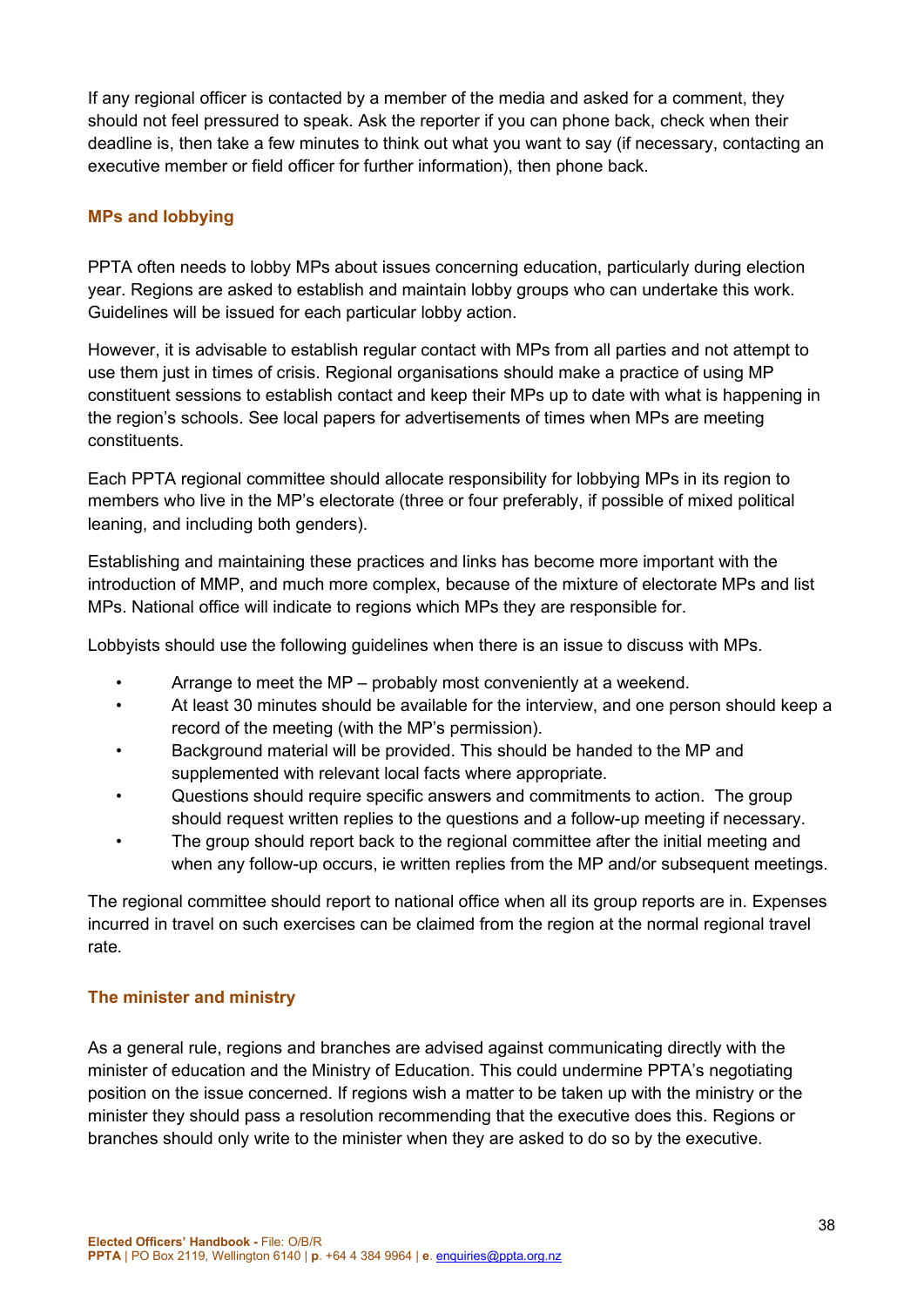#### **New Zealand Council of Trade Unions (NZCTU)**

PPTA is affiliated to the NZCTU. Co-operation between unions is a foundation stone of a progressive union movement. Local co-operation and activity is just as important as workplace and national action. A special conference of the NZCTU in 1998 provided for the establishment of local affiliate councils to replace the district council structures. The guiding principle was to encourage and facilitate inter-union co-operation and campaigning at local level around activity.

Regions should participate in the CTU at local affiliate level. PPTA representative on these councils should be elected or endorsed by the appropriate regional committee. Such election or endorsement should also apply before any PPTA representative accepts nomination for any elected position within the CTU.

Complementing the CTU's district structures are separate structures for Māori representation (local runanga), for women (local women's councils) and for Pasifika unionists (local komiti).

#### **National Council of Women (NCW)**

The NCW is an umbrella organisation for many women's organisations and is respected by the government as a significant voice of women in New Zealand. PPTA is affiliated to the NCW at a national level which enables a delegate to attend the conference and executive meetings which take place in alternate years. PPTA should be seeking a more active role in NCW at a regional level.

#### **Education International (EI)**

This is the international education sector organisation which represents 30 million teachers in 173 countries including New Zealand. PPTA is an active member of EI, particularly in the Asia-Pacific region. EI aims to protect the rights of every teacher and education worker and every student they educate.

#### **Other affiliation**

Other than the above, branches and regions may not become bound to or affiliated to any organisation other than the association without prior consent of the executive (rule 35 of the PPTA constitution). Messages of support for other unions may be given by regions on their own behalf, provided this is done in accordance with rule 33 of the constitution, after full and representative consideration of the issue. In any case of doubt or difficulty reference should be made to the field office.

#### **Advice and guidance**

Use the material and reference sources supplied in the first instance then refer to your field office or executive member. Contact national office as a last resort.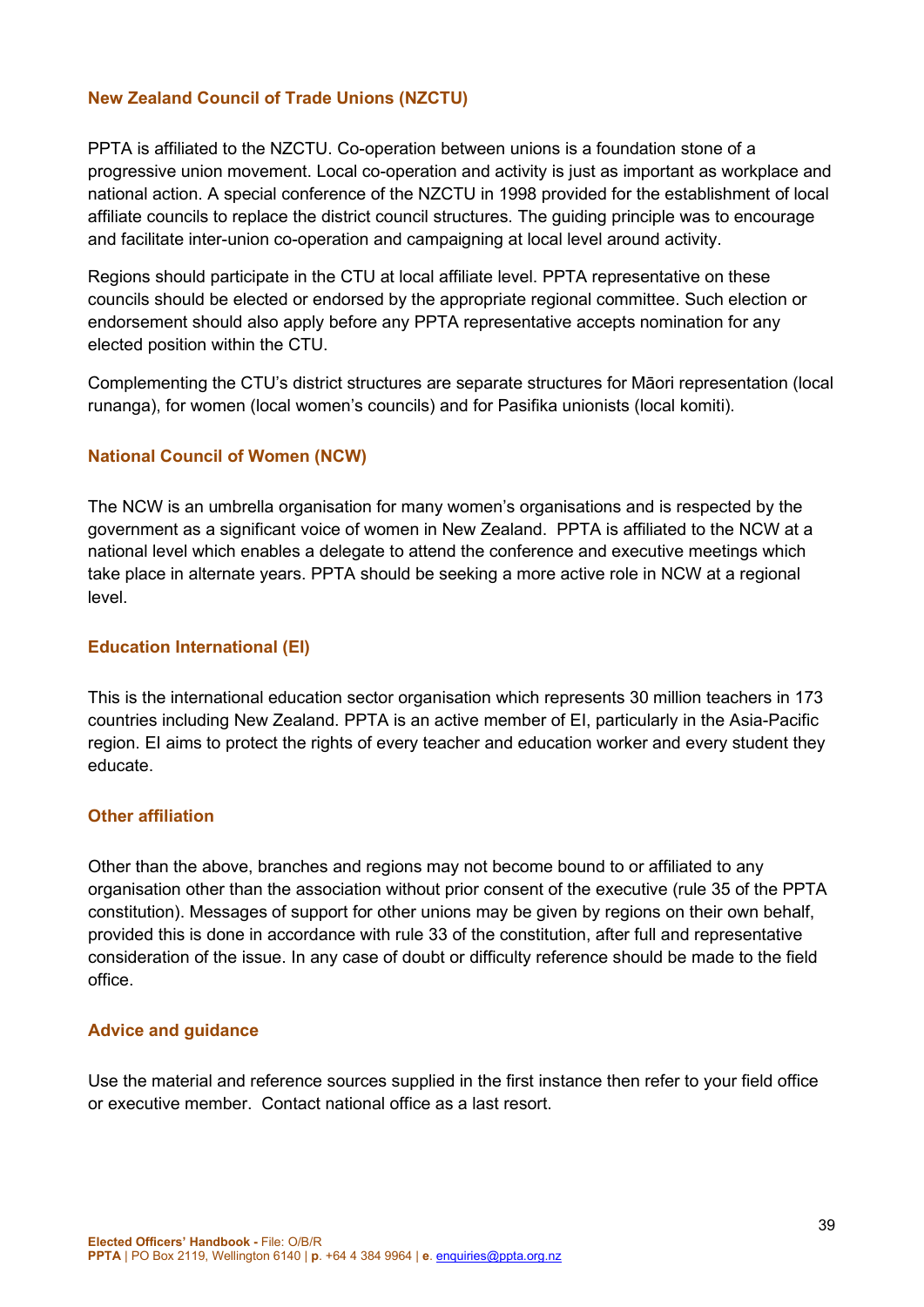#### **Reference material/resources**

As well as being sent all the material (such as the PPTA constitution, collective agreements, PPTA News etc) which is sent to branch officers and members (see General section, p 7), regional officers receive:

- copies of the agenda and minutes of executive meetings.
- the fortnightly email newsletter Collective News has up-to-date information from national office. The Collective News should be read as soon as it is received and any instructions carried out promptly.
- information and guidelines for specific campaigns and activities.

### <span id="page-39-0"></span>**Huarahi Māori Motuhake**

#### **Kaumātua and whāea**

The kaumātua and whāea are chosen by Te Huarahi to assist and support PPTA matters and are entitled to participate in all aspects of the association.

#### **Role of Te Huarahi**

This is the national Māori body elected on an iwi geographical basis by Māori members of PPTA (rule 75 of the PPTA constitution). Te Huarahi annually elects three of its current members to serve on the national executive.

Te Huarahi's role is to advise Māori members and to act as a channel for their concerns, to consider and represent those concerns to the executive and liaise with Māori members, particularly the regional te reo ā rohe network. Te Huarahi has responsibility for making decisions which impact on Māori members.

Where executive or Te Huarahi wishes to resolve a question about ngā take Māori, a group consisting of Te Huarahi's representatives and an equal number of executive members meet to find an appropriate solution.

#### **Elections**

Members of Te Huarahi are elected by members on PPTA's Māori electoral roll to represent the following tribal areas: Taitokerau, Tamaki Makaurau, Waikato, Mataatua/Te Arawa, Tai Rawhiti, Taranaki/Whanganui, Horowhenua/Manawatu, Ngati Kahungunu, Whanganui ā Tara, Otepoti/Murihiku, Waitaha, Te Tau Ihu o Te Waka a Maui.

#### **Finance**

Te Huarahi has full and independent responsibility for the use of its annual budget. Normal accountability procedures apply and all expenditure requires prior approval and receipt. Te Huarahi's budget is established prior to each financial year.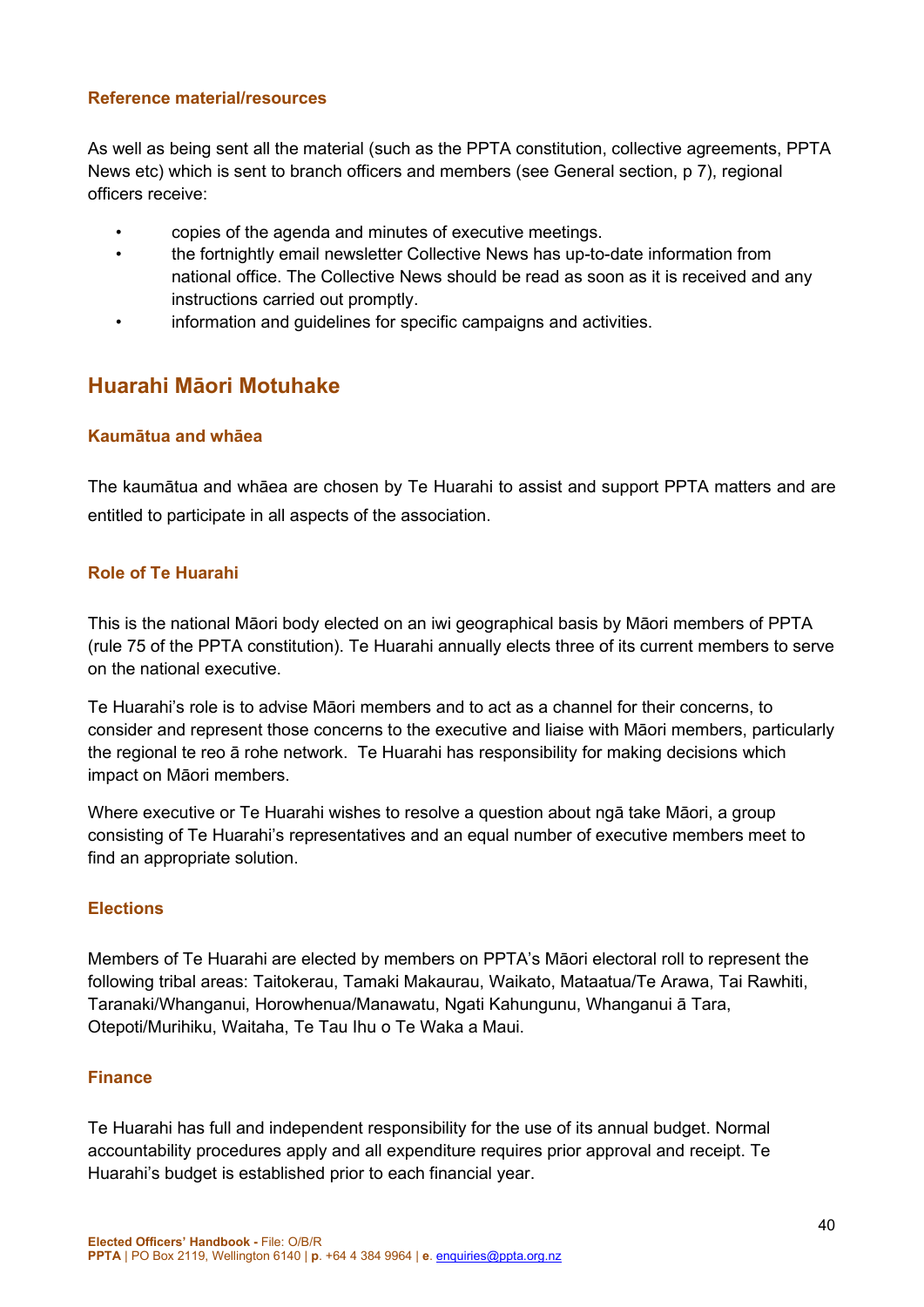#### **Āpiha Māori**

A full-time staff member based in national office services the needs of PPTA's Māori members. The āpiha Māori is directly accountable to the general secretary and the kaumātua and is assisted by a full-time kaitā rongorua.

### <span id="page-40-0"></span>**Kaitā rongorua**

The kaitā rongorua is another full-time staff member based in national office and services the needs of the āpiha Māori and Te Huarahi.

#### **Mataroa**

The mataroa operates as a member of PPTA's field service and has responsibility for organising and providing services to Māori members as well as the wider membership. Currently the mataroa, is based in PPTA's Hamilton office.

#### **Te reo ā rohe**

Te Huarahi has responsibility for the training and encouragement of te reo ā rohe. A combined hui is held early each year. Te reo ā rohe are chosen each year by members on PPTA's Māori electoral roll in each region.

#### **Development of policy**

This is a prime function of Te Huarahi. Decisions made at Te Huarahi hui are communicated to the executive at its next meeting. Members of Te Huarahi need to remain in close contact with Māori members in the areas they represent to ensure that members' views are accurately conveyed.

#### **Tino rangatiratanga**

PPTA supports tino rangatiratanga and is constitutionally bound to honour te Tiriti O Waitangi.

#### **Ngā Manu Kōrero**

These national secondary speech contests are normally held in August. They are an annual event sponsored by PPTA and the Māori Education Trust. The contests are intended to encourage the development of skills and confidence in spoken English and Māori.

#### **Māori teachers' conference**

This major national event is held in July of every year. The conference is aimed at Māori teachers working across the curriculum including guidance counsellors and transition teachers, teachers of te reo Māori and teachers involved in Māori medium education.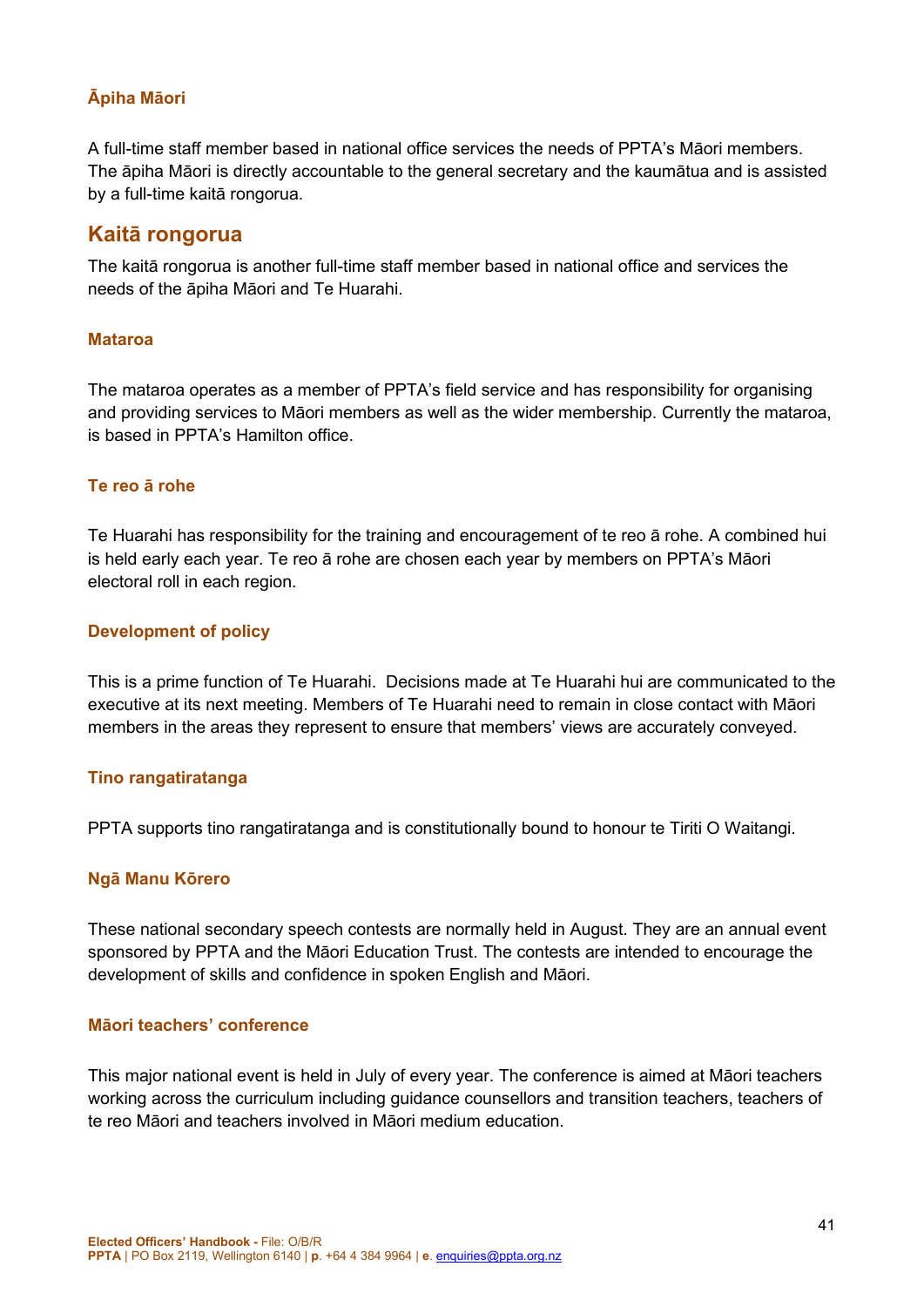#### **Executive representation**

Te Huarahi selects three of its members annually to represent it on PPTA's national executive. Other members serve on most of the association's advisory committees.

#### **Regional structures**

Members of Te Huarahi are expected to participate fully in the activities of the union in their local regions, to attend regional meetings and are expected to be resource people on conditions of service matters. Most personal cases should be referred to the local field officer or the āpiha Māori.

### <span id="page-41-0"></span>**Executive**

#### **Role of the executive**

The national executive is elected annually and is responsible to the members and to the PPTA annual conference. The powers of the executive are described in the PPTA constitution.

Its main responsibilities are:

- to implement the policies adopted by the annual conference.
- to make decisions which, for the good of the members, need to be made between successive conferences.
- to conduct and control the business and affairs of the association.
- Executive members have a variety of responsibilities such as:
- preparing for all meetings by reading agendas, minutes and other reports.
- attending and actively participating in all meetings, both by listening and sharing their viewpoint.
- asking questions and making judgements.
- participating in executive development activities.
- understanding and monitoring the financial health of the PPTA.
- avoiding potential conflicts of interest.
- upholding decisions of the executive.
- understanding and maintaining confidentiality.
- ensuring the executive and PPTA complies with all legal regulatory requirements.

Executive members are responsible for the governance of the association. Management responsibilities lie with the general secretary and the two deputy general secretaries.

#### **Organisation**

**Kaumātua and whāea** – elected by Te Huarahi (rule 81 of the PPTA constitution) to fulfil the role of elders for PPTA and entitled to participate in all aspects of the association.

**President** – elected annually by all members. The president takes leave from teaching to work from national office during the term of the presidency, is chairperson of the annual conference and of the executive, and is responsible for the general supervision of the affairs of the association. This job requires total commitment for the full 12 months.

**Senior vice president** – the immediate past president.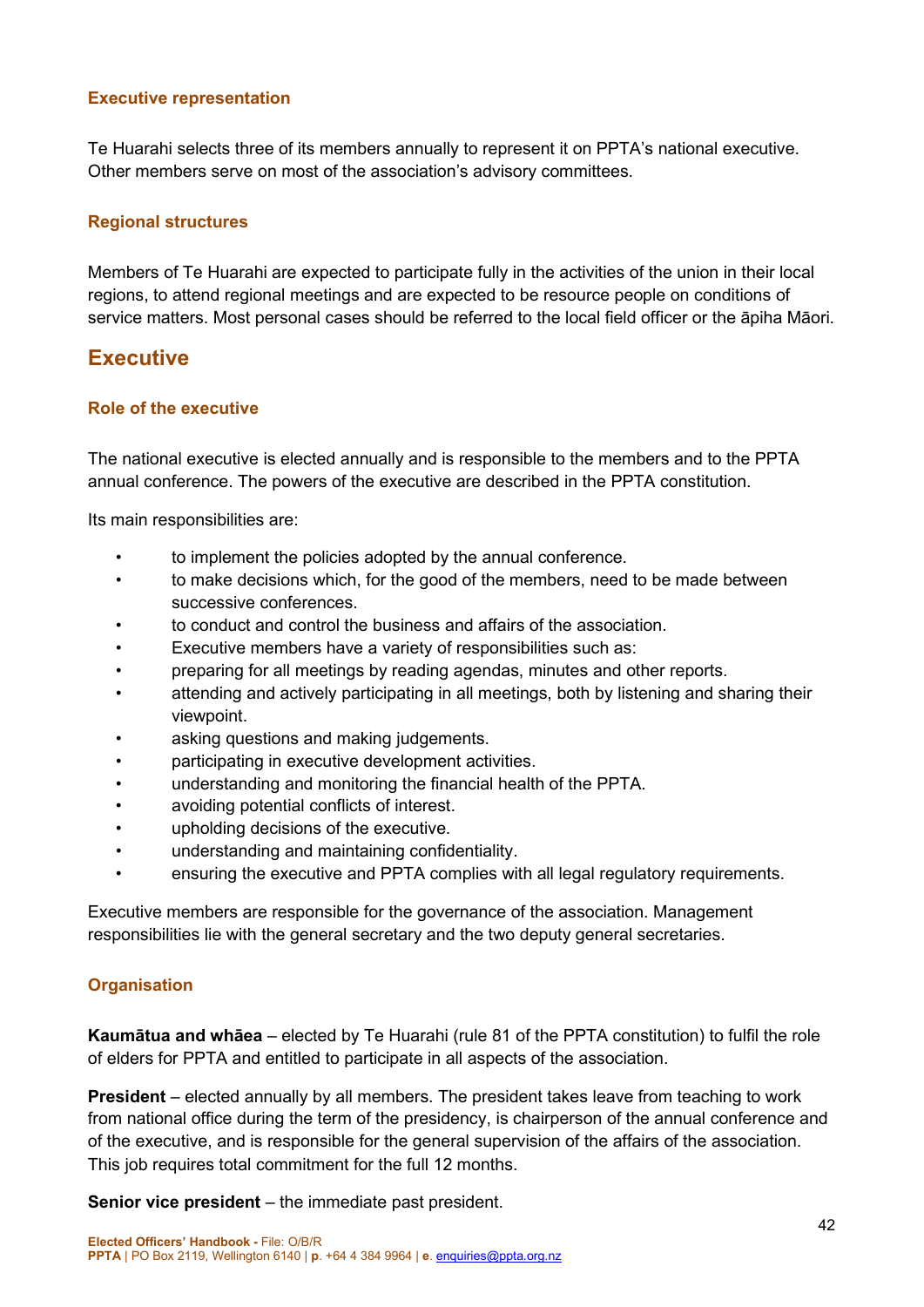**Junior vice president** – elected annually by all members. The vice presidents shall assist the president in their duties and act as president or chairperson in their stead when necessary. It is expected that vice presidents will be actively involved in association business, serving on committees and taskforces.

#### **Members**

Representing regions and elected annually by secret ballot of full members in those regions.

- Upper, Central and Lower Northland (1)
- Auckland (4 one for each of the four wards in the region)
- Counties-Manukau (1)
- Waikato (1)
- Hauraki Coromandel and Western Bay of Plenty (1)
- Bay of Plenty and Central Plateau(1)
- East Coast and Hawkes Bay (1)
- Taranaki (1)
- Manawatu and Whanganui (1)
- Wairarapa and Hutt Valley (1)
- Wellington and Marlborough (2)
- Nelson and West Coast (1)
- Aoraki (1)
- Canterbury (2)
- Otago (1)
- Southland (1)

#### **Chosen by Te Huarahi**

• Māori members (3)

#### **Chosen by Komiti Pasifika**

• Pasifika member (1)

#### **Ex officio**

General Secretary – member by right of office but has no voting rights.

#### **Elections**

The executive is elected annually via the following procedures (see also rules 62-79 of the PPTA constitution).

#### **Last Monday of term 3:**

Closing date for nominations for president, junior vice president and executive members. Where there is only one nomination for any position, that member is declared elected. A ballot is held where there is more than one nomination. Where no nominations are received for a position, a casual vacancy is deemed to have been created immediately after the new executive has taken office and a by-election is held.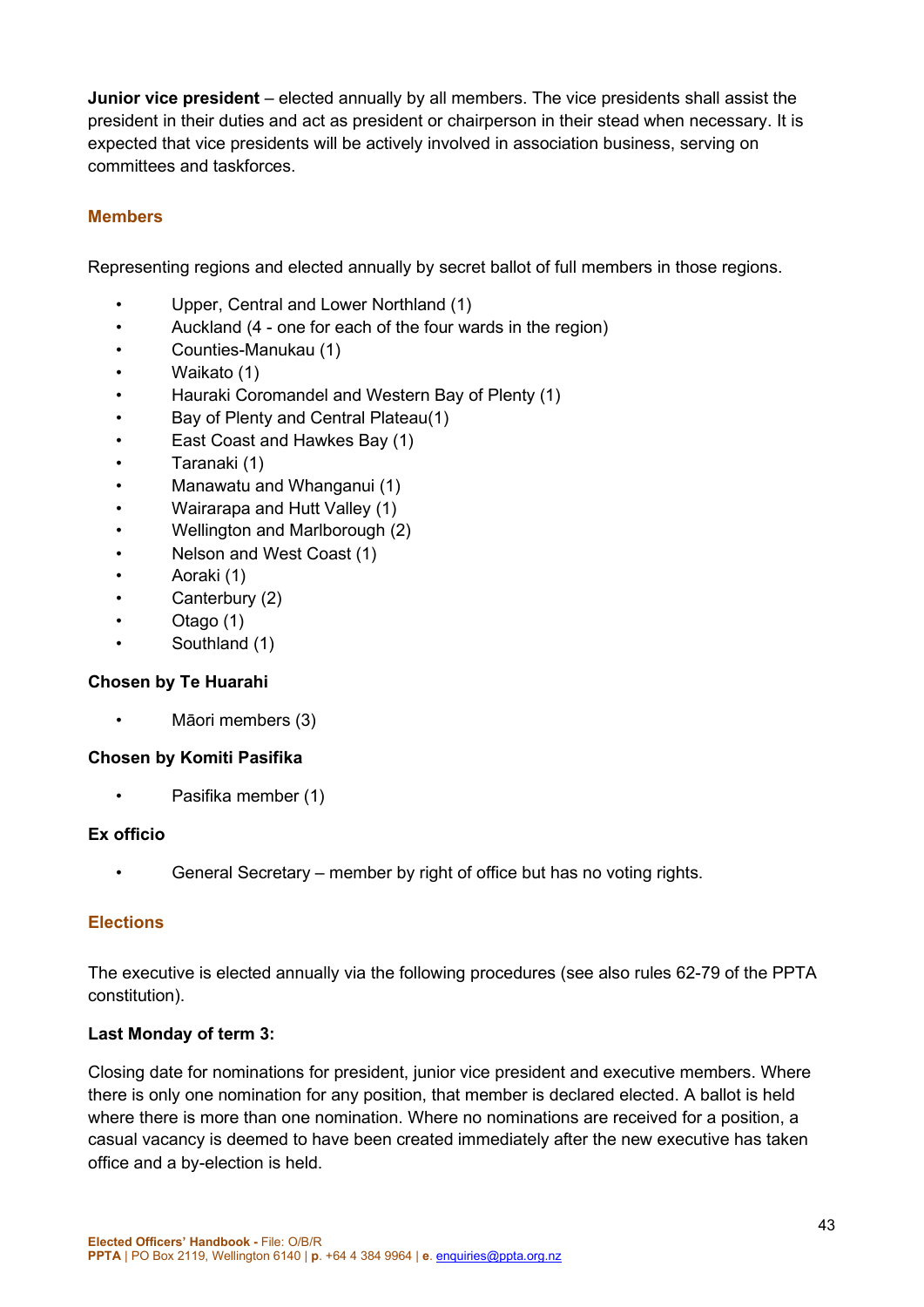#### **Week 1 term 4:**

Election material sent to branches and elections held during weeks 1 and 2 of term 4.

#### **Week 3 term 4:**

Declaration of election results.

Only full financial members are entitled to vote (see rules 68-70 of the PPTA constitution). Voting is conducted in branches. The votes are counted in each branch and a statement of the results sent to the association's returning officer by the specified date, though members can send their ballot papers directly to the returning officer by the same date if they wish.

#### **Committees**

The work of executive is assisted by various sub-committees. These committees usually accomplish their work by correspondence provided that when any committee considers it necessary for its members to meet it may apply to the executive for authority to hold such a meeting.

PPTA staff members assist with each committee. The president is a member of all committees. Current sub-committees are as follows.

#### **Management committee**

The management committee comprises the president, vice presidents, a financial liaison member of the executive, two Te Huarahi representatives, two members of the executive, elected annually by the executive, and the general secretary (ex officio). The management committee meets between executive meetings and in conjunction with executive meetings to consider staffing, financial and administration matters as well as urgent political matters. Any matter on which the management committee is unable to reach a consensus is referred to the full executive. The quorum is four elected people. The management committee meets via telephone conference or email correspondence if necessary.

Management committee minutes are circulated in the same way as executive minutes and are ratified at the next executive meeting. They stand in the name of the executive with the decisions having the same authority as decisions of the full executive. Dates of management committee meetings are advised to the full executive.

#### **Conditions strategy committee**

This committee consists of six members: four from the executive and two chosen from Te Huarahi. Its functions are to support the negotiating team, develop strategies around the STCA negotiations, ensure membership is activated and informed about collective agreement issues.

#### **Political strategy committee**

This committee is appointed by the executive and Te Huarahi to develop strategies to ensure the association's aims and priorities are achieved in the political environment and to address political issues that arise.

#### **Curriculum advisory committee**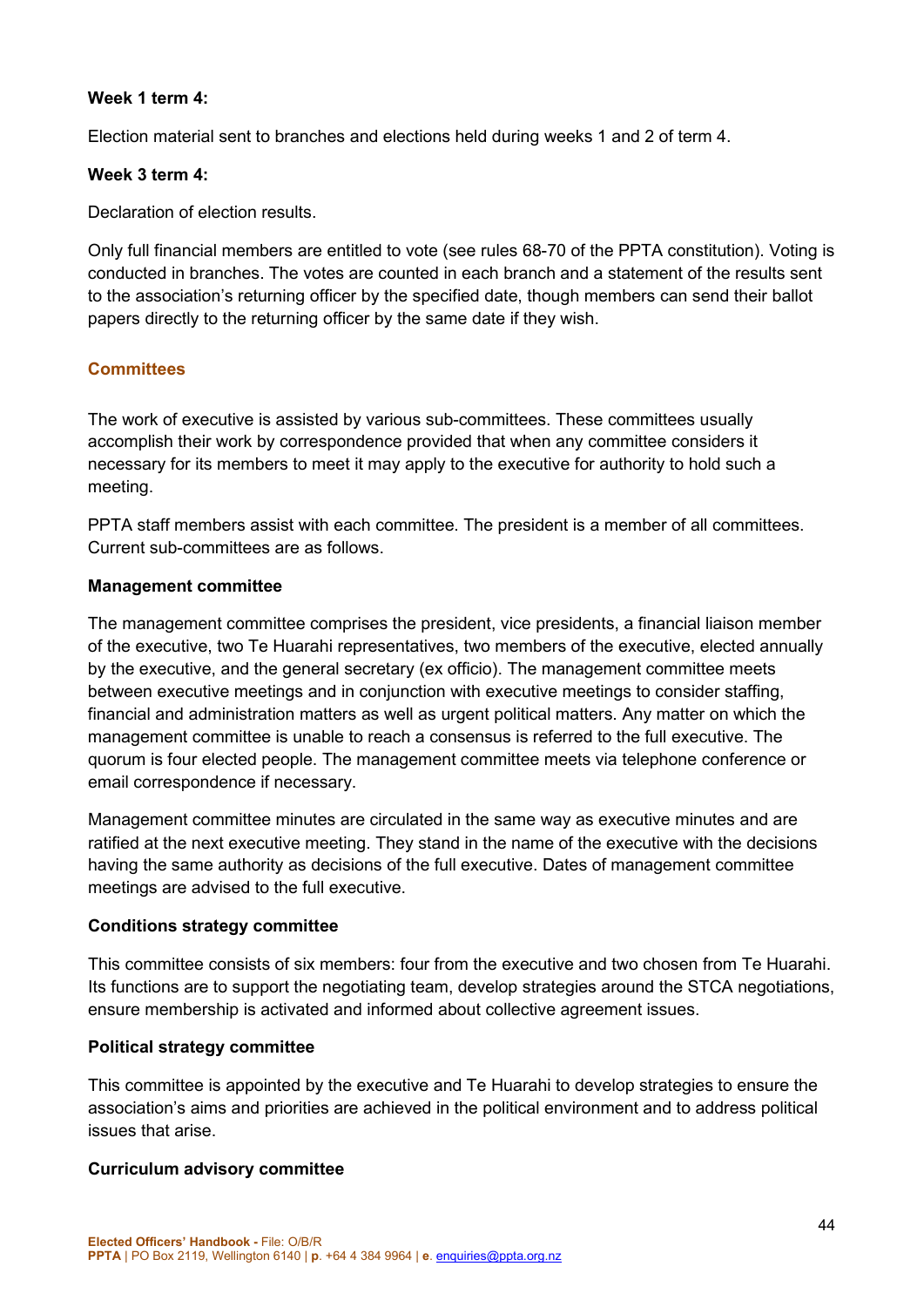This committee is appointed by the executive on nomination from regions (having regard for gender balance and regional representation) plus representatives from Te Huarahi. It advises on all matters relating to the school curriculum and qualifications.

#### **Professional issues advisory committee**

This committee is appointed by the executive to develop advice on professional issues affecting teachers.

#### **Te rōpu matua**

Te rōpu matua is the premier partnership forum within the association to inform both Te Huarahi and the executive as to how to give best effect to the constitutional objective of affirming and advancing The Treaty of Waitangi.

The committee has equal membership from the executive and Te Huarahi.

#### **Area schools advisory committee**

This committee is elected by area school teachers on an area basis to advise on issues of concern to members in area schools, particularly during collective agreement talks. It links with NZEI's area school representatives.

#### **Women's network**

The PPTA Women's Network is made up of the regional women co-ordinators elected within PPTA regions, and with representatives from both Te Huarahi and Komiti Pasifika. The women's officer acts in an advisory position to the network which is convened by a woman member of the executive. The network is responsible for overall co-ordinating of women members' issues and activities, oversees particular initiatives and campaigns and conveys issues of concern to the executive.

#### **Komiti Pasifika**

Elected by Pasifika members (one member is elected by the komiti to serve on the executive). Advises on matters relating to Pasifika teachers and the education of Pasifika students. This committee presents a report to each executive meeting through its executive member.

#### **Staffing policy committee**

Appointed by the executive to advise on staffing issues.

#### **Senior positions advisory committee**

Elected on an area basis to monitor and advise on the conditions of employment of senior staff in schools.

#### **New Zealand Secondary Principals' Council (NZSPC)**

NZSPC is elected by principals on an area basis plus a woman elected by women principals and a Māori principal elected by Māori principals. This committee advises on matters relating to principals and includes one member of the executive.

#### **Advisory committees/taskforces**

Advisory committees/taskforces are set up as needed (and disbanded when no longer required) to: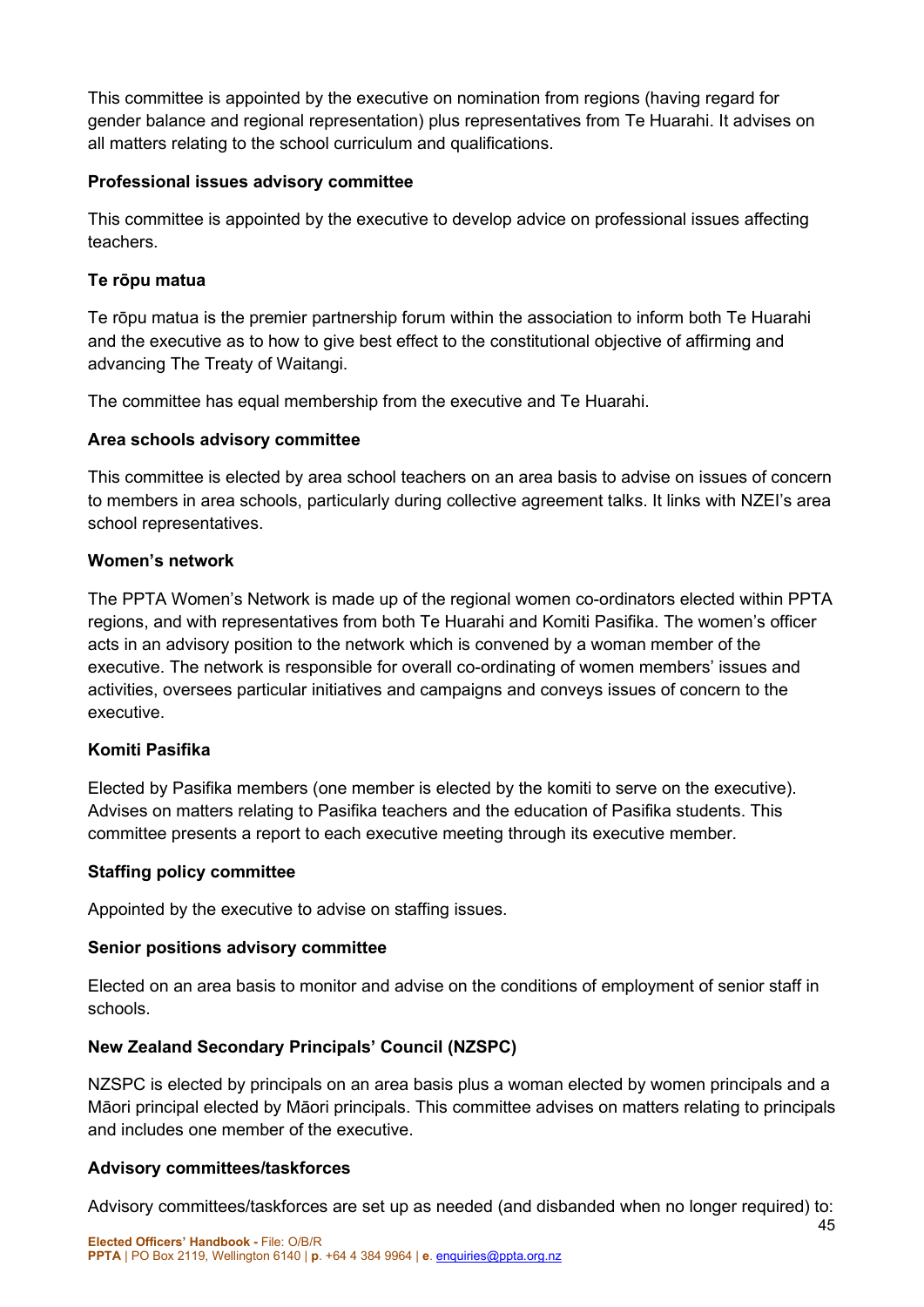- advise executive from the perspective of a particular group of members.
- advise executive about a particular area of activity.
- carry out a particular task.

#### **Portfolios**

Portfolios are areas of the executive's business that require attention outside its committees and are assigned to individual executive members. Portfolios are created or disestablished according to their priority in a given year. Current portfolios include technology teachers, study awards and special education.

#### **Executive meetings**

The executive must meet at least once a term. Occasionally special executive meetings are held to deal with urgent and/or extraordinary matters as required.

PPTA's standing orders (second schedule of the PPTA constitution) are used for executive meetings. However, the meetings generally have a particular structure as follows.

The meetings usually take place in Wellington from a Thursday night to Saturday. National office arranges travel. The first regular meeting of the year is usually extended by a day to include a training session for new executive members.

The meeting starts with a general session covering apologies, welcome and introduction, reports from the president and general secretary, reception of minutes, matters arising from minutes, ratification of minutes. There may also be special issue sessions.

The meeting will divide into Standing Committees in the early part of the proceedings. The committees are as follows.

Band A:

- Professional
- Association
- Schools

#### Band B:

- Membership
- Conditions
- Political

Convenors of standing committees meet with the president the night before, if appropriate, to discuss the agenda. Issues are debated in the standing committees and recommendations confirmed or refined for the full plenary sessions.

The executive meeting is run according to the time slots shown on the timetable issued with the agenda. Any items not covered within their allocated time are held over and may be picked up later in the meeting, if time is saved elsewhere. Otherwise they are not covered.

Each executive meeting includes a women's meeting. Management committee meets in conjunction with the executive. Often meetings are also held at lunchtime or evenings.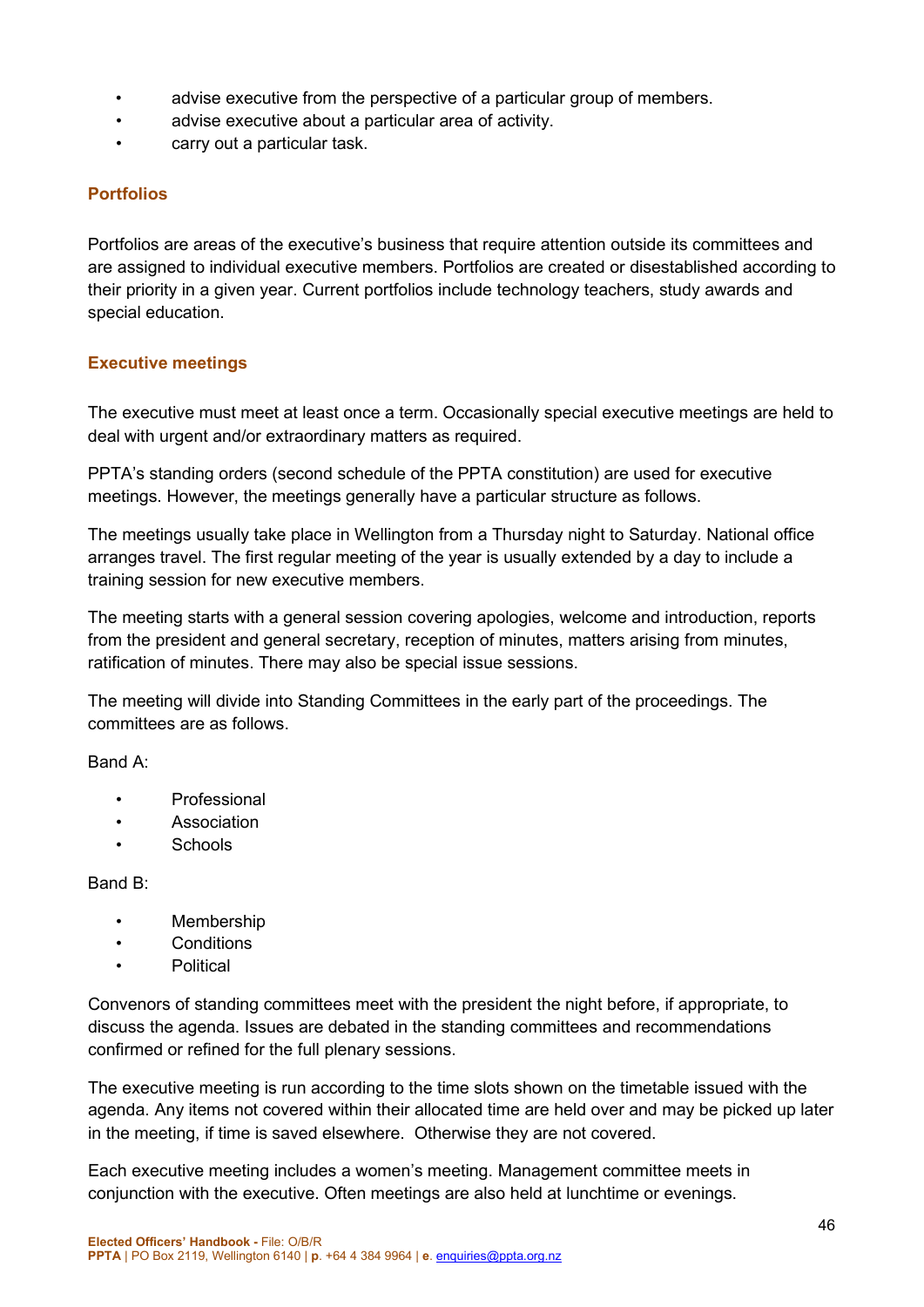Meetings finish no later than 4pm on the last day – you are expected to stay until that time, and should seek the leave of the meeting through consultation with the president if you have to leave earlier.

The quorum for meetings is 14 voting members. The chairperson has a casting vote.

#### **Leave for a meeting**

Where an executive member requests leave to be absent from the whole of an executive meeting or meetings, whether sick or not, whether short term or not, and that absence can be foreseen, the following process should be followed.

- A formal request made to the regional committee(s).
- If the request is approved, the regional committee in turn seeks approval from the president for the leave and nominates an observer to attend the meeting(s).
- The observer shall participate in the business of the meeting and have speaking but not voting rights.
- The number of observers shall be calculated on the same basis as for executive members.
- Where a region or regions are unrepresented because of resignation, an observer may be nominated to represent the region(s) and shall participate in the business of the meeting and have speaking but not voting rights, provided that the number of observers shall be calculated at the same basis as for executive members.
- Where a request for leave is at short notice, the president shall have the discretion to accept or refuse representation by an observer whether the request comes from the region or the executive member.
- Where the absence is without leave, either of the region or the president, the president shall have discretion to accept or refuse representation by an observer.

#### **Association finances**

While the general secretary and PPTA's accountant are responsible for the day-to-day management and operation of the association's finances, they operate within guidelines determined by the executive. Setting and adjusting the association's budget is an important aspect of the executive's work.

Income is derived from subscriptions, interest on investments, and miscellaneous income. It is channelled into:

- **general expenditure -** which covers the cost of operating national office and the field service, capital expenditure, regional expenditure.
- **emergency fund -** which has been built up over many years and is maintained largely from investment funds interest. Decisions to spend from this fund must be made by a two-thirds majority of the executive and are reserved for genuine political or industrial emergencies that could not have been foreseen or budgeted for within normal operating costs.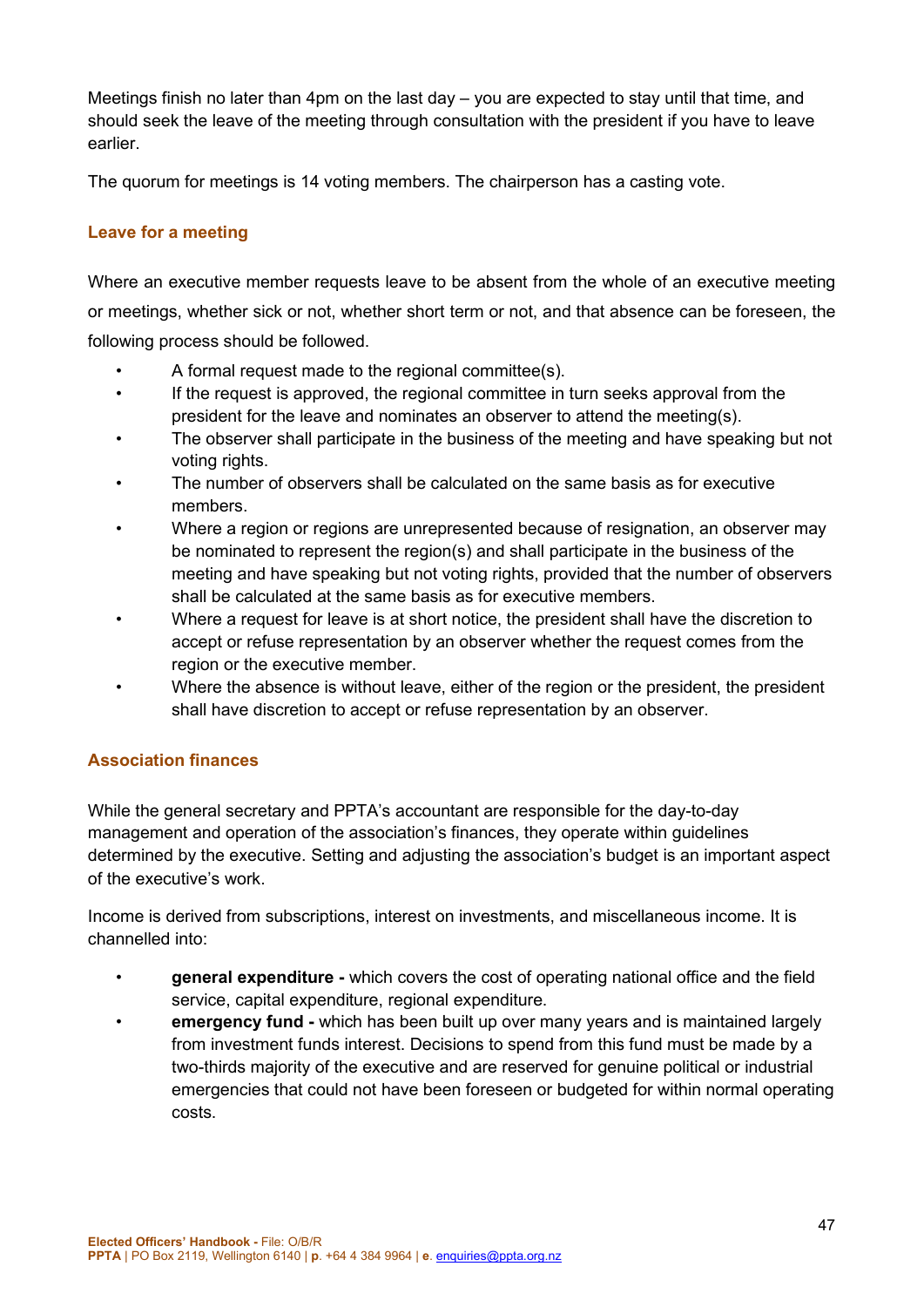Financial reports are made to each executive meeting and executive members are given monthly statements of account to assist them in carrying out their financial responsibilities. Various structures have been set up within the executive to understand and control PPTA's finances.

Management committee has the responsibility of overall financial scrutiny and financial decisionmaking between meetings and the finance liaison person (member of management committee) assists the executive to understand and control the association's finances.

Executive members also have a responsibility to see that regions are managing their finances properly. See the Regional officers section (p22) for the regional financial responsibilities.

#### **Agenda/minutes**

The executive agenda is an AX (yellow top) circular. The agenda for each meeting closes midday on the Wednesday the week before the executive meeting begins. If you have an item for the agenda and an accompanying HX circular, please make sure this deadline is met. Late items will be held over to the next meeting unless decided otherwise by the president and general secretary. The AX circular is also used for management committee agendas.

Minutes of the executive and management committee meetings are circulated after each meeting on an MX (orange top) circular. Minutes are ratified at the next meeting. Individual items in the minutes are serially numbered throughout the meeting for easy reference. Executive members should take particular note of the confidentiality requirements of any material sent to them.

The eventual executive minutes are now read by people other than those who attend the meetings or get the background reports, so minutes and recommendations leading to a minute should make sense in themselves (so avoid in-house jargon and unexplained abbreviations).

#### **Other executive papers**

Executive members receive everything that goes to members, branches, regions, and committees, as well as information specifically for the executive.

#### **Flow of agenda items**

Papers prepared by staff and/or executive members go to the appropriate committee meeting during the executive meeting, either a standing committee or an executive committee meeting separately. All papers should include a breakdown of costs and a consideration of alternatives. With the exception of the president's, general secretary's and finance reports, all reports must be submitted by the agenda deadlines.

#### **Confidentiality**

All material to do with personal cases on behalf of members is absolutely confidential.

Confidential action directives must remain so absolutely until a stated time or public announcement by the president.

Proposals under consideration by the executive or under negotiation must remain strictly confidential up to the point of the executive decision, and then as executive decides.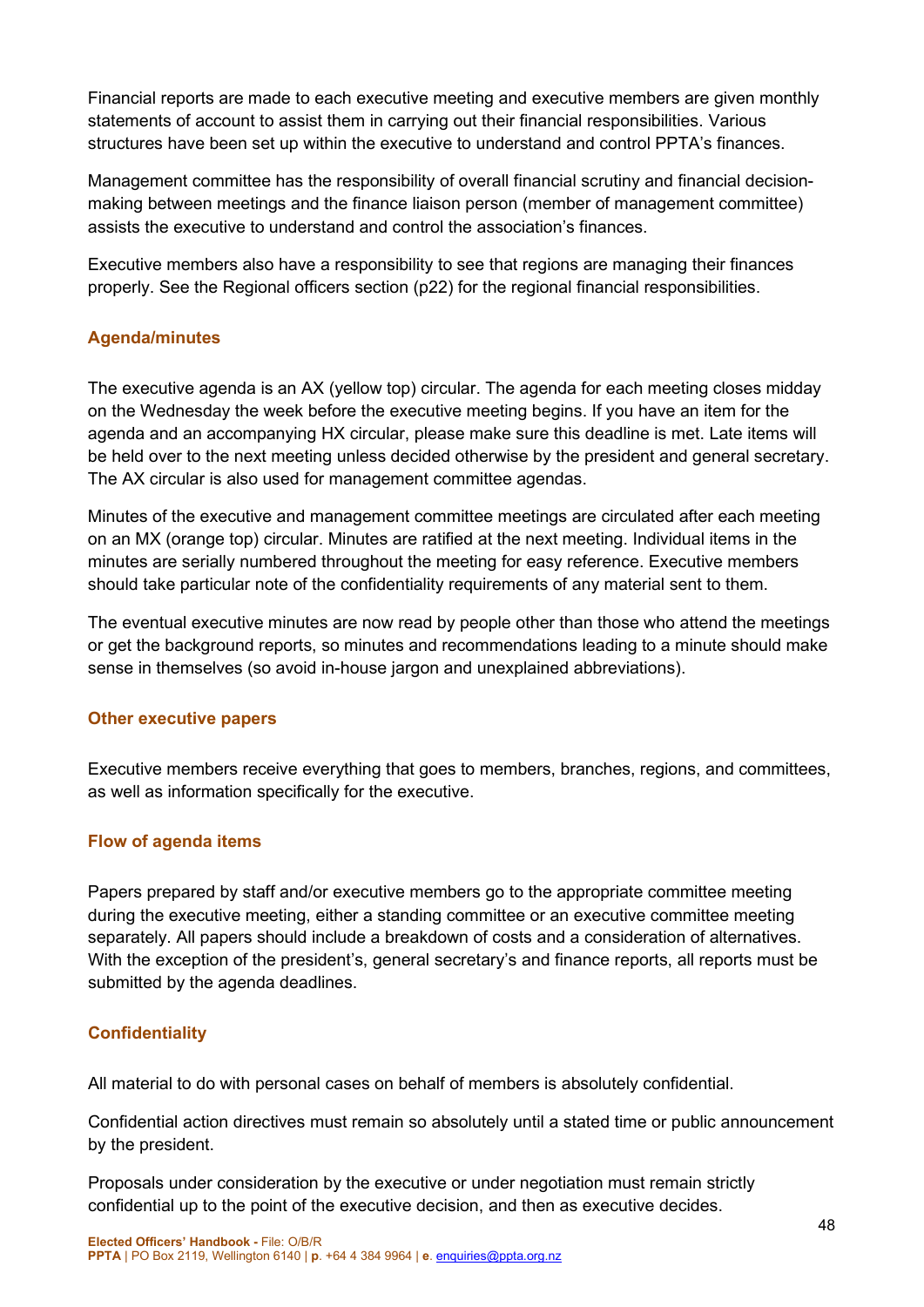The executive minutes and agenda are always confidential and should not be circulated or shown to any person though the general import and context of decisions may be reported to members in closed meetings subject to any restrictions imposed by the executive. In all cases individual executive members will be responsible for what they choose to report. If in doubt refer to the president or general secretary.

Executive circulars should generally be treated as executive minutes. Again, ask the president or general secretary if necessary.

#### **Classification of confidentiality**

**Confidential** – used on documents which are confidential in the sense that they contain some sensitive matters, ie minutes and agendas of executive meetings and some HX circulars.

**Strictly confidential** – means absolute confidentiality is required. Any proposals for a wider distribution must be referred to the president or general secretary.

**Confidential until** – means absolute confidentiality is required until the stated time or event.

See the General Section (p8) for more about the confidentiality of circulars.

#### **Leave from school**

Leave for the four scheduled executive meetings of the year which take place in school time and all other meetings which take place in school time, should be taken as paid leave. PPTA will reimburse your school for the cost of the reliever.

#### **Expenses**

Expenses are reimbursed on the basis that they have actually been incurred while undertaking executive duties and are reasonable. Some items are subject to limits as follows:

- Breakfast up to \$12.00
- $\cdot$  Lunch up to \$15.00
- Evening meal up to \$44.00
- Use of own car 62 cents per kilometre including GST if travelling between 1-3,000 kilometres per year.

Costs such as toll calls, postage and accommodation when attending regional meetings are reimbursed when claimed.

Where applicable, GST receipts must be attached to claims.

Executive members are entitled to make private toll calls home during executive meetings at the association's expense, or clear emails via the internet, but such usage should not be excessive. If you wish to speak to someone at home, it is suggested you ask them to call you, as this is cheaper than calling out from a hotel. Such calls will be reimbursed to a maximum cost of \$5.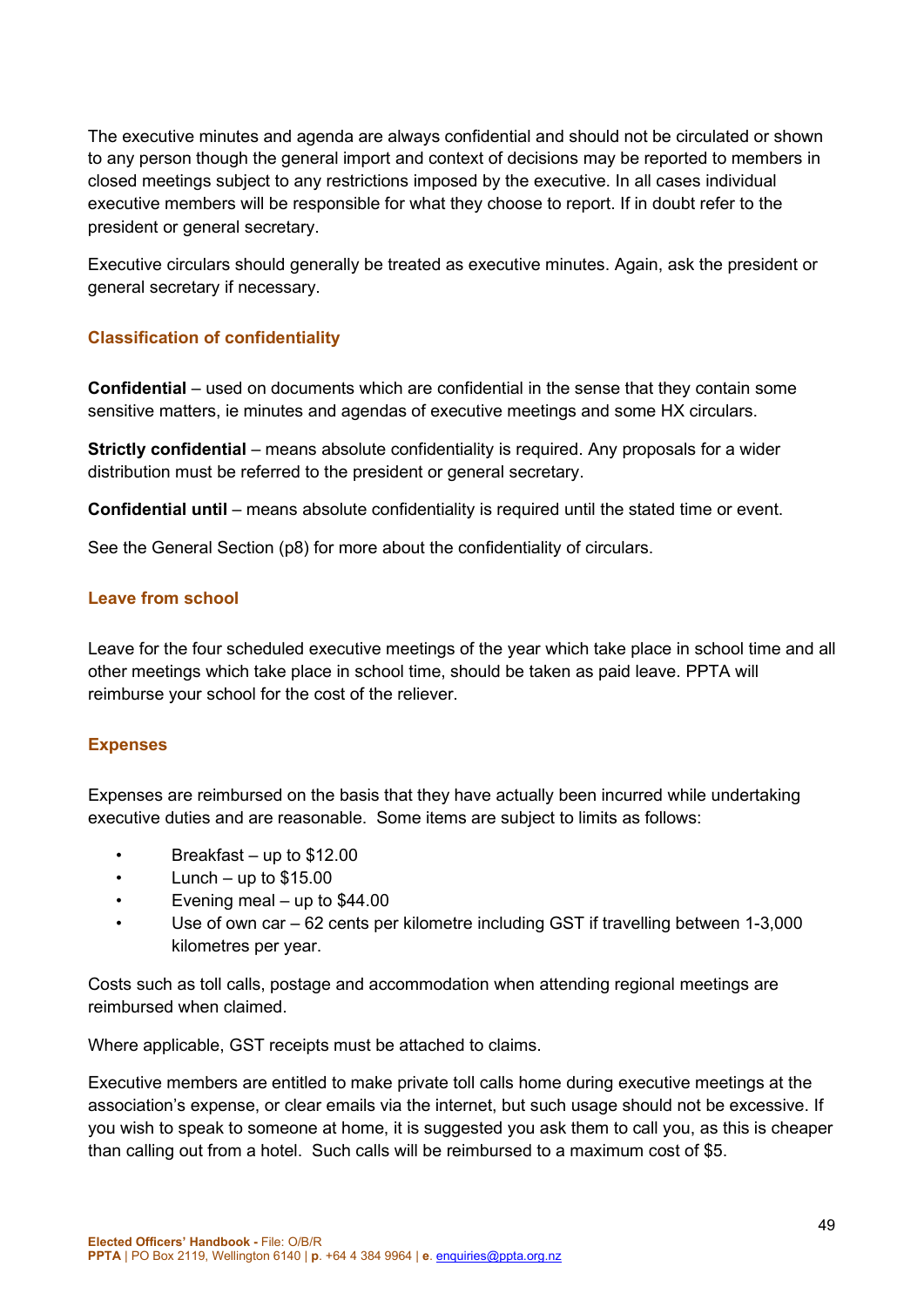Travel and accommodation costs associated with attending executive meetings are paid directly by national office and should not incur expense to the executive member. However, shuttles/taxi/bus fares to and from the airport, incidental travel costs from home to local airport, will be reimbursed via a claim. Please use the cheapest form of transport. GST receipts are required with claims for buses, taxis, shuttles etc.

#### **Hotel accommodation**

Accommodation for meetings in Wellington is usually booked by national office. If you find you will not be using the room as booked, please contact national office and advise cancellation – otherwise PPTA may have to meet the cost. If you want alternative arrangements, let national office know.

Hotel accounts will be paid by national office. Members should settle any private items (laundry, tolls, liquor etc) personally with the hotel and check that the account is accurate before signing it when booking out of the hotel.

#### **Childcare**

Executive members can be reimbursed for childcare expenses incurred on executive business on an actual and reasonable basis, subject to the production of receipts.

#### **Rental cars**

Should you need to rent a car or hire a taxi for travel within your electoral area or for other travel on association business instead of using your own vehicle or public transport, seek prior approval from national office. A rental car should be used when the cost of hiring a car is less than that of using a personal car for the same trip.

#### **Claims**

Claims should be made on the correct form with receipts attached for all items. Travel in your own car is the only item for which a receipt is not required. Taxi drivers and restaurants will supply receipts even for small amounts. Toll call claims should be supported by a copy of the toll bill on which calls are detailed with the names of the person called. The provision of supporting receipts is a requirement of the association's auditors, as it is their task to certify that all expenditure of members' funds is justified and has been properly authorised. The receipts also have to be held for GST purposes. Items over \$20 should have a full GST tax invoice. A till slip is sufficient for those under \$20. Remember to obtain a GST number for all receipts.

Use separate claim forms for each claim to simplify the accounting processes. The claim form for executive members is blue. Please supply national office with your bank account number for direct reimbursements.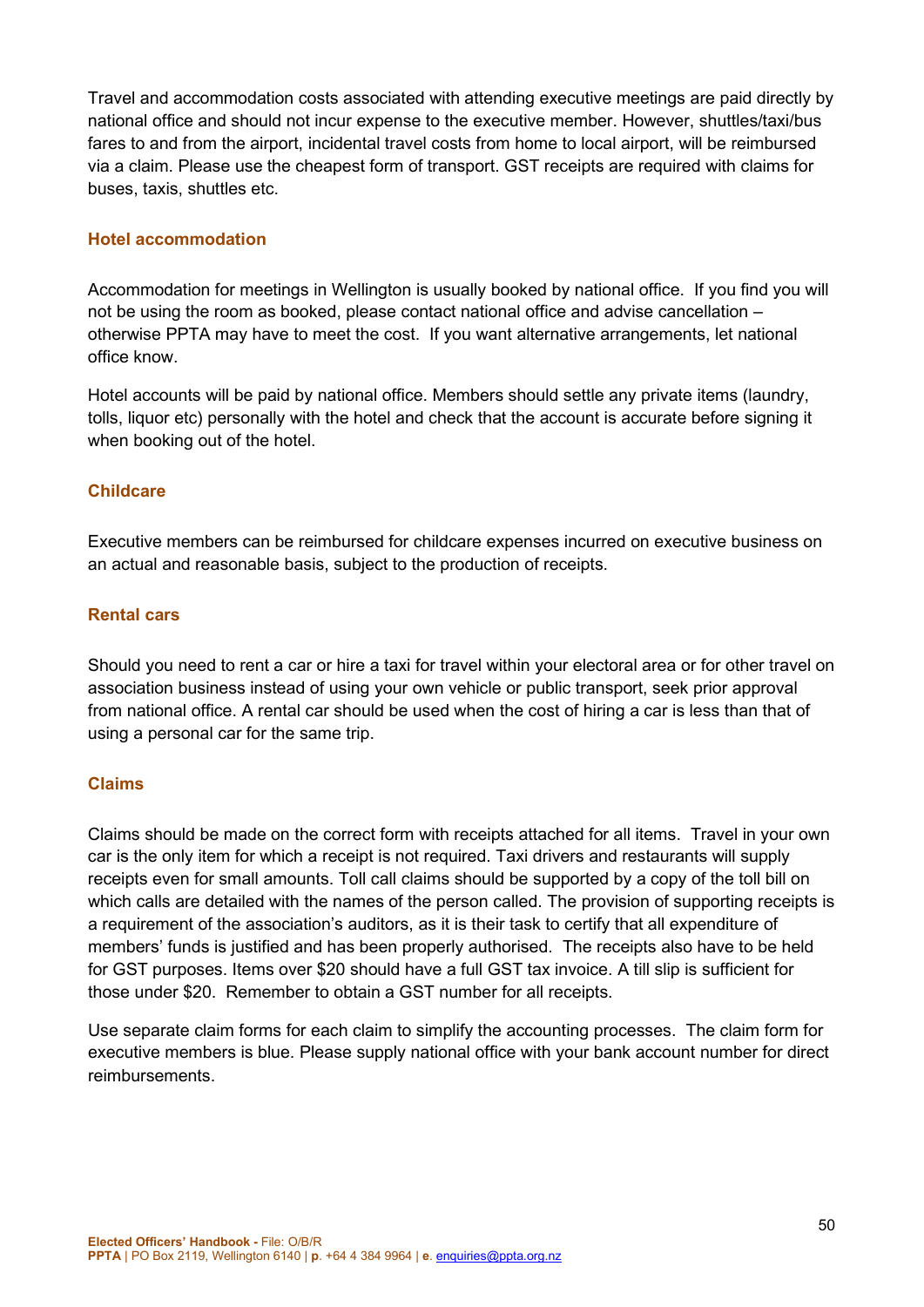#### **Claims for regional work**

Your costs as an executive member are met from national funds. There is also an allocation for costs associated with executive business in your own electoral area. This varies depending on the region(s) you cover.

Occasionally you may undertake work for or on behalf of your region(s) at the request of other regions. If so, claims for any expenses incurred should be made to the region(s) concerned.

#### **National office**

*Contacting the office:* Executive members may phone or fax national office at the association's expense on 0800 630 400.

*National office contacting you:* National office has various channels for contacting executive members. Executive mail is couriered each Thursday afternoon (usually) to the executive member's home address. Emergency postings could go to schools. It is often necessary to phone, fax, or email executive members during the school day. Messages from national office should be answered promptly.

*Stationery:* Supplies of envelopes, PPTA memo pads, and pens are available on request from national office.

#### **Executive telephone tree**

When there is urgent information to pass on to all members of executive, a telephone tree system is used. Executive members should make sure they know where they fit into the tree, and in particular who they should ring in their turn. If you cannot get hold of someone, ring the next person on the list and try the other one again later. If you still can't reach them, ring the people they would have rung and let national office or the president know. Unless you are asked to keep the information confidential, you are expected to pass it on to your regional chairperson(s) or collective agreement contacts immediately. Keep one copy of the telephone tree at home and one at school.

#### **Training**

An employment relations education training session for executive members is held in conjunction with the February executive meeting. It expands on the matters contained in this handbook as well as generally setting the context for the operation of the executive. It is very important that new members attend this training.

#### **Representing the executive**

PPTA is represented on a number of outside bodies (ie the Councils of Colleges of Education, NZQA). Executive members may be asked to nominate a suitable representative or may be asked to be a representative. Such representatives have a responsibility to uphold PPTA policy, seek advice, prepare for meetings, build useful alliances within meetings, work with other unions and report regularly. They should be particularly careful not to commit PPTA to actions outside policy or costing money without checking back with the executive or management committee.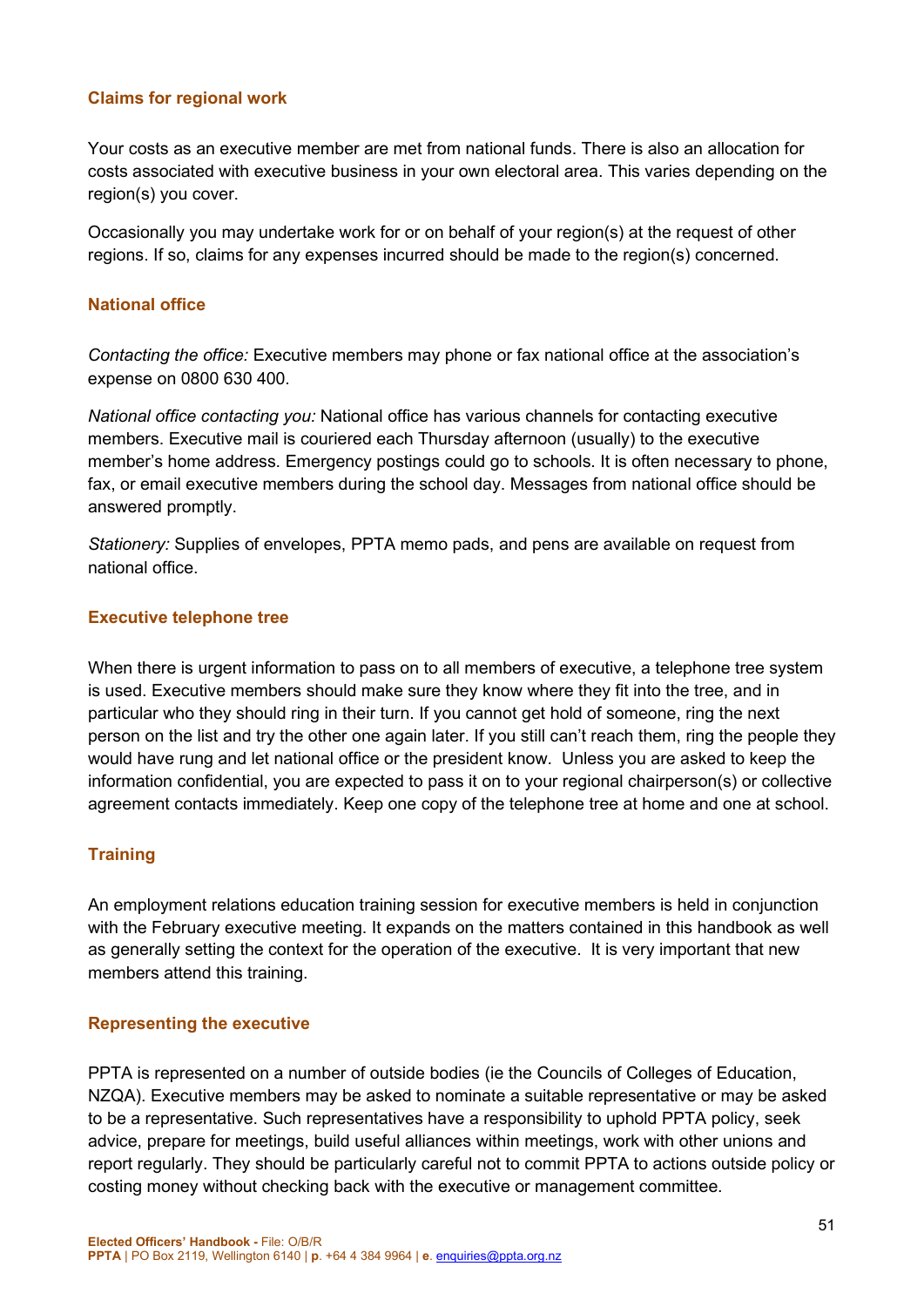#### **Leaving the executive**

When you resign from the executive you should pass on to your successor the files and items necessary to perform executive tasks, including PPTA assets such as computers and printers.

#### **PPTA kawa (bicultural protocol)**

Both the executive and Te Huarahi have spent considerable time developing understandings of what it means to include the Treaty of Waitangi in the PPTA constitution, and to have commitment to bicultural partnership and to the concept of equality.

The following concepts have been developed to enhance Māori participation.

Pōwhiri have a place in PPTA activities. The association's kaumātua and Te Huarahi will decide when pōwhiri will be held as part of the association's activities.

The kaumātua or the kaumātua's representative will speak for the association on all occasions at which pōwhiri are organised as part of association activities and at pōwhiri at which the association is represented.

The role of pakeha men and women executive members at pōwhiri where the association is represented is one of support for the kaumātua or kaumātua's representative who will speak on their behalf. Pakeha men and women executive members do not speak at pōwhiri while representing the association, and stand together at ceremonies.

#### **Equity issues**

PPTA has commitments to te Tiriti o Waitangi, equity for women, and equity for the LGBTIQ+ community. Executive members need to ensure that they act in accordance with this policy and work to ensure that their regions do also.

#### **Relationships with ...**

#### **PPTA staff**

The executive collectively is the employer of the PPTA staff and you should remember that you have a responsibility to be a good employer. This does not mean executive members have direct responsibility for directing staff or for individual staff welfare. This matter is for the general secretary. It parallels the role in schools between the board of trustees and the principal.

Naturally the executive and the association's staff work very closely together, particularly the advisory and field officers. It is very important that each understands their role. As elected representatives of the association, the executive has the final responsibility for the association's policies and actions. The staff is there to advise the executive and implement policies.

Executive members need to work very closely with field officers in overseeing the activities in their regions and branches. In simple terms the executive role is a political one, while the field officer role is that of union organiser and of providing the services offered by the association to its members. Any confusion about the dividing line between roles or other matters relating to staff should be referred to the president and the general secretary.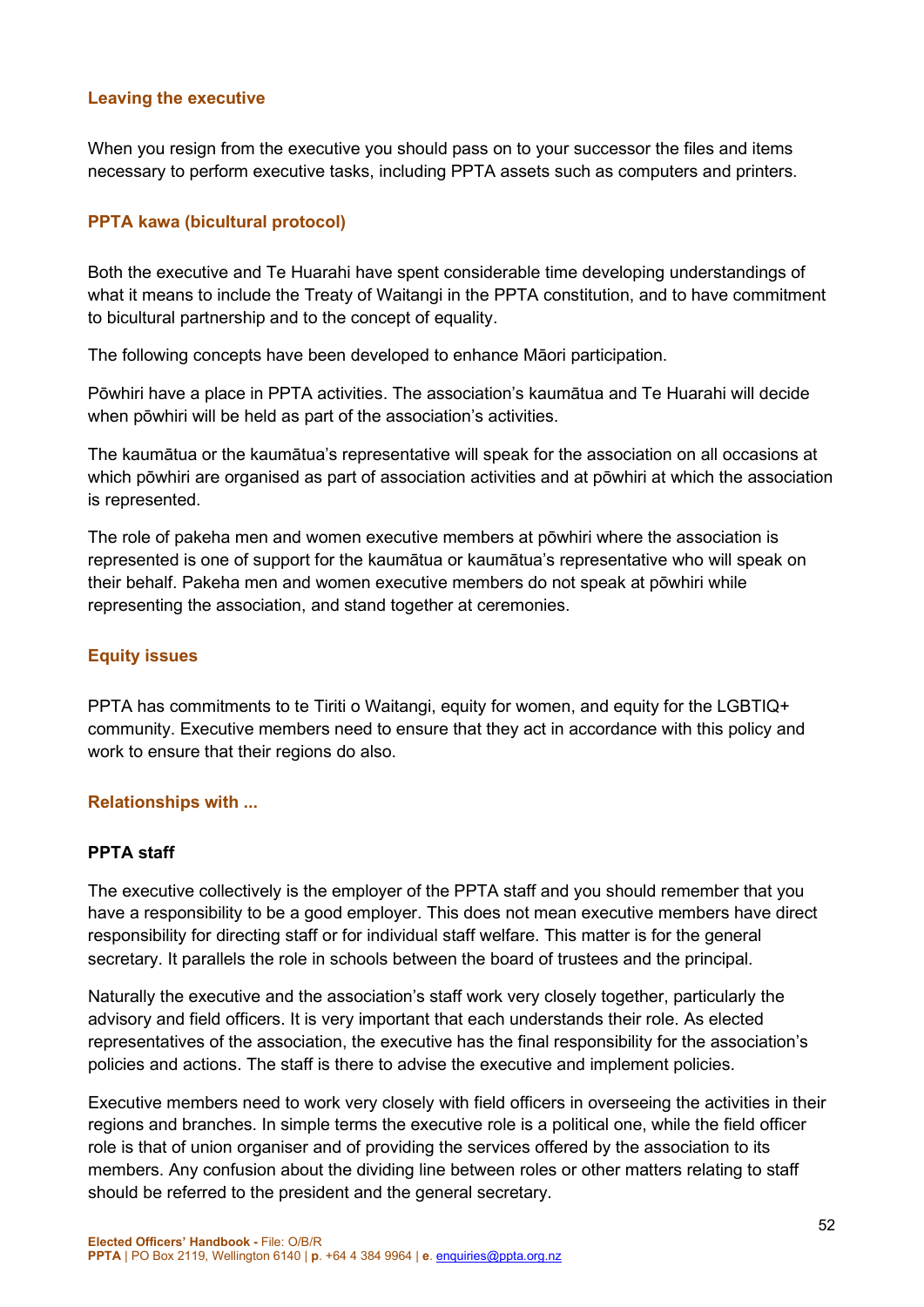The staff's conditions of employment are set down in the staff collective agreement which is negotiated between the staff's union representatives and management committee. Executive members and members generally must abide by this agreement in their dealings with staff members.

#### **Regions**

Executive members have to answer to members in their electorates (one or more regions). Constitutionally, executive members are vice chairpersons of their regions, and an integral part of the regional structure. You should attend all regional meetings, take part in lobbying MPs etc. You have a responsibility to represent the views of members in your region(s), take part in the debate at national level, and report back accurately to your region on national decisions and the reasons for them.

Regions are asked to provide executive members with a slot on the agenda of each regional meeting. At times it can be difficult if the national decision differs from the regional views but tension can be minimised by full and accurate reporting both ways.

#### **Branches**

You should visit as many of your branches as possible and keep in mind that the members are your constituents and entitled to your advice and guidance. Bear in mind the need to support branch officers in their role rather than taking over control of a situation. This also applies to an executive member's own branch.

#### **Media**

Usually the president is the only person who may speak to the media about association policy and national aspects of an issue. Remember that it is the regional chairperson's role to represent the views of the region to the media. However, in exceptional circumstances either the president or the general secretary may require you to front up to the media on either a national or regional issue. Refer to PPTA's booklet Working with the Media for guidance.

#### **Advice and guidance**

#### **Disciplinary matters**

The secondary and the area schools collective agreements provide procedures for teachers who are alleged to have committed breaches of discipline. Union advocacy is provided by field staff and members need to contact their field officer immediately.

#### **Teacher competence**

See clause 3.3 of the STCA and clause 2.3 of the ASTCA. Again, field staff provide advocacy and advice for members facing competency review.

#### **Falling rolls/surplus staff**

PPTA has trained surplus staffing specialists available to see that the procedures and provisions covering a falling roll situation are carried out fairly and properly. This work is co-ordinated from each field office. Executive members will become part of this team. This is one of the most responsible and difficult tasks in PPTA because it directly affects members' jobs.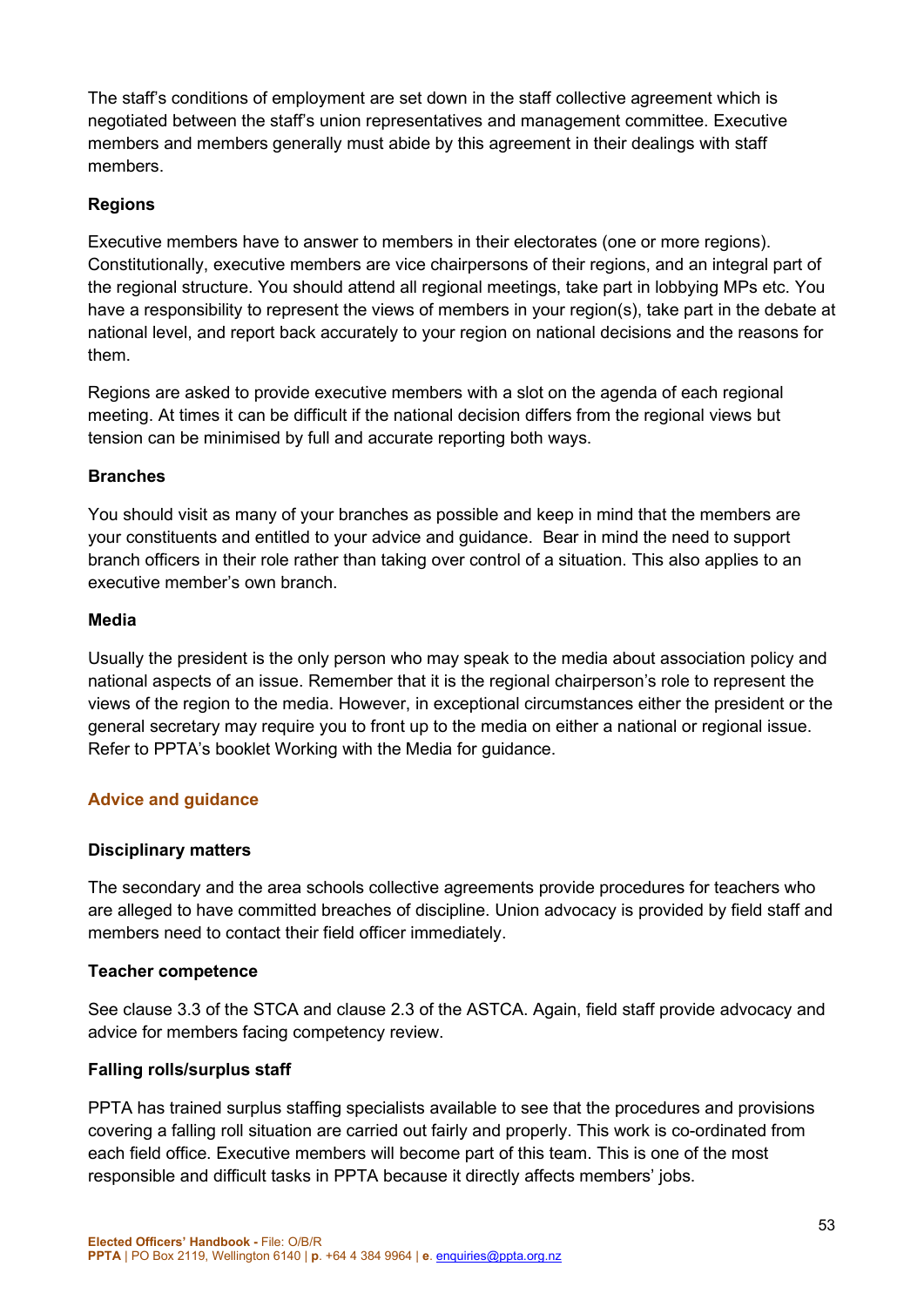#### **Salary matters**

Questions from members about salary matters or terms and conditions of employment which you cannot answer should be referred to the appropriate field office.

#### **Sexual harassment**

See clause 9.4 of the STCA for a structure for the resolution of complaints of sexual harassment.

#### **Personal cases**

Executive members may be approached by members in difficulty. Field officers have considerable experience in dealing with problems raised by members so use these for advice and guidance. It is important that all members have a right to fair and correct procedures.

Where advice is given to members, the aim should be to provide information on which the member can make a wise decision. The decision-making must rest with the member concerned and not the association.

If a member wants the association to act on their behalf, they must give written authority for the association to do so, furnish full facts of the case and related circumstances in writing and forward copies of all relevant documents and correspondence. This ensures that the association acts only in accordance with the wishes of members and on the best basis of factual information. For more about legal assistance, see the Branch officer section (10) or the PPTA constitution's third schedule.

### <span id="page-53-0"></span>**Contacting staff**

For further advice consult your local PPTA office.

#### **Auckland**

4 Western Springs Road, Morningside

P O Box 52 006, Auckland 1352

ph (09) 815 8610 fax (09) 815 8612

email: auckland@ppta.org.nz

#### **Hamilton**

Level 1, 650 Te Rapa Rd, Te Rapa

P O Box 20 294, Hamilton 3241

ph (07) 849 0168 fax (07) 849 1794

email: hamilton@ppta.org.nz